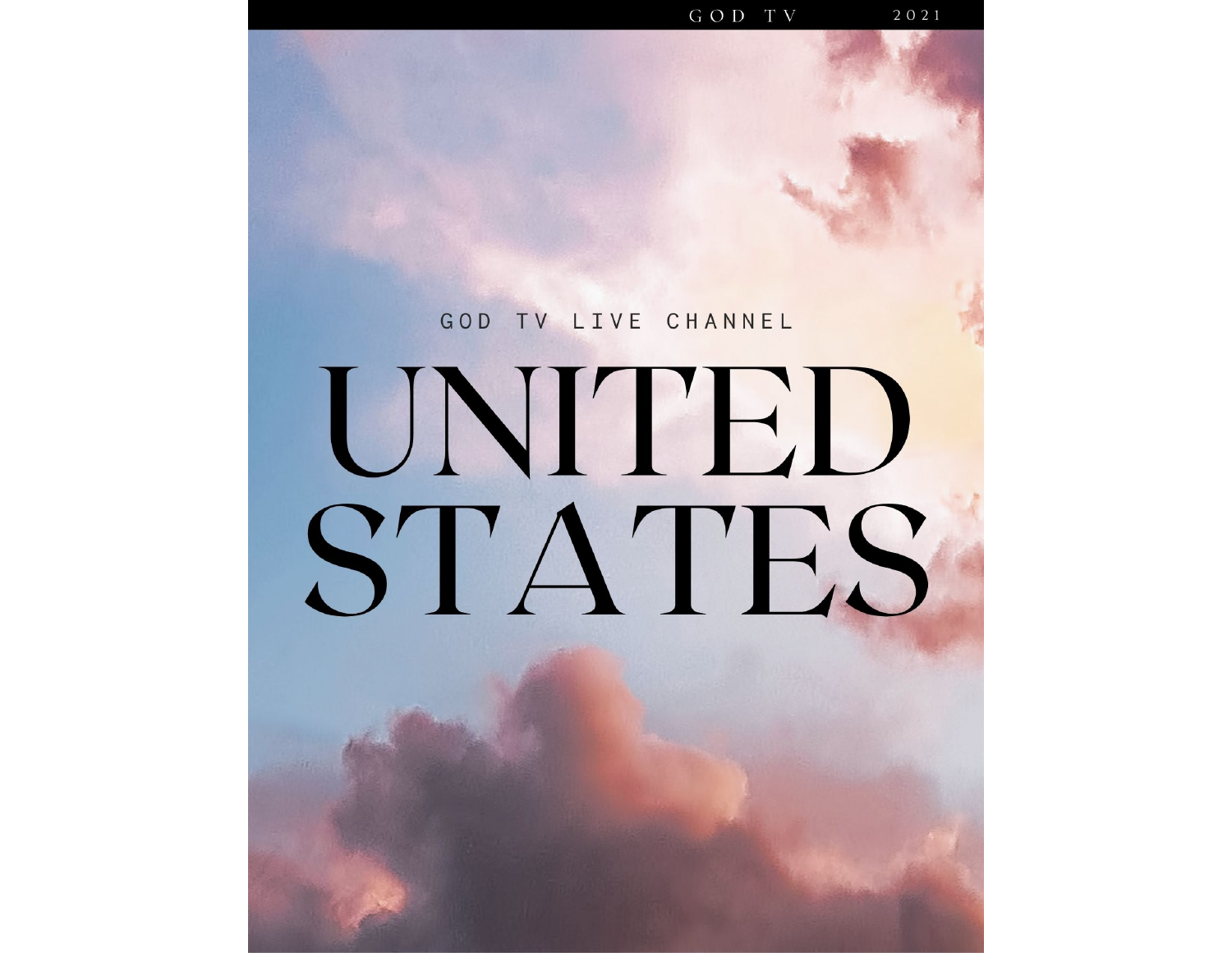|             | <b>Wednesday 1st December</b>                           |
|-------------|---------------------------------------------------------|
|             | <b>GOD Channel US</b>                                   |
| <b>East</b> |                                                         |
| 6.00        | David Jeremiah                                          |
| 6.30        | Changing Your World - Creflo Dollar                     |
| 7.00        | Believers Walk Of Faith - Bill Winston                  |
| 7.30        | Gospel Truth - Andrew Wommack                           |
| 8.00        | Enjoying Everyday Life - Joyce Meyer                    |
| 8.30        | Destined to Reign - Joseph Prince                       |
| 9.00        | It's Supernatural - Sid Roth                            |
| 9.30        | Lift Up Jesus with Dudley Rutherford                    |
| 10.00       | Richard Roberts - The Place for Miracles                |
| 10.30       | David Hathaway                                          |
| 11.00       | <b>Rick Renner</b>                                      |
| 11.30       | Know the Cause - Doug Kaufmann                          |
| 12.00       | Hour of Salvation with David Ibiyeomie                  |
| 12.30       | Phaneroo Ministries with Apostle Grace Lubega           |
| 13.00       | Believer's Voice of Victory - Kenneth & Gloria Copeland |
| 13.30       | 700 Club Interactive                                    |
| 14.00       | Jewish Voice - Rabbi Jonathan Bernis                    |
| 14.30       | Prayer Time                                             |
| 14.35       | Ask Me Anything with Dr Michael Brown                   |
| 14.40       | It's Greek to Me                                        |
| 14.45       | <b>ICEJ Encounter Israel</b>                            |
| 14.55       | Family Time - Angus Buchan                              |
| 15.00       | John Hagee Ministries                                   |
| 15.30       | Standing Together 2021 Series 2 - 173                   |
| 16.00       | Church on the Living Edge with Mark Chironna            |
| 17.00       | Joseph Prince OTO - Protection                          |
| 17.30       | Travel the Road - Series 2 - 5/6                        |
| 18.00       | Prophetic Witness - Billie Brim                         |
| 18.30       | Changing Your World - Creflo Dollar                     |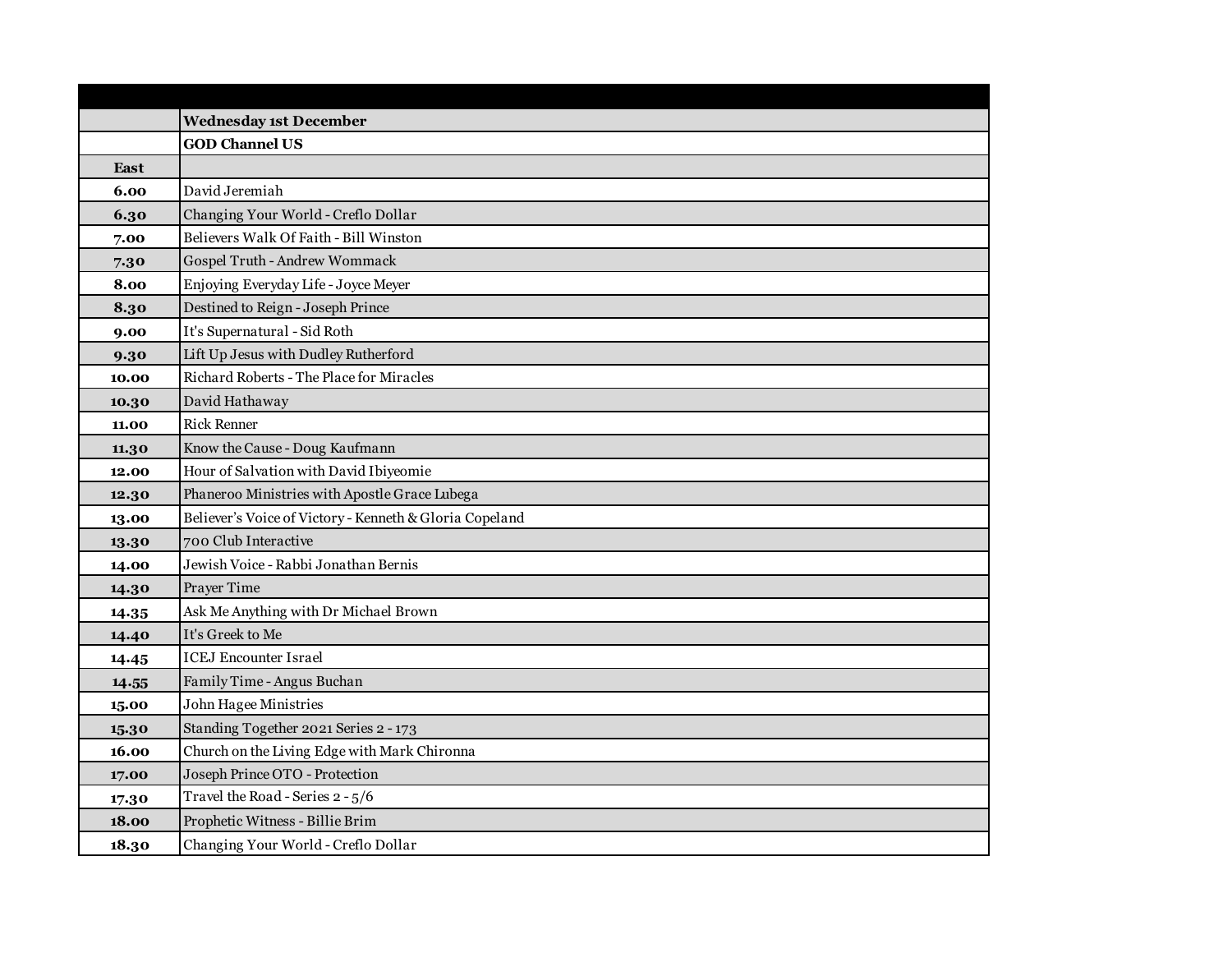| 19.00 | <b>CfANTV</b>                                                      |
|-------|--------------------------------------------------------------------|
| 19.30 | Gospel Truth - Andrew Wommack                                      |
| 20.00 | Enjoying Everyday Life - Joyce Meyer                               |
| 20.30 | Standing Together 2021 Series 2 - 173                              |
| 21.00 | The Cry with Betty King - 31                                       |
| 21.30 | Supernatural Life with Patricia King - 2020 - Shirley Seger - 9/27 |
| 22.00 | Get Real with Ron Cantor - 32                                      |
| 22.30 | Candid Conversations - Joyce Meyer - 7/15                          |
| 23.00 | Growing In Prayer with James Aladiran - 4/5                        |
| 23.30 | Ron Cantor - Hanukkah Special                                      |
| 0.00  | Standing Together 2021 Series 2 - 173                              |
| 0.30  | The Cry with Betty King - 31                                       |
| 1.00  | Revive Nations with Shyju Mathew                                   |
| 1.30  | Discovering The Jewish Jesus - Messianic Rabbi Schneider           |
| 2.00  | Leading The Way with Michael Youssef                               |
| 2.30  | Love Israel - Dr Baruch Korman                                     |
| 3.00  | The Open Door Experience with Troy Brewer                          |
| 3.30  | Lift Up Jesus with Dudley Rutherford                               |
| 4.00  | Supernatural Life with Patricia King - 2020 -                      |
| 4.30  | Get Real with Ron Cantor - 32                                      |
| 5.00  | The Prayer Room                                                    |
| 6.00  | <b>END OF SCHEDULE</b>                                             |
|       | <b>Thursday 2nd December</b>                                       |
|       | <b>GOD Channel US</b>                                              |
| East  |                                                                    |
| 6.00  | David Jeremiah                                                     |
| 6.30  | Changing Your World - Creflo Dollar                                |
| 7.00  | Believers Walk Of Faith - Bill Winston                             |
| 7.30  | Gospel Truth - Andrew Wommack                                      |
| 8.00  | Enjoying Everyday Life - Joyce Meyer                               |
| 8.30  | Destined to Reign - Joseph Prince                                  |
| 9.00  | Grace Grace with Nina and Michelle                                 |
| 9.30  | Christ in Prophecy with Dr David Reagan                            |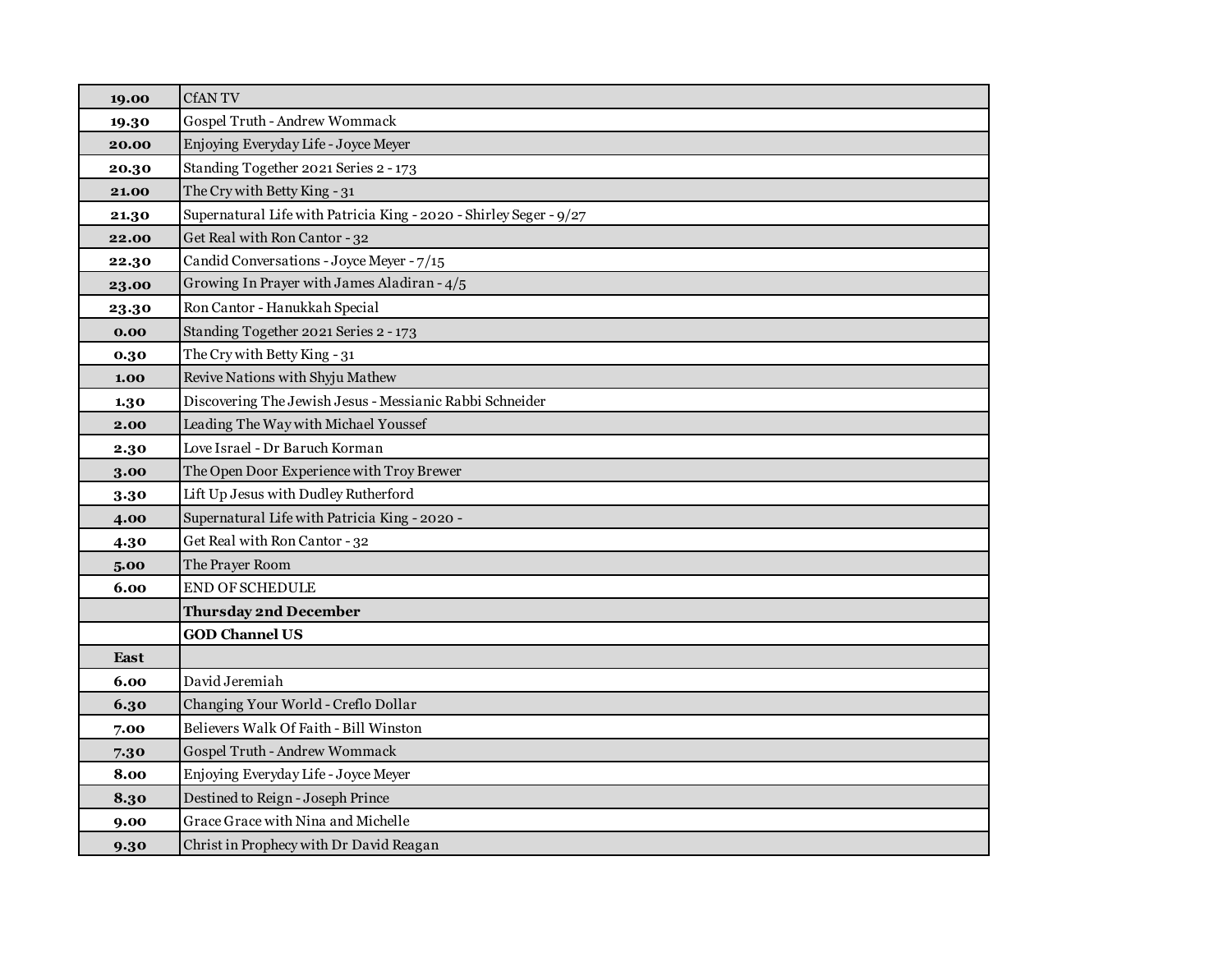| 10.00 | Jewish Voice Special - Lion of Judah                                                                   |
|-------|--------------------------------------------------------------------------------------------------------|
| 10.30 | Ron Cantor - Hanukkah Special                                                                          |
| 11.00 | <b>Rick Renner</b>                                                                                     |
| 11.30 | Know the Cause - Doug Kaufmann                                                                         |
| 12.00 | Hour of Salvation with David Ibiyeomie                                                                 |
| 12.30 | Prayer Time                                                                                            |
| 12.35 | Ask Me Anything with Dr Michael Brown                                                                  |
| 12.40 | It's Greek to Me                                                                                       |
| 12.45 | <b>ICEJ Encounter Israel</b>                                                                           |
| 12.55 | Family Time - Angus Buchan                                                                             |
| 13.00 | Believer's Voice of Victory - Kenneth & Gloria Copeland                                                |
| 13.30 | Days of Glory with Pastor Robert Kayanja                                                               |
| 14.00 | The Open Door Experience with Troy Brewer                                                              |
| 14.30 | One by One                                                                                             |
| 15.00 | John Hagee Ministries                                                                                  |
| 15.30 | Standing Together 2021 Series 2 - 174                                                                  |
| 16.00 | The Cry with Betty King - 31                                                                           |
| 16.30 | <b>CBN Christian World News</b>                                                                        |
| 17.00 | Jewish Voice - Rabbi Jonathan Bernis                                                                   |
| 17.30 | The Prophetic Word with Dr Michelle Corral                                                             |
| 18.00 | Fullturn Church                                                                                        |
| 18.30 | Changing Your World - Creflo Dollar                                                                    |
| 19.00 | <b>CfANTV</b>                                                                                          |
| 19.30 | Gospel Truth - Andrew Wommack                                                                          |
| 20.00 | Enjoying Everyday Life - Joyce Meyer                                                                   |
| 20.30 | Standing Together 2021 Series 2 - 174                                                                  |
| 21.00 | Billy Graham Classic Crusades                                                                          |
| 21.30 | Courts of Heaven with Robert Henderson - 2021 - 24                                                     |
| 22.00 | Equipping the Saints - Season 2 - 9                                                                    |
| 22.30 | The Worship Factor - 4/6                                                                               |
| 23.00 | Planetshakers - The Well - 4/6                                                                         |
| 23.30 | Unveiled Worship Conference 2021 - Worship Leaders Panel - What Brokenness has Accomplished in us- 2/8 |
| 0.35  | A Christmas Carol - St Matthias UK                                                                     |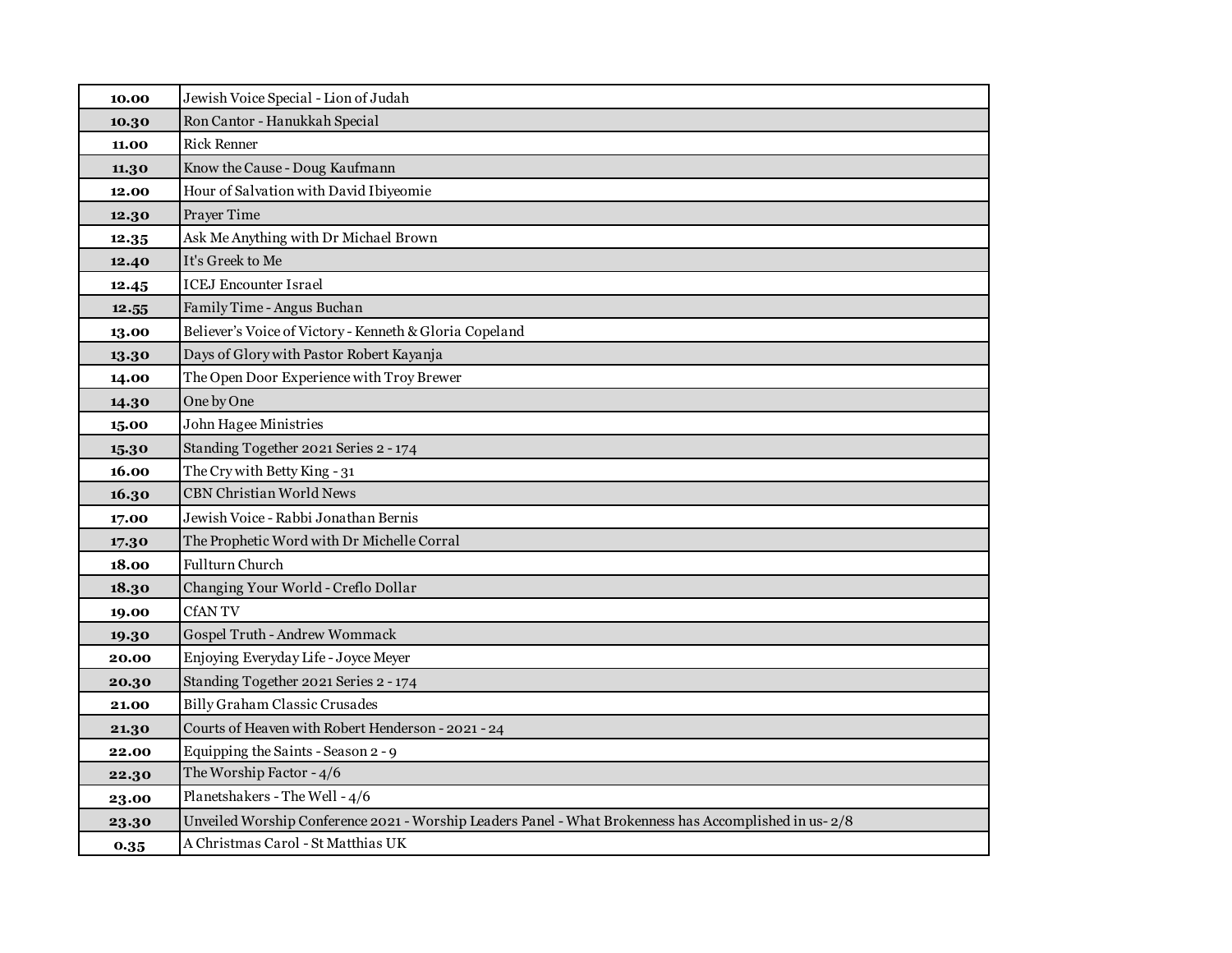| 1.00  | Standing Together 2021 Series 2 - 174                                                                  |
|-------|--------------------------------------------------------------------------------------------------------|
| 1.30  | The Prophetic Word with Dr Michelle Corral                                                             |
| 2.00  | Courts of Heaven with Robert Henderson - 2021 -                                                        |
| 2.30  | Equipping the Saints - Season 2 -                                                                      |
| 3.00  | Unveiled Worship Conference 2021 - Worship Leaders Panel - What Brokenness has Accomplished in us- 2/8 |
| 4.00  | The Worship Factor - 4/6                                                                               |
| 4.30  | Planetshakers - The Well - 4/6                                                                         |
| 5.00  | The Prayer Room                                                                                        |
| 6.00  | <b>END OF SCHEDULE</b>                                                                                 |
|       | <b>Friday 3rd December</b>                                                                             |
|       | <b>GOD Channel US</b>                                                                                  |
| East  |                                                                                                        |
| 6.00  | David Jeremiah                                                                                         |
| 6.30  | Changing Your World - Creflo Dollar                                                                    |
| 7.00  | Believers Walk Of Faith - Bill Winston                                                                 |
| 7.30  | Gospel Truth - Andrew Wommack                                                                          |
| 8.00  | Enjoying Everyday Life - Joyce Meyer                                                                   |
| 8.30  | Destined to Reign - Joseph Prince                                                                      |
| 9.00  | Desire of All Nations                                                                                  |
| 9.30  | Oxford Bible Church - Derek Walker                                                                     |
| 10.00 | Jewish Voice - Rabbi Jonathan Bernis                                                                   |
| 10.30 | The Prophetic Word with Dr Michelle Corral                                                             |
| 11.00 | <b>Rick Renner</b>                                                                                     |
| 11.30 | Know the Cause - Doug Kaufmann                                                                         |
| 12.00 | Hour of Salvation with David Ibiyeomie                                                                 |
| 12.30 | Prayer Time                                                                                            |
| 12.35 | Ask Me Anything with Dr Michael Brown                                                                  |
| 12.40 | It's Greek to Me                                                                                       |
| 12.45 | <b>ICEJ Encounter Israel</b>                                                                           |
| 12.55 | Family Time - Angus Buchan                                                                             |
| 13.00 | Believer's Voice of Victory - Kenneth & Gloria Copeland                                                |
| 13.30 | 700 Club Interactive                                                                                   |
| 14.00 | World Impact with Billy Wilson                                                                         |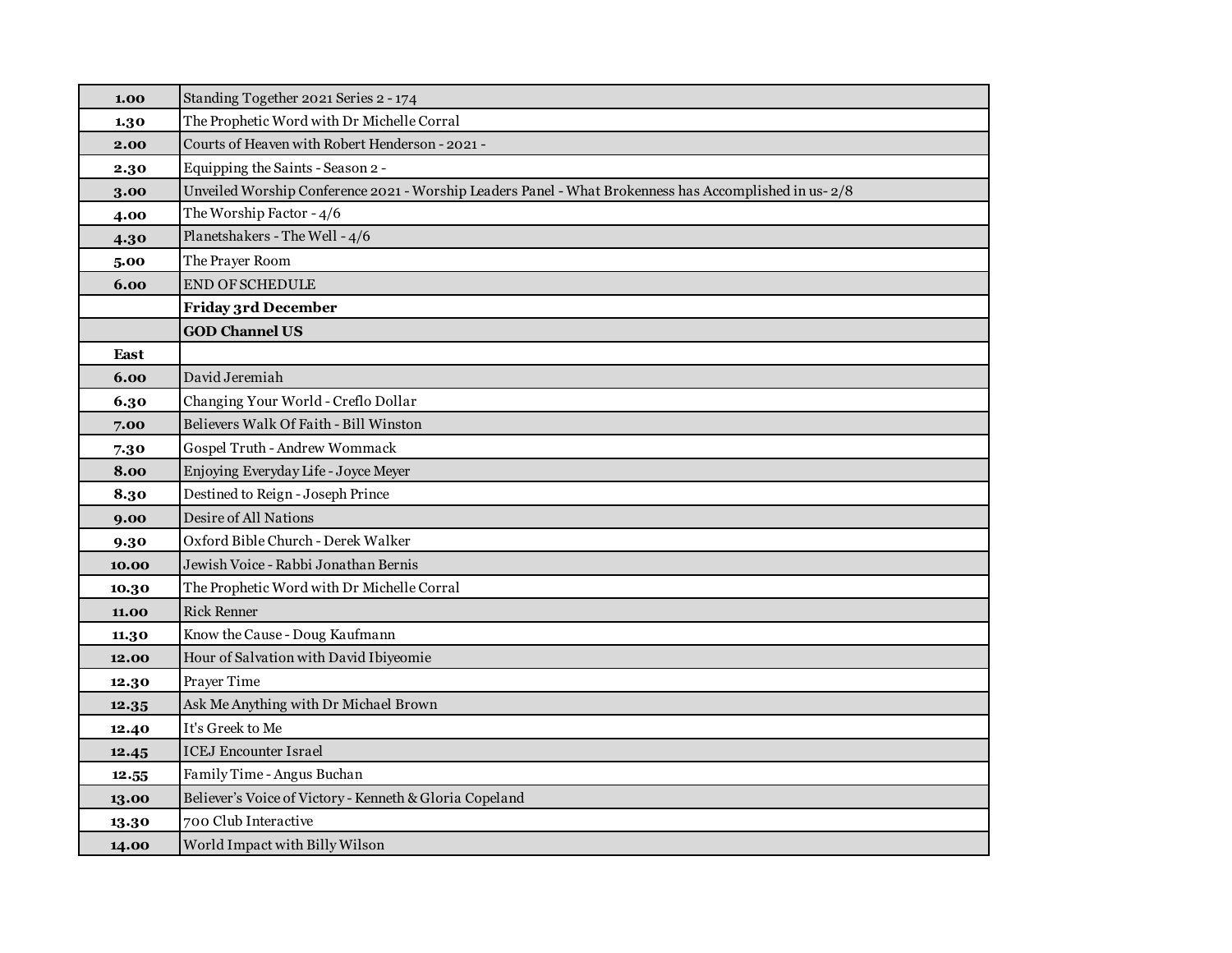| 14.30 | David Hathaway                                                                                  |
|-------|-------------------------------------------------------------------------------------------------|
| 15.00 | <b>John Hagee Ministries</b>                                                                    |
| 15.30 | Standing Together 2021 Series 2 - 175                                                           |
| 16.00 | Jerusalem Dateline                                                                              |
| 16.30 | Amazing Facts with Doug Batchelor                                                               |
| 17.00 | Pastor Ramiro Pena                                                                              |
| 17.30 | James River TV                                                                                  |
| 18.00 | Life on Fire                                                                                    |
| 18.30 | Changing Your World - Creflo Dollar                                                             |
| 19.00 | <b>CfANTV</b>                                                                                   |
| 19.30 | Gospel Truth - Andrew Wommack                                                                   |
| 20.00 | Enjoying Everyday Life - Joyce Meyer                                                            |
| 20.30 | Standing Together 2021 Series 2 - 175                                                           |
| 21.00 | Parent Compass - Series 3 - 14/14                                                               |
| 21.30 | Candid Conversations - Joyce Meyer - 8/15                                                       |
| 22.00 | Ron Cantor - Hanukkah Special                                                                   |
| 22.30 | <b>GO Pray-TBC</b>                                                                              |
| 23.00 | Dwelling Place Church 2018 - 10 Cities - Randy Needhamr - overflowing with Biblical hope - 8/10 |
| 0.10  | Anthony Delany Christmas Message                                                                |
| 0.30  | Standing Together 2021 Series 2 - 175                                                           |
| 1.00  | Parent Compass - Series 3 - 14/14                                                               |
| 1.30  | Candid Conversations - Joyce Meyer - 8/15                                                       |
| 2.00  | Ron Cantor - Hanukkah Special                                                                   |
| 2.35  | Dwelling Place Church 2018 - 10 Cities - Randy Needhamr - overflowing with Biblical hope - 8/10 |
| 3.40  | Anthony Delany Christmas Message                                                                |
| 4.00  | Jerusalem Dateline                                                                              |
| 4.30  | Amazing Facts with Doug Batchelor                                                               |
| 5.00  | Standing Together 2021 Series 2 - 175                                                           |
| 5.30  | END OF SCHEDULE                                                                                 |
|       | <b>Saturday 4th December</b>                                                                    |
|       | <b>GOD Channel US</b>                                                                           |
| East  |                                                                                                 |
| 5.30  | The Prayer Room                                                                                 |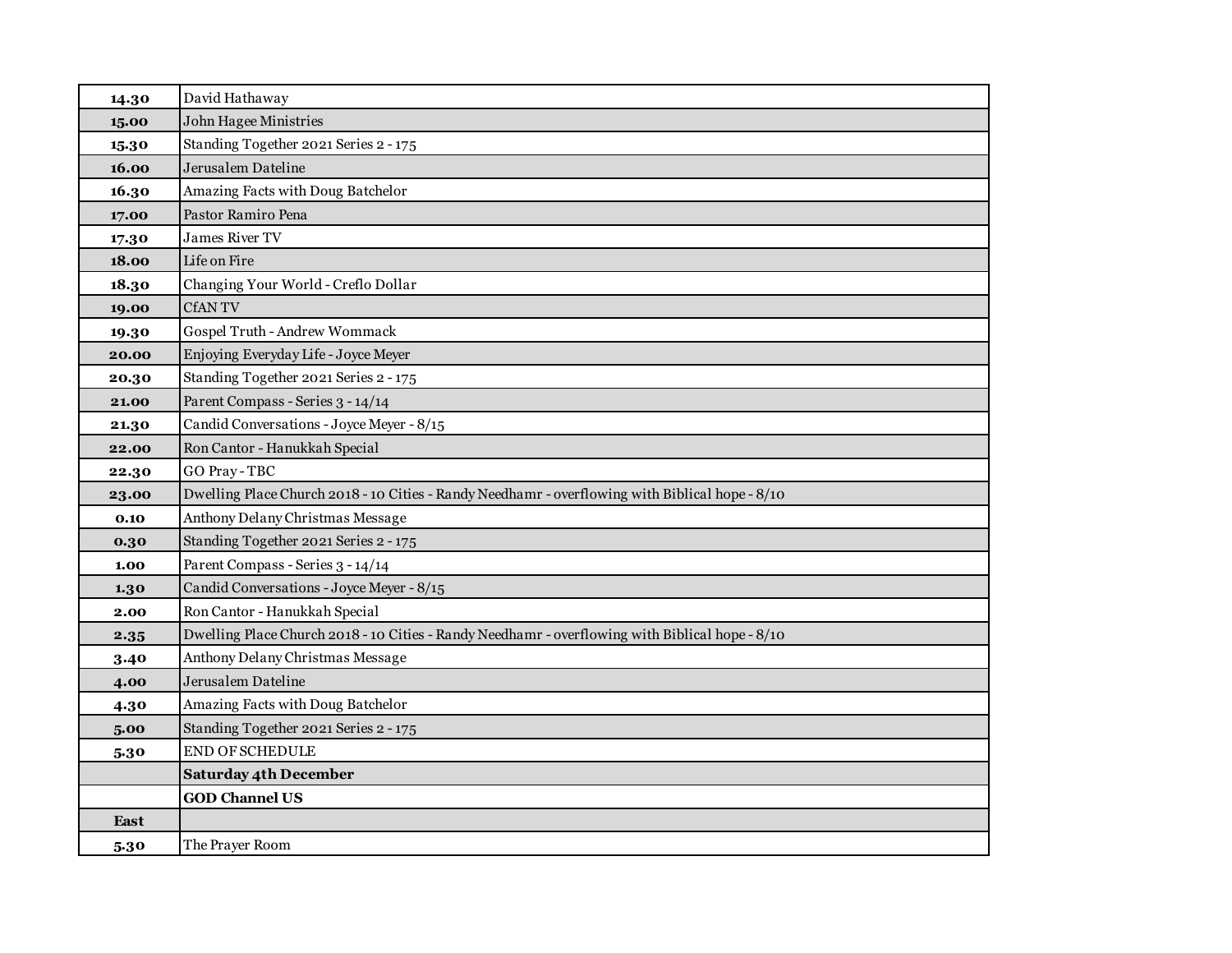| 6.30  | Unveiled Worship Conference 2021 - Worship Leaders Panel - What Brokenness has Accomplished in us- 2/8 |
|-------|--------------------------------------------------------------------------------------------------------|
| 7.35  | <b>GOD TV Worship</b>                                                                                  |
| 8.00  | Walking by Faith - Pastor Duane Vander Klok                                                            |
| 8.30  | Amazing Facts with Doug Batchelor                                                                      |
| 9.00  | Apmlified - 3/9                                                                                        |
| 9.30  | Parent Compass - Series 3 - 14/14                                                                      |
| 10.00 | The Cry with Betty King - 31                                                                           |
| 10.30 | Courts of Heaven with Robert Henderson - 2021 - 24                                                     |
| 11.00 | Discovering The Jewish Jesus - Messianic Rabbi Schneider                                               |
| 11.30 | The Revival Train - Angus Buchan                                                                       |
| 12.30 | Candid Conversations - Joyce Meyer - 8/15                                                              |
| 13.00 | Ron Cantor - Hanukkah Special                                                                          |
| 13.30 | ORU Chapel                                                                                             |
| 14.30 | Desire of All Nations                                                                                  |
| 15.00 | <b>Billy Graham Classic Crusades</b>                                                                   |
| 15.30 | Equipping the Saints - Season 2 - 9                                                                    |
| 16.00 | Leading The Way with Michael Youssef                                                                   |
| 16.30 | God's Path to Propserity - 5/8                                                                         |
| 17.00 | Life on Fire                                                                                           |
| 17.30 | Jewish Voice - Rabbi Jonathan Bernis                                                                   |
| 18.00 | Planetshakers - The Well - 4/6                                                                         |
| 18.30 | John Kilpatrick Ministries                                                                             |
| 19.30 | Growing In Prayer with James Aladiran - 5/5                                                            |
| 20.00 | Heart of David Conference 2018 - Jose Diaz-Radical Worshipers - 5/5                                    |
| 22.05 | Love to the Nations - Abba Sessions - 3/6                                                              |
| 23.00 | FILM - Christmas Child                                                                                 |
| 0.30  | Growing In Prayer with James Aladiran - 5/5                                                            |
| 1.00  | Heart of David Conference 2018 - Jose Diaz-Radical Worshipers - 5/5                                    |
| 3.05  | Love to the Nations - Abba Sessions - 3/6                                                              |
| 4.00  | Get Real with Ron Cantor - 32                                                                          |
| 4.30  | God School All Access - 8/10                                                                           |
| 5.00  | The Prayer Room                                                                                        |
| 6.00  | <b>END OF SCHEDULE</b>                                                                                 |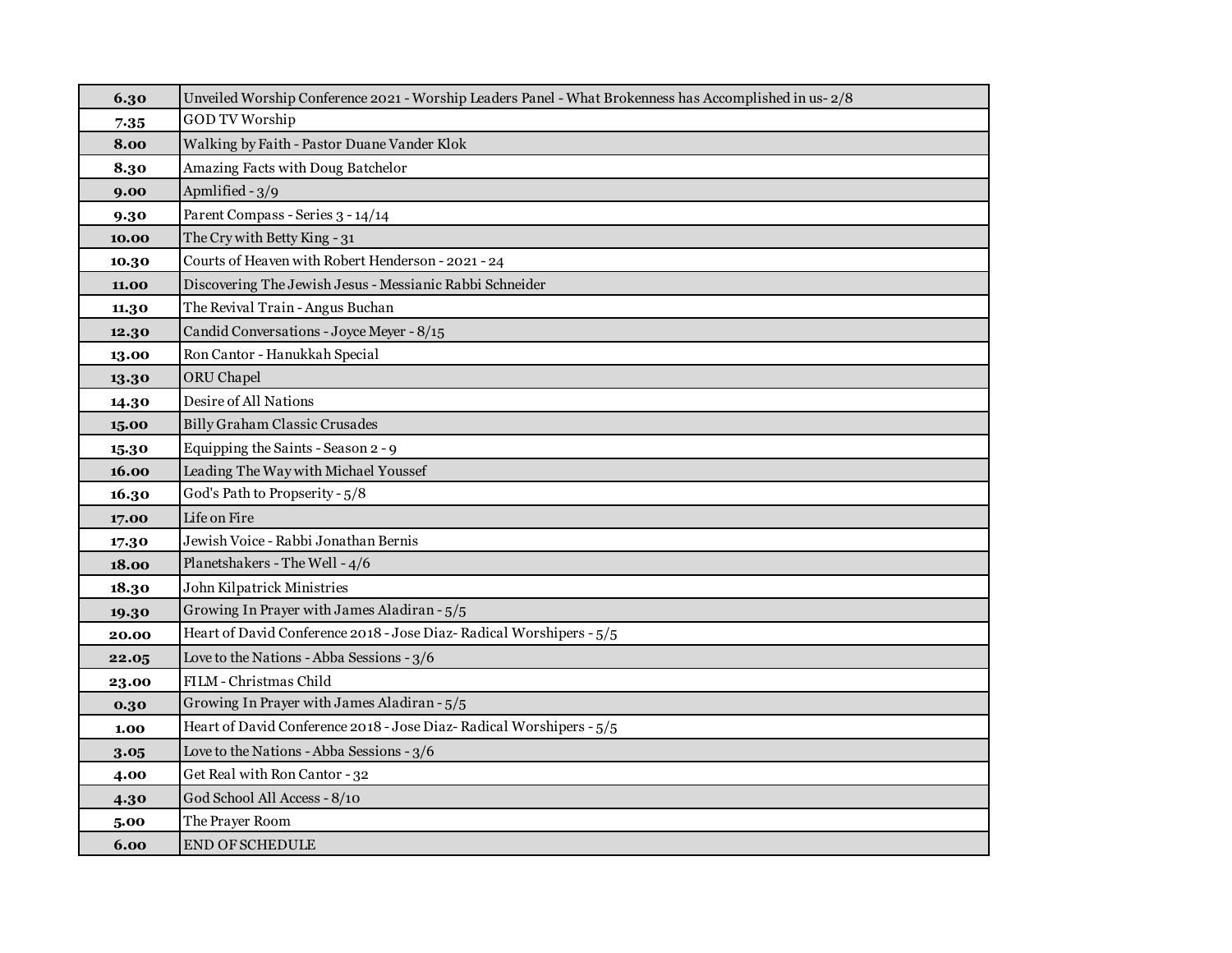|       | <b>Sunday 5th December</b>                                                                 |
|-------|--------------------------------------------------------------------------------------------|
|       | <b>GOD Channel US</b>                                                                      |
| East  |                                                                                            |
| 6.00  | It's Supernatural - Sid Roth                                                               |
| 6.30  | Ron Cantor - Hanukkah Special                                                              |
| 7.00  | Changing Your World - Creflo Dollar                                                        |
| 7.30  | Jentezen Franklin                                                                          |
| 8.00  | David Jeremiah                                                                             |
| 8.30  | In Touch - Charles Stanley                                                                 |
| 9.00  | John Ankerberg Show                                                                        |
| 9.30  | Discovering The Jewish Jesus - Messianic Rabbi Schneider                                   |
| 10.00 | <b>Pastor Robert Morris Ministries</b>                                                     |
| 10.30 | John Kilpatrick Ministries                                                                 |
| 11.30 | <b>James River TV</b>                                                                      |
| 12.00 | Daniel Kolenda                                                                             |
| 12.30 | It's Supernatural - Sid Roth                                                               |
| 13.00 | In Touch - Charles Stanley                                                                 |
| 13.30 | Jewish Voice - Rabbi Jonathan Bernis                                                       |
| 14.00 | Love Israel - Dr Baruch Korman                                                             |
| 14.30 | Jewish Voice Special - Lion of Judah                                                       |
| 15.00 | Leading The Way with Michael Youssef                                                       |
| 15.30 | Brian Houston @ Hillsong TV                                                                |
| 16.00 | <b>John Hagee Ministries</b>                                                               |
| 17.00 | J John on Sundays                                                                          |
| 17.30 | John Kilpatrick Ministries                                                                 |
| 18.30 | Church on the Living Edge with Mark Chironna                                               |
| 19.30 | Standing Together 2021 Series 2 - 175                                                      |
| 20.00 | Supernatural Life with Patricia King - 2020 - Patricia King and Robert Hotchkin - 10/27    |
| 20.30 | Message Trust - Advance Explored - 4/10                                                    |
| 21.00 | The Worship Factor - 5/6                                                                   |
| 21.30 | Global Ventures - John Smithwick - Series 2 - 9/10                                         |
| 22.00 | Unveiled Worship Conference 2021 - Steve Holt - The New Breed of Worshipping Warrior - 3/8 |
| 23.30 | A Christmas Carol - St Mattihas UK                                                         |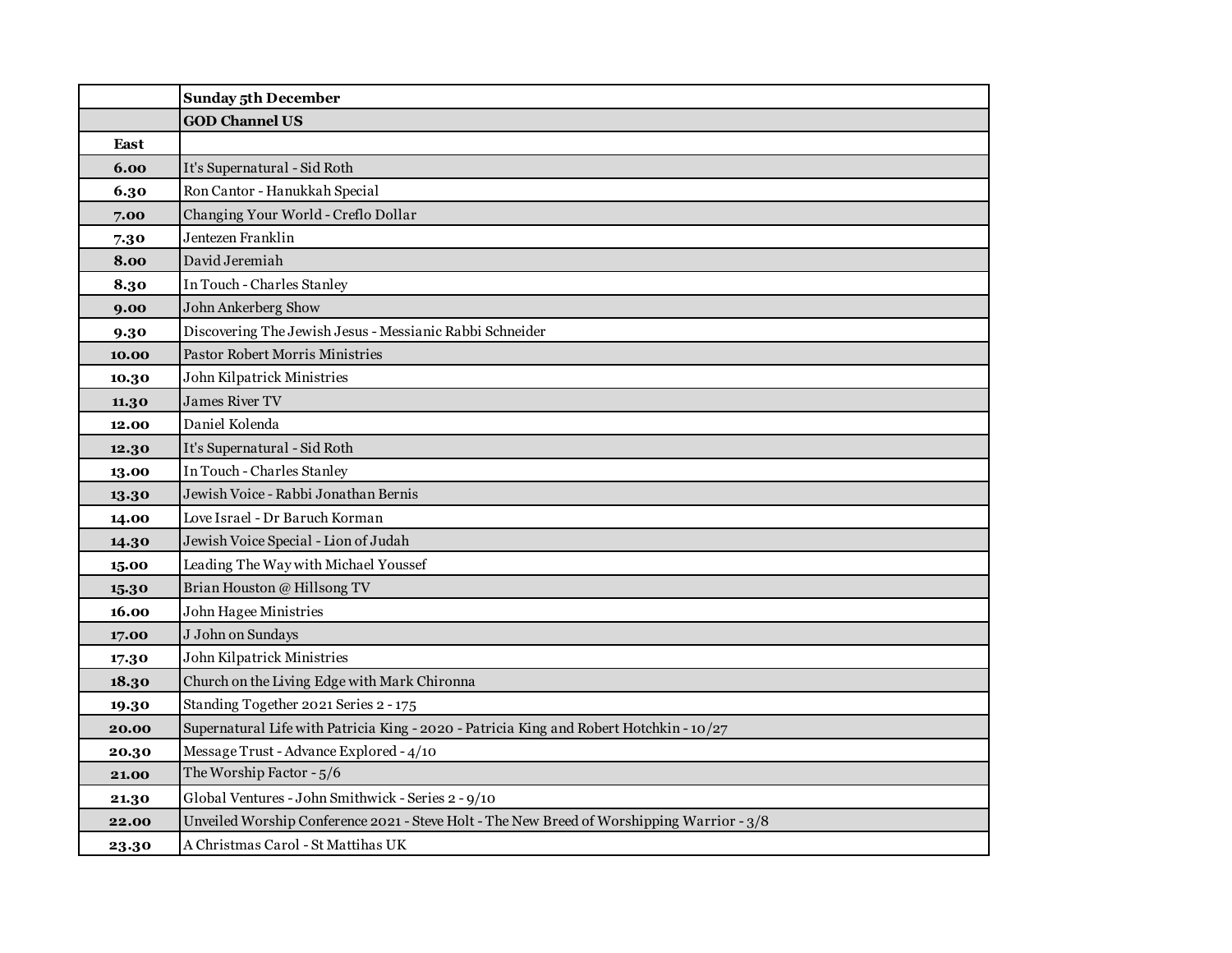| 0.00  | Standing Together 2021 Series 2 - 175                                                      |
|-------|--------------------------------------------------------------------------------------------|
| 0.30  | Supernatural Life with Patricia King - 2020 - Patricia King and Robert Hotchkin - 10/27    |
| 1.00  | Prophetic Witness - Billie Brim                                                            |
| 1.30  | Message Trust - Advance Explored - 4/10                                                    |
| 2.00  | The Worship Factor - 5/6                                                                   |
| 2.30  | Global Ventures - John Smithwick - Series 2 - 9/10                                         |
| 3.00  | Unveiled Worship Conference 2021 - Steve Holt - The New Breed of Worshipping Warrior - 3/8 |
| 4.30  | A Christmas Carol - St Mattihas UK                                                         |
| 5.00  | The Prayer Room                                                                            |
| 6.00  | <b>END OF SCHEDULE</b>                                                                     |
|       | <b>Monday 6th December</b>                                                                 |
|       | <b>GOD Channel US</b>                                                                      |
| East  |                                                                                            |
| 6.00  | David Jeremiah                                                                             |
| 6.30  | Changing Your World - Creflo Dollar                                                        |
| 7.00  | Believers Walk Of Faith - Bill Winston                                                     |
| 7.30  | Gospel Truth - Andrew Wommack                                                              |
| 8.00  | Enjoying Everyday Life - Joyce Meyer                                                       |
| 8.30  | Destined to Reign - Joseph Prince                                                          |
| 9.00  | It's Supernatural - Sid Roth                                                               |
| 9.30  | The Living Stone Church - Pastor R E Holder                                                |
| 10.00 | <b>BGEA</b> - Light in the Darkness                                                        |
| 10.30 | Pure Gold with Steven Brooks                                                               |
| 11.00 | <b>Rick Renner</b>                                                                         |
| 11.30 | Know the Cause - Doug Kaufmann                                                             |
| 12.00 | Hour of Salvation with David Ibiyeomie                                                     |
| 12.30 | Prayer Time                                                                                |
| 12.35 | Ask Me Anything with Dr Michael Brown                                                      |
| 12.40 | It's Greek to Me                                                                           |
| 12.45 | <b>ICEJ Encounter Israel</b>                                                               |
| 12.55 | Family Time - Angus Buchan                                                                 |
| 13.00 | Believer's Voice of Victory - Kenneth & Gloria Copeland                                    |
| 13.30 | 700 Club Interactive                                                                       |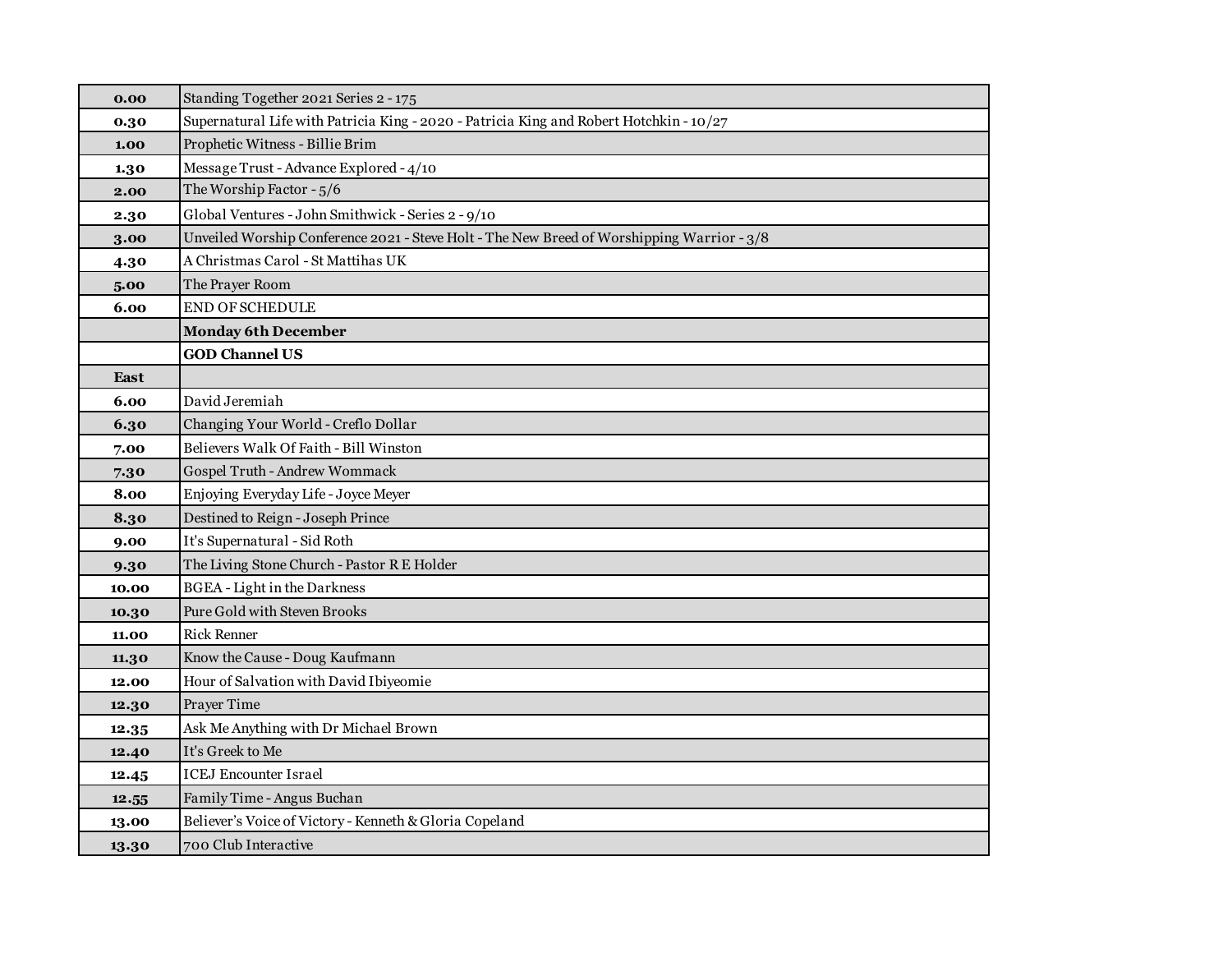| 14.00 | Jewish Voice - Rabbi Jonathan Bernis         |
|-------|----------------------------------------------|
| 14.30 | Break Point with Paul & Brenda Crouch - 5/12 |
| 15.00 | John Hagee Ministries                        |
| 15.30 | Standing Together 2021 Series 2 - 176        |
| 16.00 | Planetshakers - The Well - 5/6               |
| 16.30 | Candid Conversations - Joyce Meyer - 8/15    |
| 17.00 | CBN Studio 5                                 |
| 17.30 | Ron Cantor - Hanukkah Special                |
| 18.00 | Revive Nations with Shyju Mathew             |
| 18.30 | Changing Your World - Creflo Dollar          |
| 19.00 | <b>CfANTV</b>                                |
| 19.30 | Gospel Truth - Andrew Wommack                |
| 20.00 | Enjoying Everyday Life - Joyce Meyer         |
| 20.30 | Standing Together 2021 Series 2 - 176        |
| 21.00 | Order My Steps - Bishop John Francis         |
| 21.30 | God School All Access - 9/10                 |
| 22.00 | Life on Fire                                 |
| 22.30 | <b>CBN Christian World News</b>              |
| 23.00 | Break Point with Paul & Brenda Crouch - 5/12 |
| 23.30 | Planetshakers - The Well - 5/6               |
| 0.00  | Standing Together 2021 Series 2 - 176        |
| 0.30  | God School All Access - 9/10                 |
| 1.00  | Order My Steps - Bishop John Francis         |
| 1.30  | J John on Sundays                            |
| 2.00  | Pure Gold with Steven Brooks                 |
| 2.30  | Christ in Prophecy with Dr David Reagan      |
| 3.00  | Oxford Bible Church - Derek Walker           |
| 3.30  | Love Israel - Dr Baruch Korman               |
| 4.00  | <b>CBN Christian World News</b>              |
| 4.30  | Jerusalem Dateline                           |
| 5.00  | The Prayer Room                              |
| 6.00  | <b>END OF SCHEDULE</b>                       |
|       | <b>Tuesday 7th December</b>                  |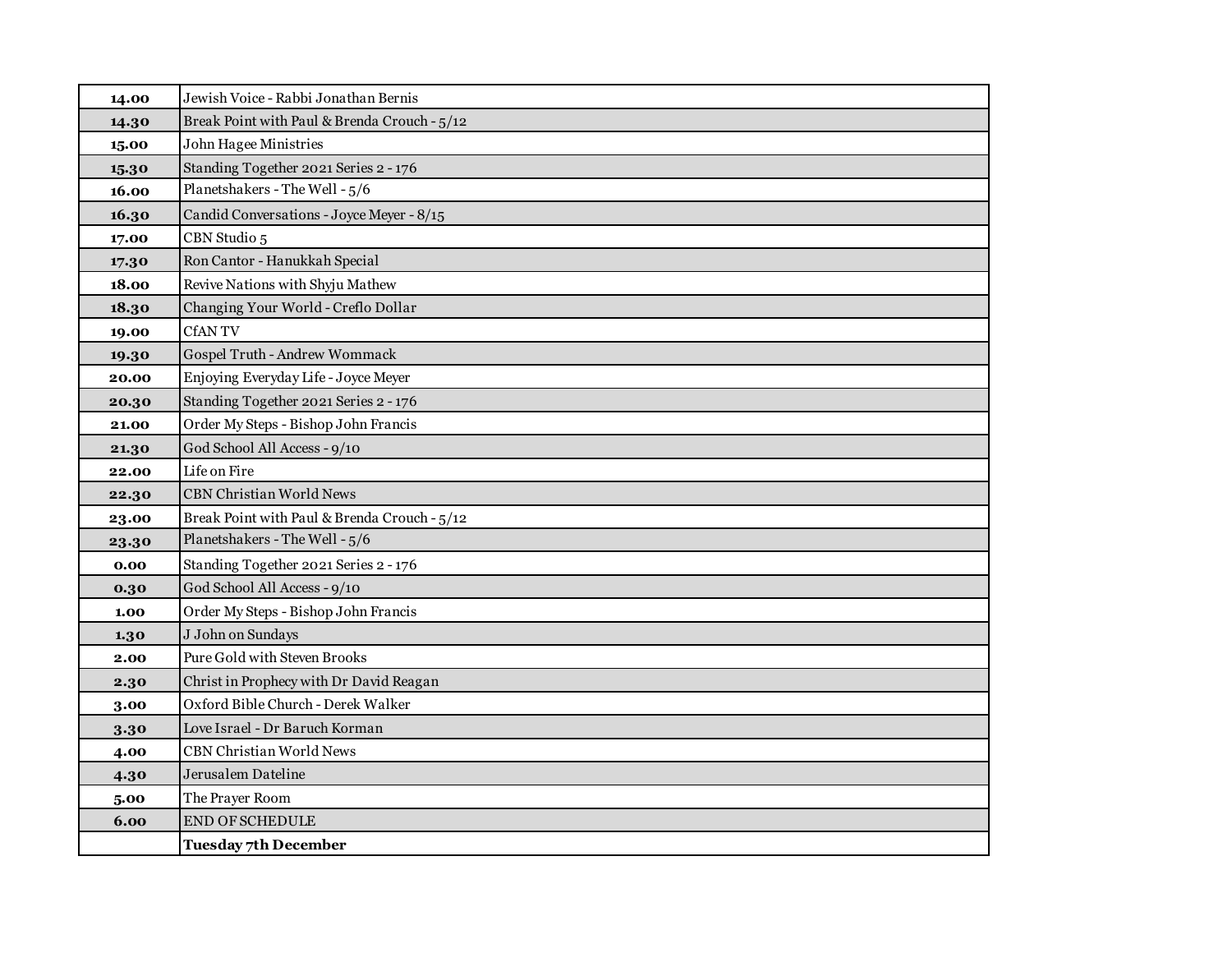|       | <b>GOD Channel US</b>                                    |
|-------|----------------------------------------------------------|
| East  |                                                          |
| 6.00  | David Jeremiah                                           |
| 6.30  | Changing Your World - Creflo Dollar                      |
| 7.00  | Believers Walk Of Faith - Bill Winston                   |
| 7.30  | Gospel Truth - Andrew Wommack                            |
| 8.00  | Enjoying Everyday Life - Joyce Meyer                     |
| 8.30  | Destined to Reign - Joseph Prince                        |
| 9.00  | The Open Door Experience with Troy Brewer                |
| 9.30  | Discovering The Jewish Jesus - Messianic Rabbi Schneider |
| 10.00 | Jewish Voice - Rabbi Jonathan Bernis                     |
| 10.30 | Love Israel - Dr Baruch Korman                           |
| 11.00 | <b>Rick Renner</b>                                       |
| 11.30 | Know the Cause - Doug Kaufmann                           |
| 12.00 | Hour of Salvation with David Ibiyeomie                   |
| 12.30 | Prayer Time                                              |
| 12.35 | Ask Me Anything with Dr Michael Brown                    |
| 12.40 | It's Greek to Me                                         |
| 12.45 | <b>ICEJ Encounter Israel</b>                             |
| 12.55 | Family Time - Angus Buchan                               |
| 13.00 | Believer's Voice of Victory - Kenneth & Gloria Copeland  |
| 13.30 | 700 Club Interactive                                     |
| 14.00 | The Worship Factor - 5/6                                 |
| 14.30 | Joseph Prince OTO - Protection                           |
| 15.00 | John Hagee Ministries                                    |
| 15.30 | Standing Together 2021 Series 2 - 177                    |
| 16.00 | Jewish Voice Special - MFL 19 Premium                    |
| 16.30 | God School All Access - 9/10                             |
| 17.00 | A Chrsitmas Carol - Rivers Church, South Africa          |
| 17.30 | Discovering The Jewish Jesus - Messianic Rabbi Schneider |
| 18.00 | Manna-Fest with Perry Stone                              |
| 18.30 | Changing Your World - Creflo Dollar                      |
| 19.00 | <b>CfANTV</b>                                            |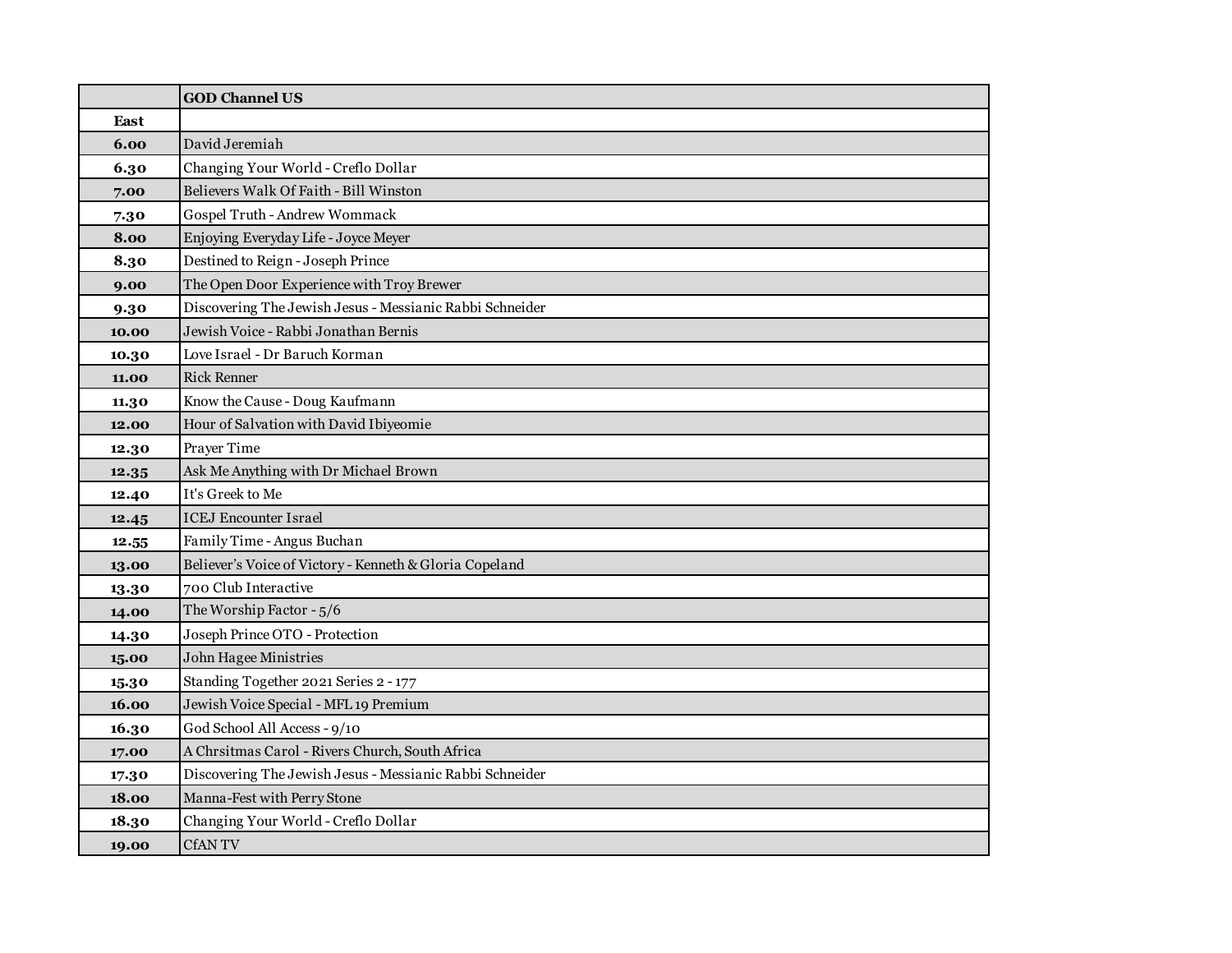| 19.30 | Gospel Truth - Andrew Wommack                |
|-------|----------------------------------------------|
| 20.00 | Enjoying Everyday Life - Joyce Meyer         |
| 20.30 | Standing Together 2021 Series 2 - 177        |
| 21.00 | Travel the Road - Series 2 - 6/6             |
| 21.30 | <b>BGEA</b> - Light in the Darkness          |
| 22.00 | God's Path to Propserity - 5/8               |
| 22.30 | Apmlified - 4/9                              |
| 23.00 | The Revival Train - Angus Buchan             |
| 0.00  | Standing Together 2021 Series 2 - 177        |
| 0.30  | Travel the Road - Series 2 - 6/6             |
| 1.00  | Passion for Jesus - Mike Bickle              |
| 1.30  | God's Path to Propserity - 5/8               |
| 2.00  | The Prophetic Word with Dr Michelle Corral   |
| 2.30  | Manna-Fest with Perry Stone                  |
| 3.00  | The Jewish Jesus - Messianic Rabbi Schneider |
| 3.30  | In Touch - Charles Stanley                   |
| 4.00  | Pastor Ramiro Pena                           |
| 4.30  | Passion for Jesus - Mike Bickle              |
| 5.00  | The Prayer Room                              |
| 6.00  | <b>END OF SCHEDULE</b>                       |
|       | <b>Wednesday 8th December</b>                |
|       | <b>GOD Channel US</b>                        |
| East  |                                              |
| 6.00  | David Jeremiah                               |
| 6.30  | Changing Your World - Creflo Dollar          |
| 7.00  | Believers Walk Of Faith - Bill Winston       |
| 7.30  | Gospel Truth - Andrew Wommack                |
| 8.00  | Enjoying Everyday Life - Joyce Meyer         |
| 8.30  | Destined to Reign - Joseph Prince            |
| 9.00  | It's Supernatural - Sid Roth                 |
| 9.30  | Lift Up Jesus with Dudley Rutherford         |
| 10.00 | Richard Roberts - The Place for Miracles     |
| 10.30 | David Hathaway                               |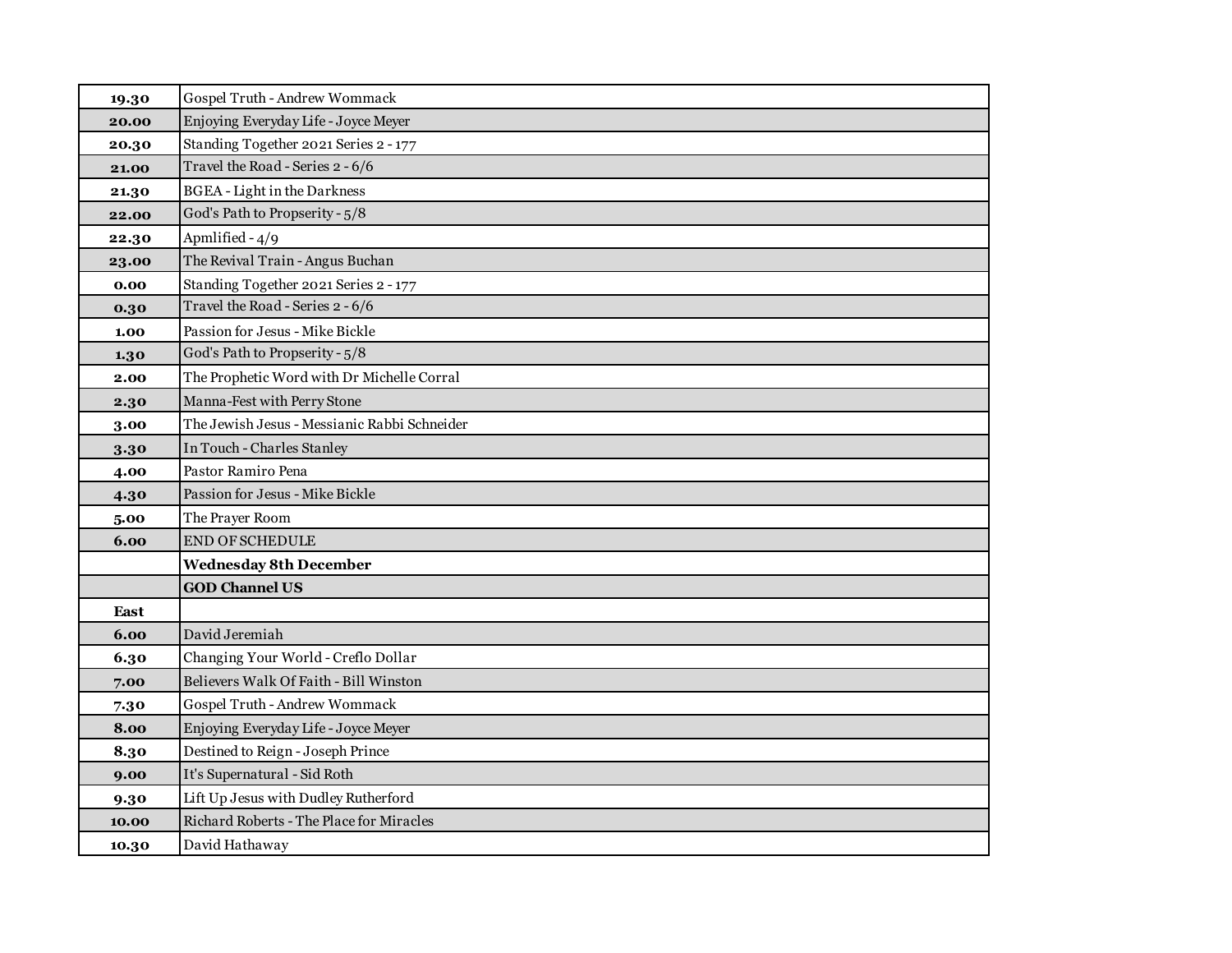| 11.00 | <b>Rick Renner</b>                                                                      |
|-------|-----------------------------------------------------------------------------------------|
| 11.30 | Know the Cause - Doug Kaufmann                                                          |
| 12.00 | Hour of Salvation with David Ibiyeomie                                                  |
| 12.30 | Phaneroo Ministries with Apostle Grace Lubega                                           |
| 13.00 | Believer's Voice of Victory - Kenneth & Gloria Copeland                                 |
| 13.30 | 700 Club Interactive                                                                    |
| 14.00 | Jewish Voice - Rabbi Jonathan Bernis                                                    |
| 14.30 | Prayer Time                                                                             |
| 14.35 | Ask Me Anything with Dr Michael Brown                                                   |
| 14.40 | It's Greek to Me                                                                        |
| 14.45 | <b>ICEJ</b> Encounter Israel                                                            |
| 14.55 | Family Time - Angus Buchan                                                              |
| 15.00 | John Hagee Ministries                                                                   |
| 15.35 | Standing Together 2021 Series 2 - 178                                                   |
| 16.00 | Church on the Living Edge with Mark Chironna                                            |
| 17.00 | A Chrsitmas Carol - Fire Church Australia                                               |
| 17.30 | Travel the Road - Series 2 - 6/6                                                        |
| 18.00 | Prophetic Witness - Billie Brim                                                         |
| 18.30 | Changing Your World - Creflo Dollar                                                     |
| 19.00 | <b>CfANTV</b>                                                                           |
| 19.30 | Gospel Truth - Andrew Wommack                                                           |
| 20.00 | Enjoying Everyday Life - Joyce Meyer                                                    |
| 20.30 | Standing Together 2021 Series 2 - 178                                                   |
| 21.00 | The Cry with Betty King - 32                                                            |
| 21.30 | Supernatural Life with Patricia King - 2020 - Patricia King and Robert Hotchkin - 10/27 |
| 22.00 | Get Real with Ron Cantor - 33                                                           |
| 22.30 | FILM - Christmas for a Dollar                                                           |
| 0.30  | One by One                                                                              |
| 1.00  | Revive Nations with Shyju Mathew                                                        |
| 1.30  | Discovering The Jewish Jesus - Messianic Rabbi Schneider                                |
| 2.00  | Leading The Way with Michael Youssef                                                    |
| 2.30  | Love Israel - Dr Baruch Korman                                                          |
| 3.00  | The Open Door Experience with Troy Brewer                                               |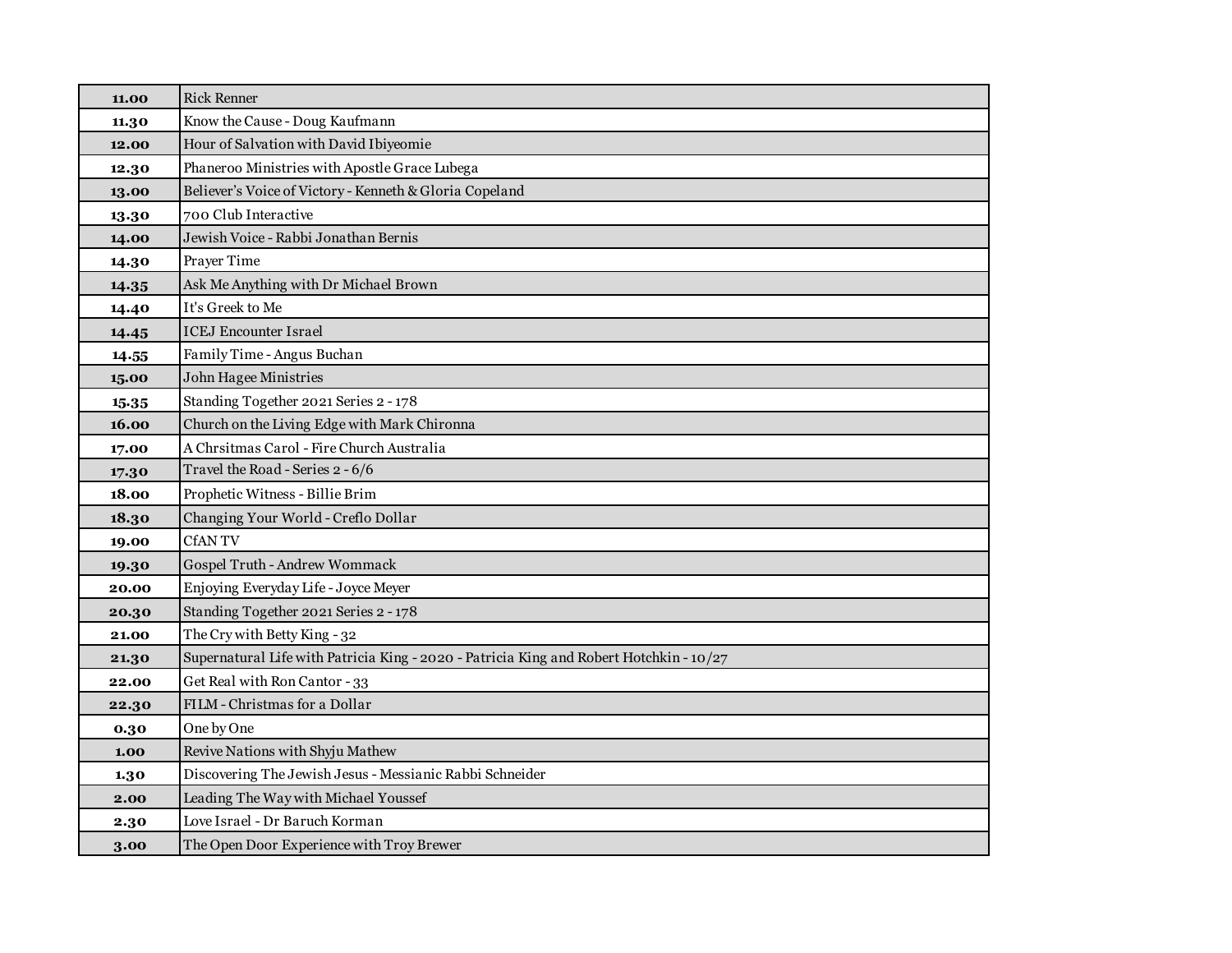| 3.30        | Lift Up Jesus with Dudley Rutherford                    |
|-------------|---------------------------------------------------------|
| 4.00        | Standing Together 2021 Series 2 - 178                   |
| 4.30        | Candid Conversations - Joyce Meyer - 4/15               |
| 5.00        | The Prayer Room                                         |
| 6.00        | <b>END OF SCHEDULE</b>                                  |
|             | <b>Thursday 9th December</b>                            |
|             | <b>GOD Channel US</b>                                   |
| <b>East</b> |                                                         |
| 6.00        | David Jeremiah                                          |
| 6.30        | Changing Your World - Creflo Dollar                     |
| 7.00        | Believers Walk Of Faith - Bill Winston                  |
| 7.30        | Gospel Truth - Andrew Wommack                           |
| 8.00        | Enjoying Everyday Life - Joyce Meyer                    |
| 8.30        | Destined to Reign - Joseph Prince                       |
| 9.00        | Grace Grace with Nina and Michelle                      |
| 9.30        | Christ in Prophecy with Dr David Reagan                 |
| 10.00       | Jewish Voice Special - MFL 19 Premium                   |
| 10.30       | Audacious Church - Joy to the World                     |
| 11.00       | <b>Rick Renner</b>                                      |
| 11.30       | Know the Cause - Doug Kaufmann                          |
| 12.00       | Hour of Salvation with David Ibiyeomie                  |
| 12.30       | Prayer Time                                             |
| 12.35       | Ask Me Anything with Dr Michael Brown                   |
| 12.40       | It's Greek to Me                                        |
| 12.45       | <b>ICEJ Encounter Israel</b>                            |
| 12.55       | Family Time - Angus Buchan                              |
| 13.00       | Believer's Voice of Victory - Kenneth & Gloria Copeland |
| 13.30       | Days of Glory with Pastor Robert Kayanja                |
| 14.00       | The Open Door Experience with Troy Brewer               |
| 14.30       | One by One                                              |
| 15.00       | <b>John Hagee Ministries</b>                            |
| 15.30       | Standing Together 2021 Series 2 - 179                   |
| 16.00       | <b>BGEA</b> - Light in the Darkness                     |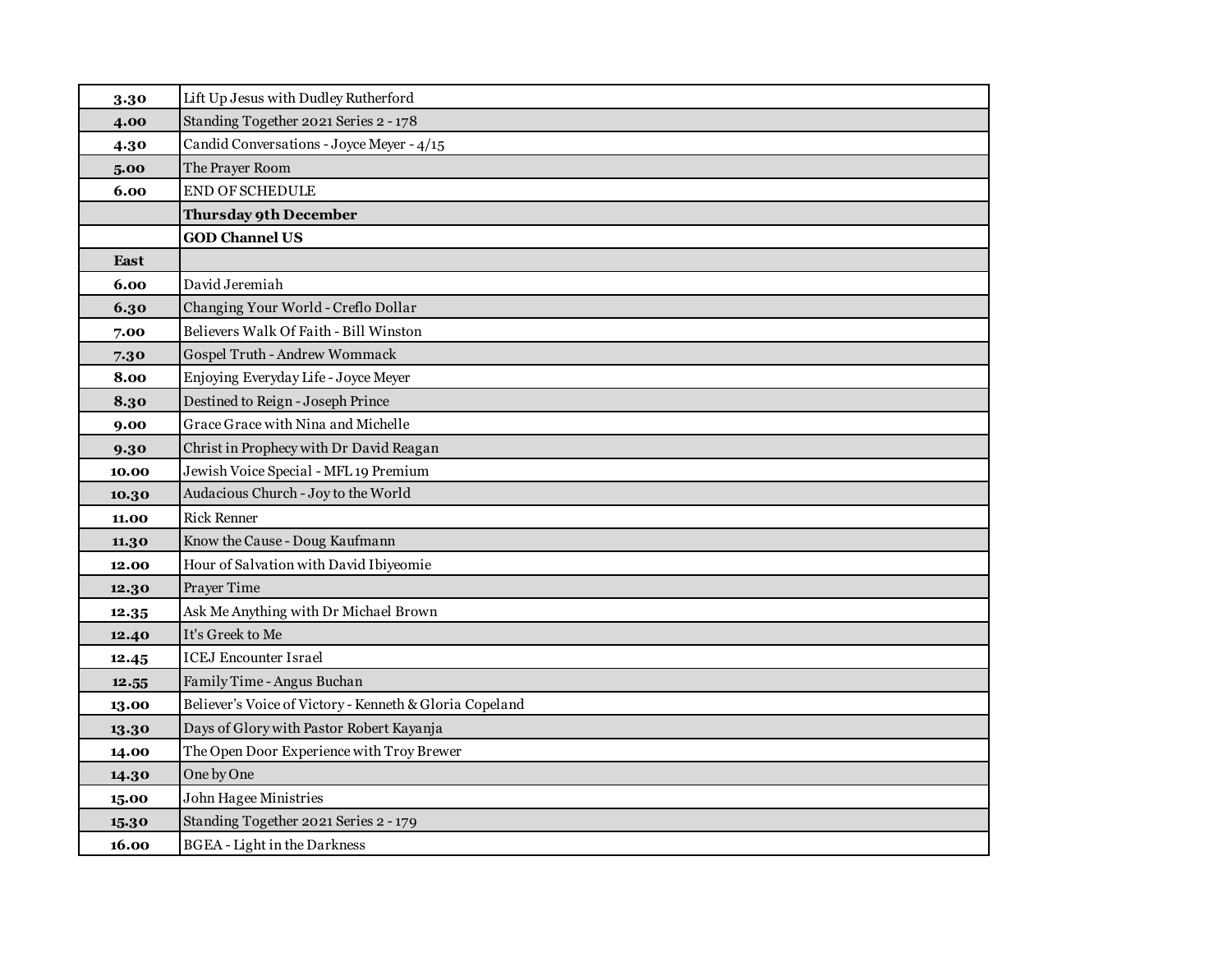| 16.30 | <b>CBN Christian World News</b>                                                            |
|-------|--------------------------------------------------------------------------------------------|
| 17.00 | Jewish Voice - Rabbi Jonathan Bernis                                                       |
| 17.30 | The Prophetic Word with Dr Michelle Corral                                                 |
| 18.00 | <b>Fullturn Church</b>                                                                     |
| 18.30 | Changing Your World - Creflo Dollar                                                        |
| 19.00 | <b>CfANTV</b>                                                                              |
| 19.30 | Gospel Truth - Andrew Wommack                                                              |
| 20.00 | Enjoying Everyday Life - Joyce Meyer                                                       |
| 20.30 | Standing Together 2021 Series 2 - 179                                                      |
| 21.00 | <b>Billy Graham Classic Crusades</b>                                                       |
| 21.30 | Courts of Heaven with Robert Henderson - 2021 - 25                                         |
| 22.00 | Equipping the Saints - Season 2 - 10                                                       |
| 22.30 | The Worship Factor - 5/6                                                                   |
| 23.00 | Planetshakers - The Well - 5/6                                                             |
| 23.30 | Unveiled Worship Conference 2021 - Steve Holt - The New Breed of Worshipping Warrior - 3/8 |
| 1.00  | Standing Together 2021 Series 2 - 179                                                      |
| 1.30  | The Prophetic Word with Dr Michelle Corral                                                 |
| 2.10  | Equipping the Saints - Season 2 - 10                                                       |
| 2.30  | The Worship Factor - 5/6                                                                   |
| 3.00  | Planetshakers - The Well - 5/6                                                             |
| 3.40  | Billy Graham Classic Crusades - No Phone                                                   |
| 4.00  | <b>CBN Christian World News</b>                                                            |
| 4.30  | Standing Together 2021 Series 2 - 179                                                      |
| 5.00  | The Prayer Room                                                                            |
| 6.00  | <b>END OF SCHEDULE</b>                                                                     |
|       | <b>Friday 10th Decemberr</b>                                                               |
|       | <b>GOD Channel US</b>                                                                      |
| East  |                                                                                            |
| 6.00  | David Jeremiah                                                                             |
| 6.30  | Changing Your World - Creflo Dollar                                                        |
| 7.00  | Believers Walk Of Faith - Bill Winston                                                     |
| 7.30  | Gospel Truth - Andrew Wommack                                                              |
| 8.00  | Enjoying Everyday Life - Joyce Meyer                                                       |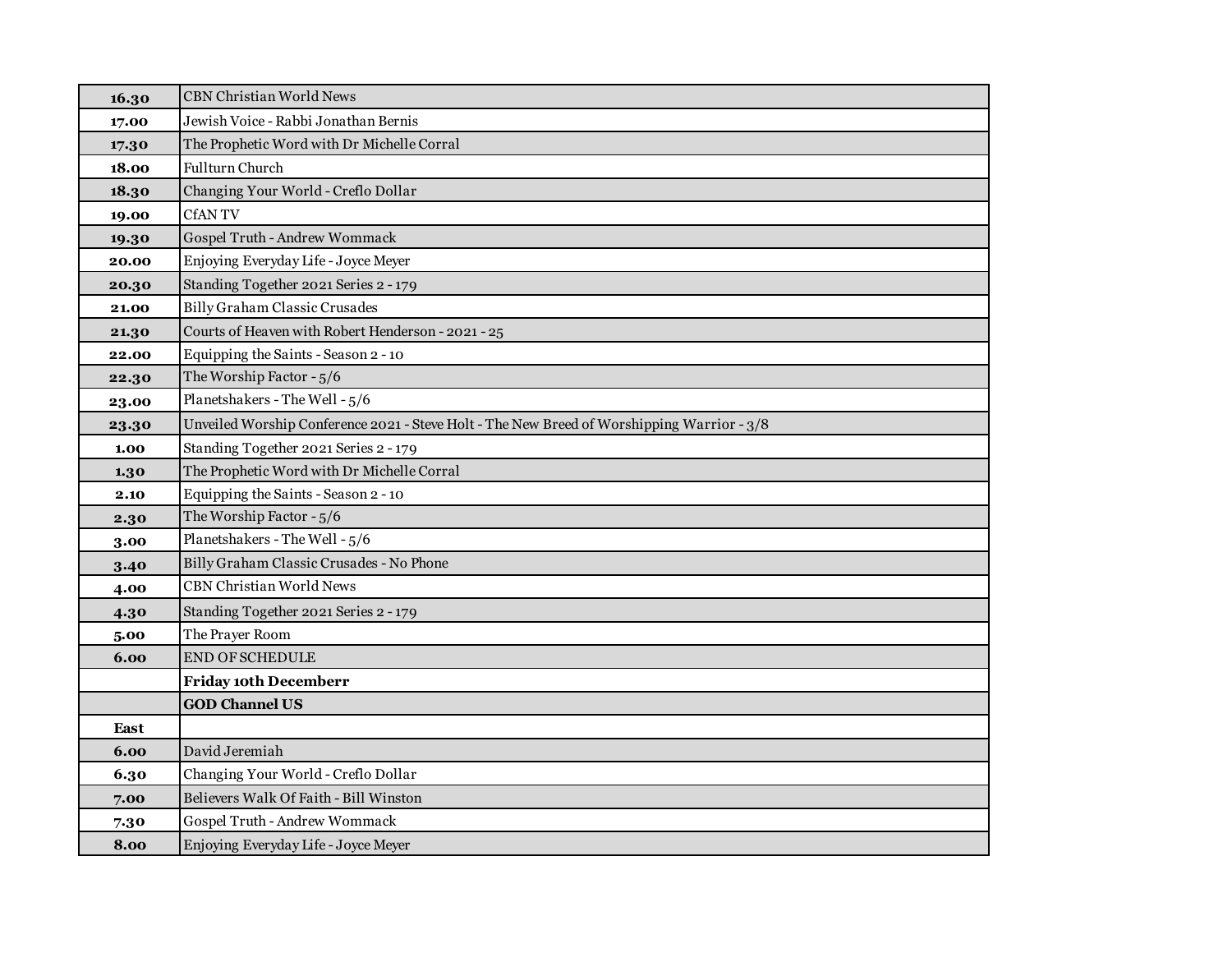| 8.30  | Destined to Reign - Joseph Prince                                                                       |
|-------|---------------------------------------------------------------------------------------------------------|
| 9.00  | Desire of All Nations                                                                                   |
| 9.30  | Oxford Bible Church - Derek Walker                                                                      |
| 10.00 | Jewish Voice - Rabbi Jonathan Bernis                                                                    |
| 10.30 | The Prophetic Word with Dr Michelle Corral                                                              |
| 11.00 | <b>Rick Renner</b>                                                                                      |
| 11.30 | Know the Cause - Doug Kaufmann                                                                          |
| 12.00 | Hour of Salvation with David Ibiyeomie                                                                  |
| 12.30 | Joseph Prince OTO - Protection                                                                          |
| 13.00 | Believer's Voice of Victory - Kenneth & Gloria Copeland                                                 |
| 13.30 | 700 Club Interactive                                                                                    |
| 14.00 | World Impact with Billy Wilson                                                                          |
| 14.30 | David Hathaway                                                                                          |
| 15.00 | John Hagee Ministries                                                                                   |
| 15.30 | Standing Together 2021 Series 2 - 180                                                                   |
| 16.00 | Jerusalem Dateline                                                                                      |
| 16.30 | Amazing Facts with Doug Batchelor                                                                       |
| 17.00 | Pastor Ramiro Pena                                                                                      |
| 17.30 | James River TV                                                                                          |
| 18.00 | Life on Fire                                                                                            |
| 18.30 | Changing Your World - Creflo Dollar                                                                     |
| 19.00 | <b>CfANTV</b>                                                                                           |
| 19.30 | Gospel Truth - Andrew Wommack                                                                           |
| 20.00 | Enjoying Everyday Life - Joyce Meyer                                                                    |
| 20.30 | Standing Together 2021 Series 2 - 180                                                                   |
| 21.00 | Parent Compass - Series 3 - 1/14                                                                        |
| 21.30 | Candid Conversations - Joyce Meyer - 9/15                                                               |
| 22.00 | Dwelling Place Church 2018 - 10 Cities - Phil Smethurst - Unwrapping God's Ceiling for our Lives - 9/10 |
| 22.40 | God TV Worship                                                                                          |
| 23.00 | Heart of Christmas Special Muscial                                                                      |
| 1.10  | Documentary - On Earth as in Heaven                                                                     |
| 1.30  | Standing Together 2021 Series 2 - 180                                                                   |
| 2.00  | Parent Compass - Series 3 - 1/14                                                                        |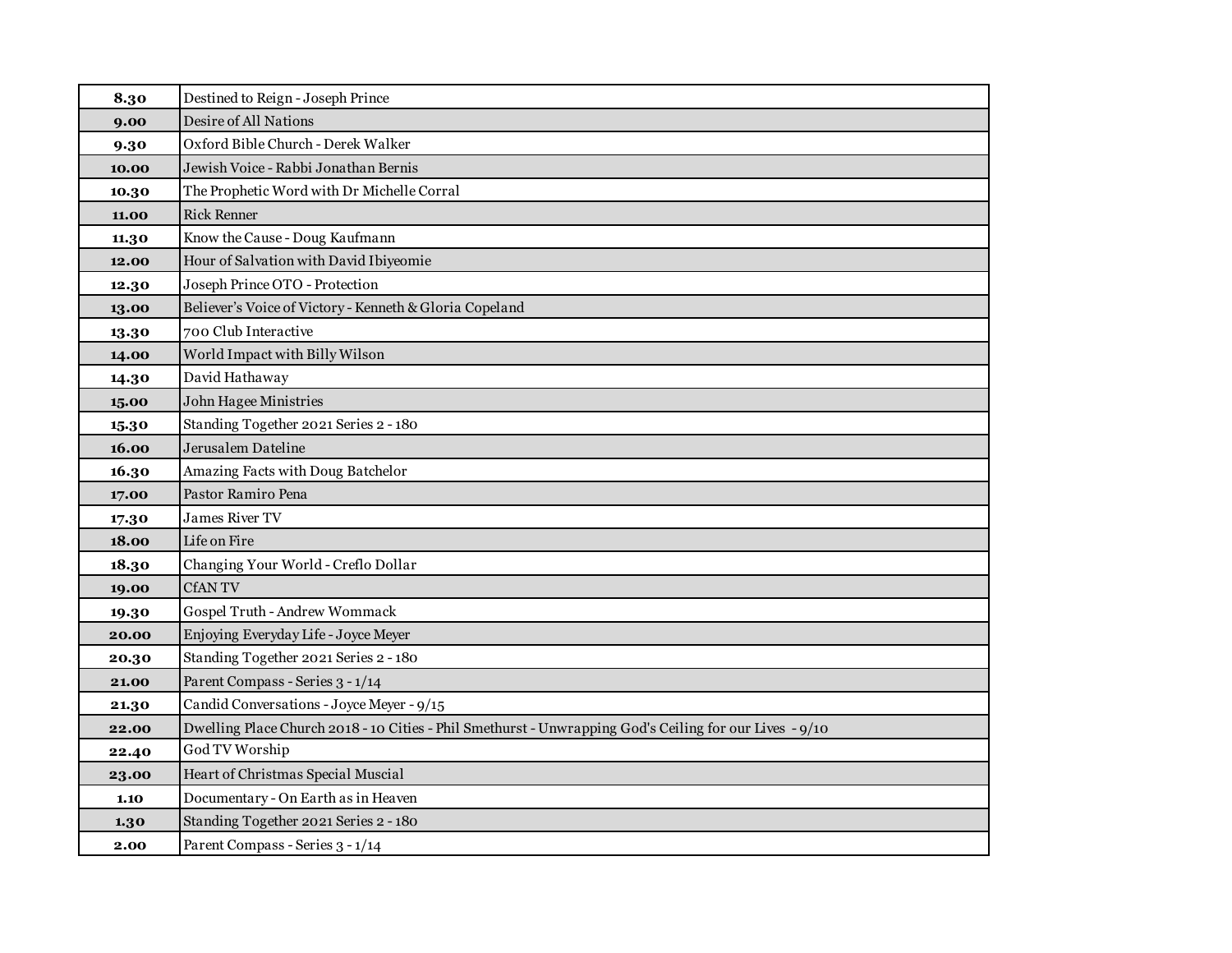| 2.30  | Candid Conversations - Joyce Meyer - 9/15                                                               |
|-------|---------------------------------------------------------------------------------------------------------|
| 3.00  | Dwelling Place Church 2018 - 10 Cities - Phil Smethurst - Unwrapping God's Ceiling for our Lives - 9/10 |
| 3.40  | God TV Worship                                                                                          |
| 4.00  | Jerusalem Dateline                                                                                      |
| 4.30  | Amazing Facts with Doug Batchelor                                                                       |
| 5.00  | Standing Together 2021 Series 2 - 180                                                                   |
| 5.30  | END OF SCHEDULE                                                                                         |
|       | <b>Saturday 11th December</b>                                                                           |
|       | <b>GOD Channel US</b>                                                                                   |
| East  |                                                                                                         |
| 5.30  | The Prayer Room                                                                                         |
| 6.30  | Unveiled Worship Conference 2021 - Steve Holt - The New Breed of Worshipping Warrior - 3/8              |
| 8.00  | Walking by Faith - Pastor Duane Vander Klok                                                             |
| 8.30  | Amazing Facts with Doug Batchelor                                                                       |
| 9.00  | Apmlified - 4/9                                                                                         |
| 9.30  | Parent Compass - Series 3 - 1/14                                                                        |
| 10.00 | The Cry with Betty King - 32                                                                            |
| 10.30 | Courts of Heaven with Robert Henderson - 2021 - 24                                                      |
| 11.00 | Discovering The Jewish Jesus - Messianic Rabbi Schneider                                                |
| 11.30 | The Revival Train - Angus Buchan                                                                        |
| 12.30 | Candid Conversations - Joyce Meyer - 9/15                                                               |
| 13.00 | <b>BGEA</b> - Light in the Darkness                                                                     |
| 13.30 | ORU Chapel                                                                                              |
| 14.30 | Desire of All Nations                                                                                   |
| 15.00 | Billy Graham Classic Crusades                                                                           |
| 15.30 | Equipping the Saints - Season 2 - 10                                                                    |
| 16.00 | Leading The Way with Michael Youssef                                                                    |
| 16.30 | God's Path to Propserity - 5/8                                                                          |
| 17.00 | Life on Fire                                                                                            |
| 17.30 | Jewish Voice - Rabbi Jonathan Bernis                                                                    |
| 18.00 | Planetshakers - The Well - 5/6                                                                          |
| 18.30 | John Kilpatrick Ministries                                                                              |
| 19.00 | John Kilpatrick Ministries                                                                              |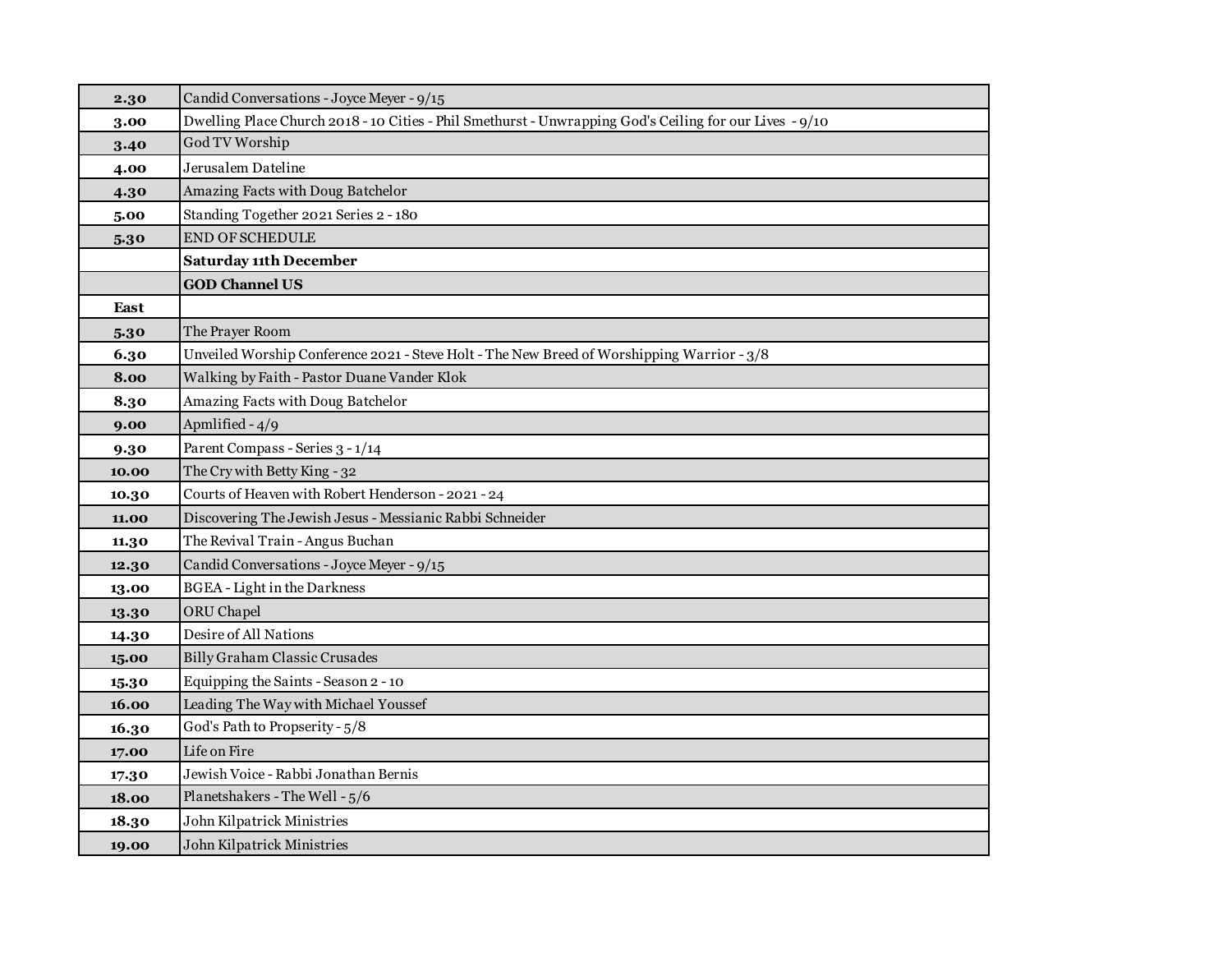| 19.30 | Growing In Prayer with James Aladiran - 1/5              |
|-------|----------------------------------------------------------|
| 20.00 | FILM - The List                                          |
| 22.00 | Love to the Nations - Abba Sessions - 4/6                |
| 23.00 | A Christmas Carol - Sodermalmskyrka, Sweden              |
| 0.00  | God School All Access - 9/10                             |
| 0.30  | Church of His Presence Christmas Worship - 1             |
| 1.00  | Growing In Prayer with James Aladiran - 1/5              |
| 1.30  | FILM - The List                                          |
| 3.30  | Love to the Nations - Abba Sessions - 4/6                |
| 4.30  | <b>GOD TV Worship</b>                                    |
| 5.00  | The Prayer Room                                          |
| 6.00  | <b>END OF SCHEDULE</b>                                   |
|       | <b>Sunday 12th December</b>                              |
|       | <b>GOD Channel US</b>                                    |
| East  |                                                          |
| 6.00  | It's Supernatural - Sid Roth                             |
| 6.30  | <b>GOD TV Worship</b>                                    |
| 7.00  | Changing Your World - Creflo Dollar                      |
| 7.30  | Jentezen Franklin                                        |
| 8.00  | David Jeremiah                                           |
| 8.30  | In Touch - Charles Stanley                               |
| 9.00  | John Ankerberg Show                                      |
| 9.30  | Discovering The Jewish Jesus - Messianic Rabbi Schneider |
| 10.00 | <b>Pastor Robert Morris Ministries</b>                   |
| 10.30 | John Kilpatrick Ministries                               |
| 11.30 | <b>James River TV</b>                                    |
| 12.00 | Daniel Kolenda                                           |
| 12.30 | It's Supernatural - Sid Roth                             |
| 13.00 | In Touch - Charles Stanley                               |
| 13.30 | Jewish Voice - Rabbi Jonathan Bernis                     |
| 14.00 | Love Israel - Dr Baruch Korman                           |
| 14.30 | Jewish Voice Special - MFL 19 Premium                    |
| 15.00 | Leading The Way with Michael Youssef                     |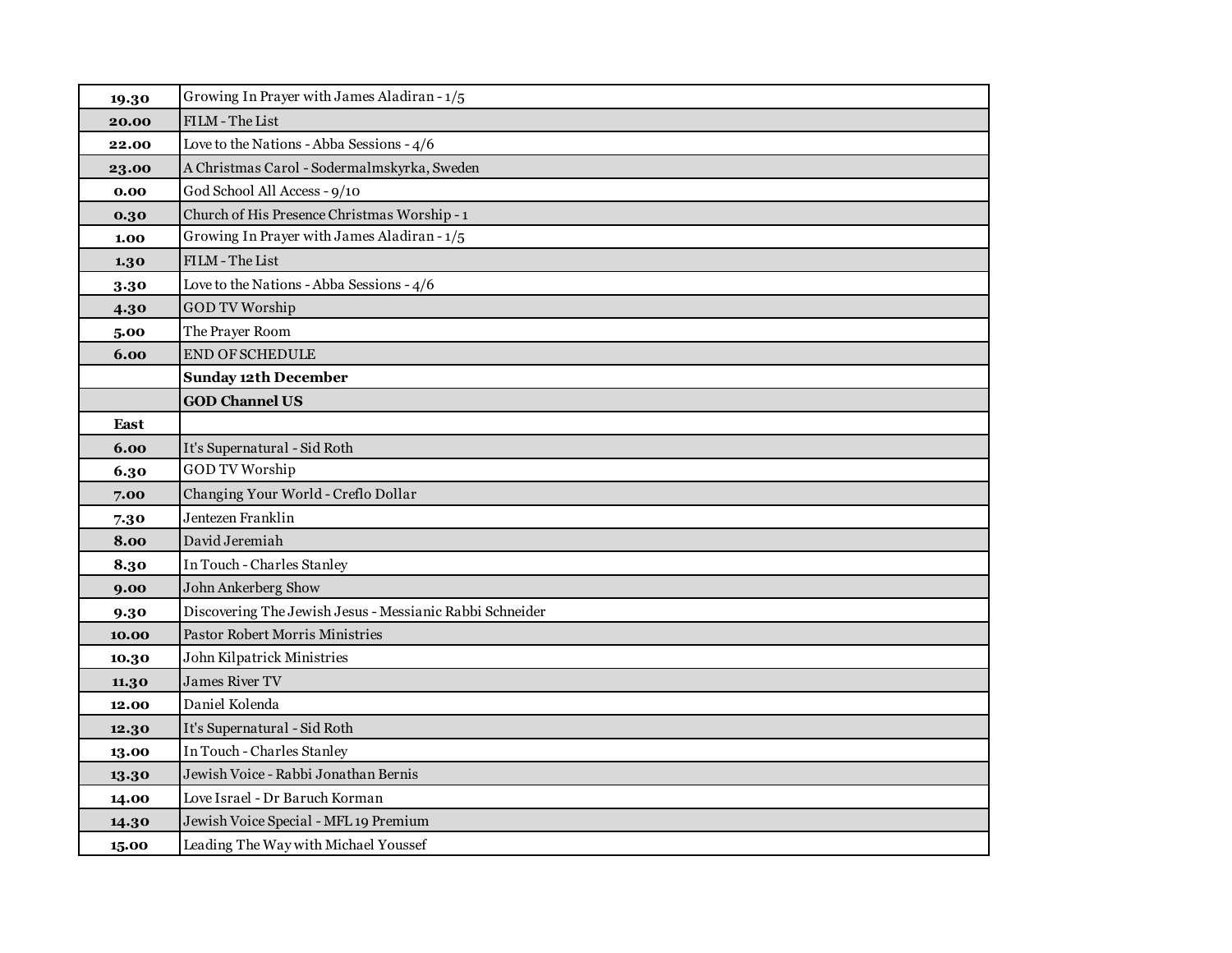| 15.30 | Brian Houston @ Hillsong TV                                                             |
|-------|-----------------------------------------------------------------------------------------|
| 16.00 | John Hagee Ministries                                                                   |
| 17.00 | J John on Sundays                                                                       |
| 17.30 | John Kilpatrick Ministries                                                              |
| 18.30 | Church on the Living Edge with Mark Chironna                                            |
| 19.30 | Standing Together 2021 Series 2 - 180                                                   |
| 20.00 | Supernatural Life with Patricia King - 2020 - Patricia King and Robert Hotchkin - 11/27 |
| 20.30 | <b>BGEA</b> - Christmas Special                                                         |
| 21.00 | The Worship Factor - 6/6                                                                |
| 21.30 | FILM - I AM Potential                                                                   |
| 23.00 | Unveiled Worship Conference 2021 - Jeff Deyo - The Power of the Response - 4/8          |
| 0.30  | Standing Together 2021 Series 2 - 180                                                   |
| 1.00  | Prophetic Witness - Billie Brim                                                         |
| 1.30  | The Worship Factor - 6/6                                                                |
| 2.00  | Global Ventures - John Smithwick - Series 2 - 10/10                                     |
| 2.30  | Unveiled Worship Conference 2021 - Jeff Deyo - The Power of the Response - 4/8          |
| 4.00  | Standing Together 2021 Series 2 - 180                                                   |
| 4.30  | Supernatural Life with Patricia King - 2020 -                                           |
| 5.00  | The Prayer Room                                                                         |
| 6.00  | END OF SCHEDULE                                                                         |
|       | <b>Monday 13th December</b>                                                             |
|       | <b>GOD Channel US</b>                                                                   |
| East  |                                                                                         |
| 6.00  | David Jeremiah                                                                          |
| 6.30  | Changing Your World - Creflo Dollar                                                     |
| 7.00  | Believers Walk Of Faith - Bill Winston                                                  |
| 7.30  | Gospel Truth - Andrew Wommack                                                           |
| 8.00  | Enjoying Everyday Life - Joyce Meyer                                                    |
| 8.30  | Destined to Reign - Joseph Prince                                                       |
| 9.00  | It's Supernatural - Sid Roth                                                            |
| 9.30  | The Living Stone Church - Pastor R E Holder                                             |
| 10.00 | Message Trust - Advance Explored - 5/10                                                 |
| 10.30 | Pure Gold with Steven Brooks                                                            |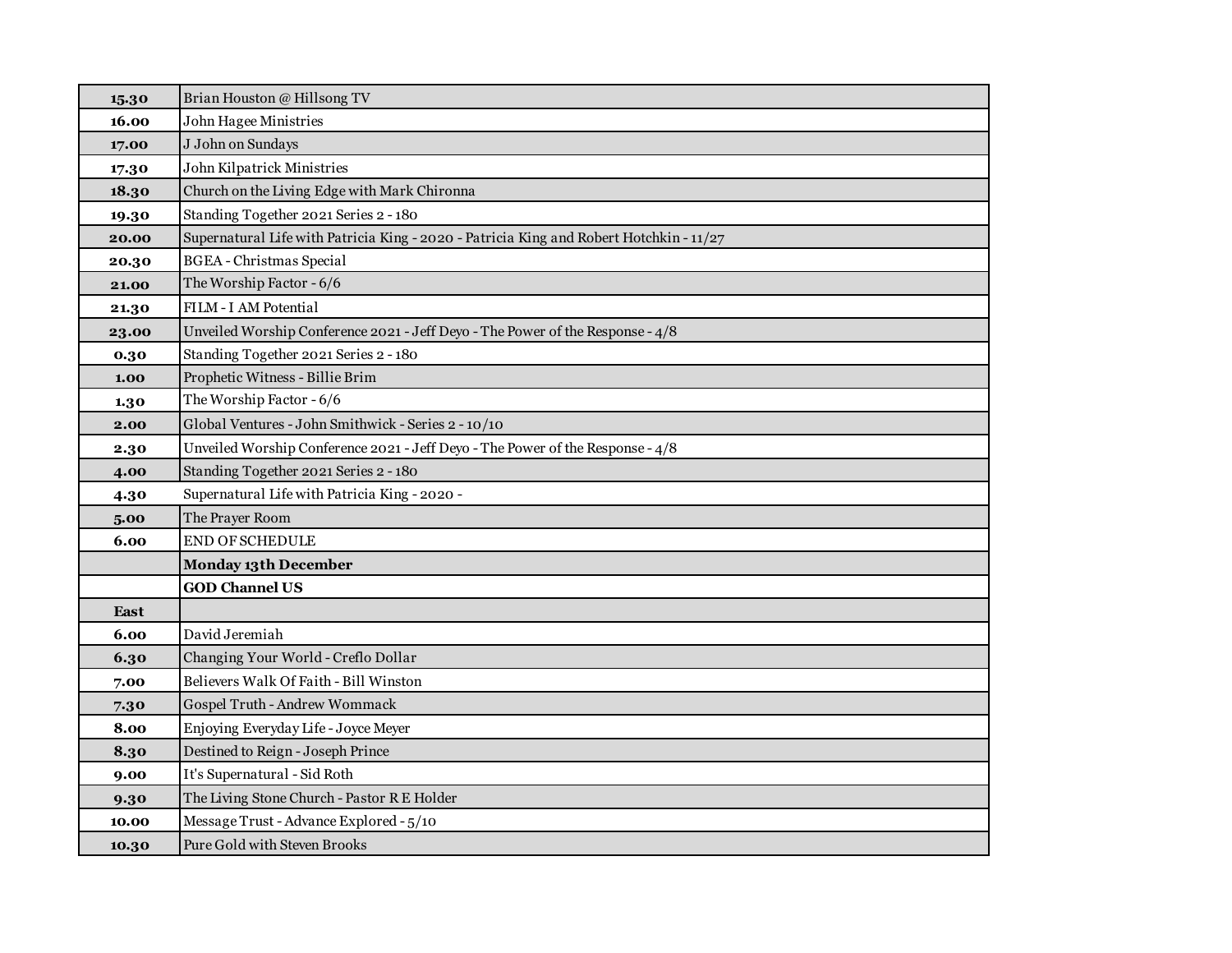| 11.00 | <b>Rick Renner</b>                                      |
|-------|---------------------------------------------------------|
| 11.30 | Know the Cause - Doug Kaufmann                          |
| 12.00 | Hour of Salvation with David Ibiyeomie                  |
| 12.30 | Prayer Time                                             |
| 12.35 | Ask Me Anything with Dr Michael Brown                   |
| 12.40 | It's Greek to Me                                        |
| 12.45 | <b>ICEJ Encounter Israel</b>                            |
| 12.55 | Family Time - Angus Buchan                              |
| 13.00 | Believer's Voice of Victory - Kenneth & Gloria Copeland |
| 13.30 | 700 Club Interactive                                    |
| 14.00 | Jewish Voice - Rabbi Jonathan Bernis                    |
| 14.30 | Break Point with Paul & Brenda Crouch - 6/12            |
| 15.00 | John Hagee Ministries                                   |
| 15.30 | Standing Together 2021 Series 2 - 181                   |
| 16.00 | Planetshakers - The Well - 6/6                          |
| 16.30 | Candid Conversations - Joyce Meyer - 9/15               |
| 17.00 | CBN Studio 5                                            |
| 17.30 | <b>BGEA</b> - Light in the Darkness                     |
| 18.00 | Revive Nations with Shyju Mathew                        |
| 18.30 | Changing Your World - Creflo Dollar                     |
| 19.00 | <b>CfANTV</b>                                           |
| 19.30 | Gospel Truth - Andrew Wommack                           |
| 20.00 | Enjoying Everyday Life - Joyce Meyer                    |
| 20.30 | Standing Together 2021 Series 2 - 181                   |
| 21.00 | Order My Steps - Bishop John Francis                    |
| 21.30 | God School All Access - 10/10                           |
| 22.00 | Life on Fire                                            |
| 22.30 | <b>CBN Christian World News</b>                         |
| 23.00 | Break Point with Paul & Brenda Crouch - 6/12            |
| 23.30 | Joseph Prince OTO - Protection                          |
| 0.00  | Standing Together 2021 Series 2 - 181                   |
| 0.30  | Planetshakers - The Well - 6/6                          |
| 1.00  | God School All Access - 10/10                           |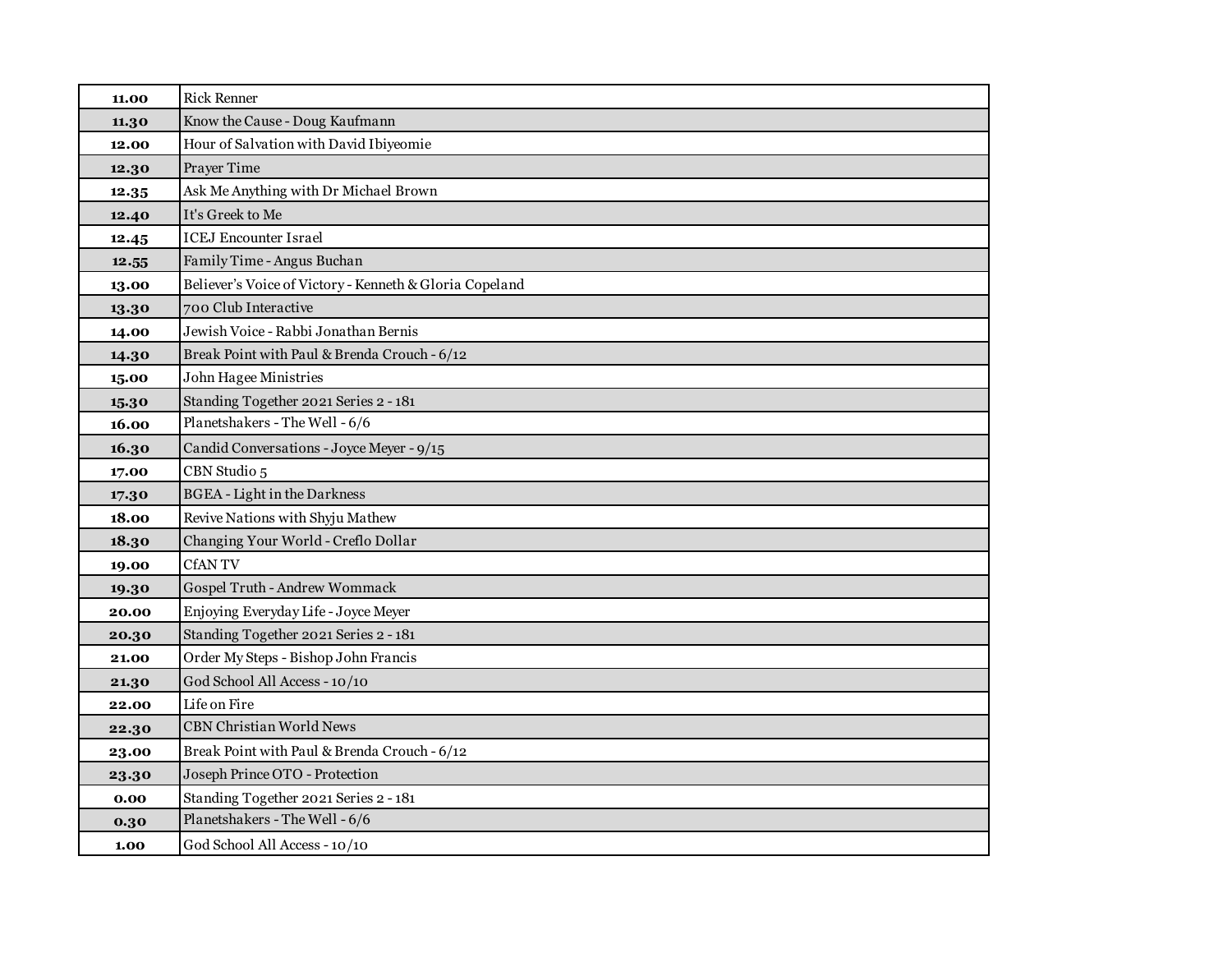| 1.30  | J John on Sundays                                        |
|-------|----------------------------------------------------------|
| 2.00  | Pure Gold with Steven Brooks                             |
| 2.30  | Christ in Prophecy with Dr David Reagan                  |
| 3.00  | Oxford Bible Church - Derek Walker                       |
| 3.30  | Love Israel - Dr Baruch Korman                           |
| 4.00  | <b>CBN Christian World News</b>                          |
| 4.30  | Jerusalem Dateline                                       |
| 5.00  | The Prayer Room                                          |
| 6.00  | <b>END OF SCHEDULE</b>                                   |
|       | <b>Tuesday 14th December</b>                             |
|       | <b>GOD Channel US</b>                                    |
| East  |                                                          |
| 6.00  | David Jeremiah                                           |
| 6.30  | Changing Your World - Creflo Dollar                      |
| 7.00  | Believers Walk Of Faith - Bill Winston                   |
| 7.30  | Gospel Truth - Andrew Wommack                            |
| 8.00  | Enjoying Everyday Life - Joyce Meyer                     |
| 8.30  | Destined to Reign - Joseph Prince                        |
| 9.00  | The Open Door Experience with Troy Brewer                |
| 9.30  | Discovering The Jewish Jesus - Messianic Rabbi Schneider |
| 10.00 | Jewish Voice - Rabbi Jonathan Bernis                     |
| 10.30 | Love Israel - Dr Baruch Korman                           |
| 11.00 | <b>Rick Renner</b>                                       |
| 11.30 | Know the Cause - Doug Kaufmann                           |
| 12.00 | Hour of Salvation with David Ibiyeomie                   |
| 12.30 | Prayer Time                                              |
| 12.35 | Ask Me Anything with Dr Michael Brown                    |
| 12.40 | It's Greek to Me                                         |
| 12.45 | <b>ICEJ</b> Encounter Israel                             |
| 12.55 | Family Time - Angus Buchan                               |
| 13.00 | Believer's Voice of Victory - Kenneth & Gloria Copeland  |
| 13.30 | 700 Club Interactive                                     |
| 14.00 | Christmas Unwrapped - J John                             |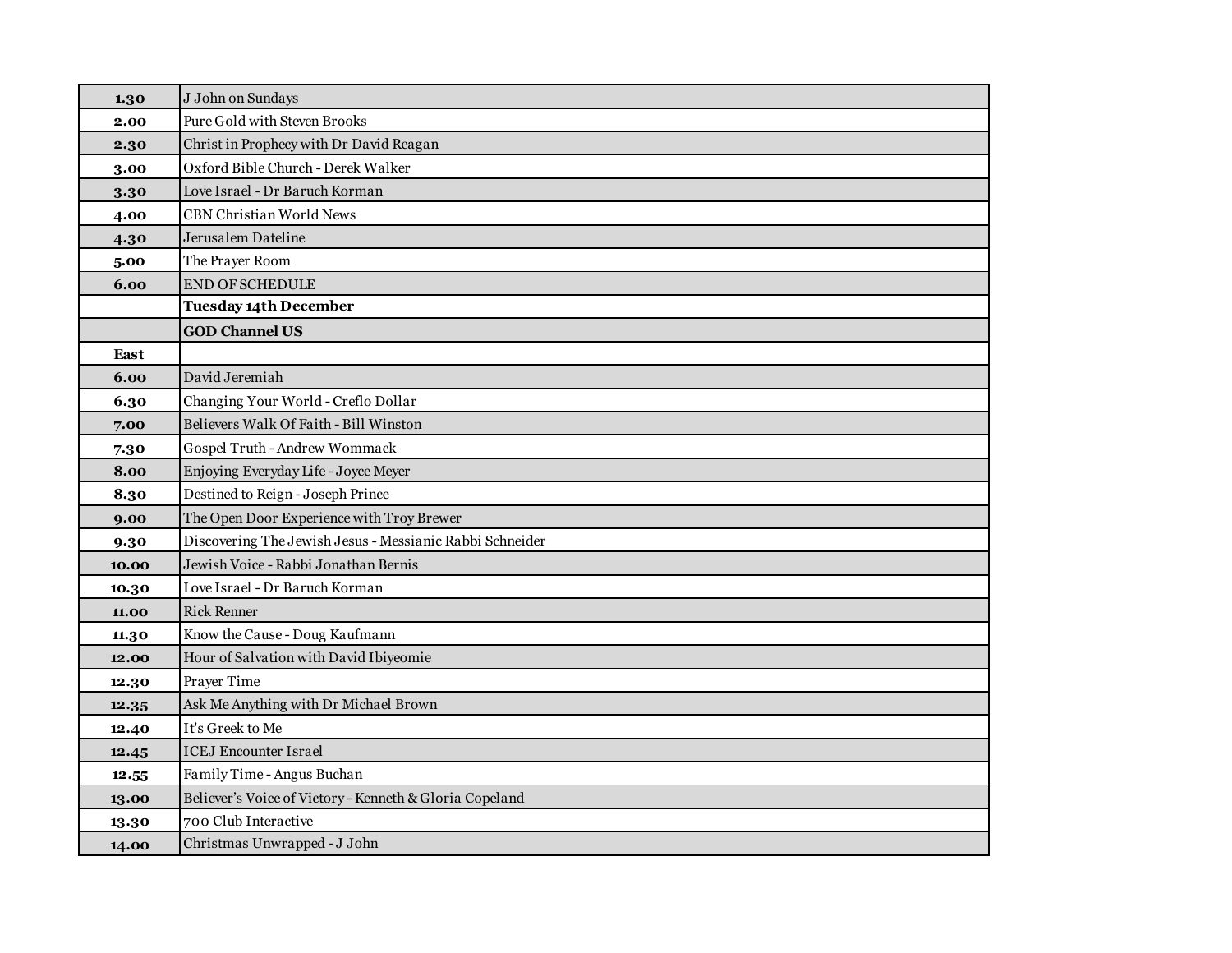| 15.00 | John Hagee Ministries                                    |
|-------|----------------------------------------------------------|
| 15.30 | Standing Together 2021 Series 2 - 182                    |
| 16.00 | Jewish Voice Special - Lion OF Judah                     |
| 16.30 | The Heart of Christmas UK                                |
| 17.30 | Discovering The Jewish Jesus - Messianic Rabbi Schneider |
| 18.00 | Manna-Fest with Perry Stone                              |
| 18.30 | Changing Your World - Creflo Dollar                      |
| 19.00 | <b>CfANTV</b>                                            |
| 19.30 | Gospel Truth - Andrew Wommack                            |
| 20.00 | Enjoying Everyday Life - Joyce Meyer                     |
| 20.30 | Standing Together 2021 Series 2 - 182                    |
| 21.00 | Travel the Road - Series 2 - 1/6                         |
| 21.30 | Passion for Jesus - Mike Bickle                          |
| 22.00 | God's Path to Propserity - 6/8                           |
| 22.30 | Apmlified - 5/9                                          |
| 23.00 | The Revival Train - Angus Buchan                         |
| 0.00  | Standing Together 2021 Series 2 - 182                    |
| 0.30  | Travel the Road - Series 2 - 1/6                         |
| 1.00  | Passion for Jesus - Mike Bickle                          |
| 1.30  | God's Path to Propserity - 6/8                           |
| 2.00  | The Prophetic Word with Dr Michelle Corral               |
| 2.30  | Manna-Fest with Perry Stone                              |
| 3.00  | The Jewish Jesus - Messianic Rabbi Schneider             |
| 3.30  | In Touch - Charles Stanley                               |
| 4.00  | Pastor Ramiro Pena                                       |
| 4.30  | Passion for Jesus - Mike Bickle                          |
| 5.00  | The Prayer Room                                          |
| 6.00  | <b>END OF SCHEDULE</b>                                   |
|       | <b>Wednesday 15th December</b>                           |
|       | <b>GOD Channel US</b>                                    |
| East  |                                                          |
| 6.00  | David Jeremiah                                           |
| 6.30  | Changing Your World - Creflo Dollar                      |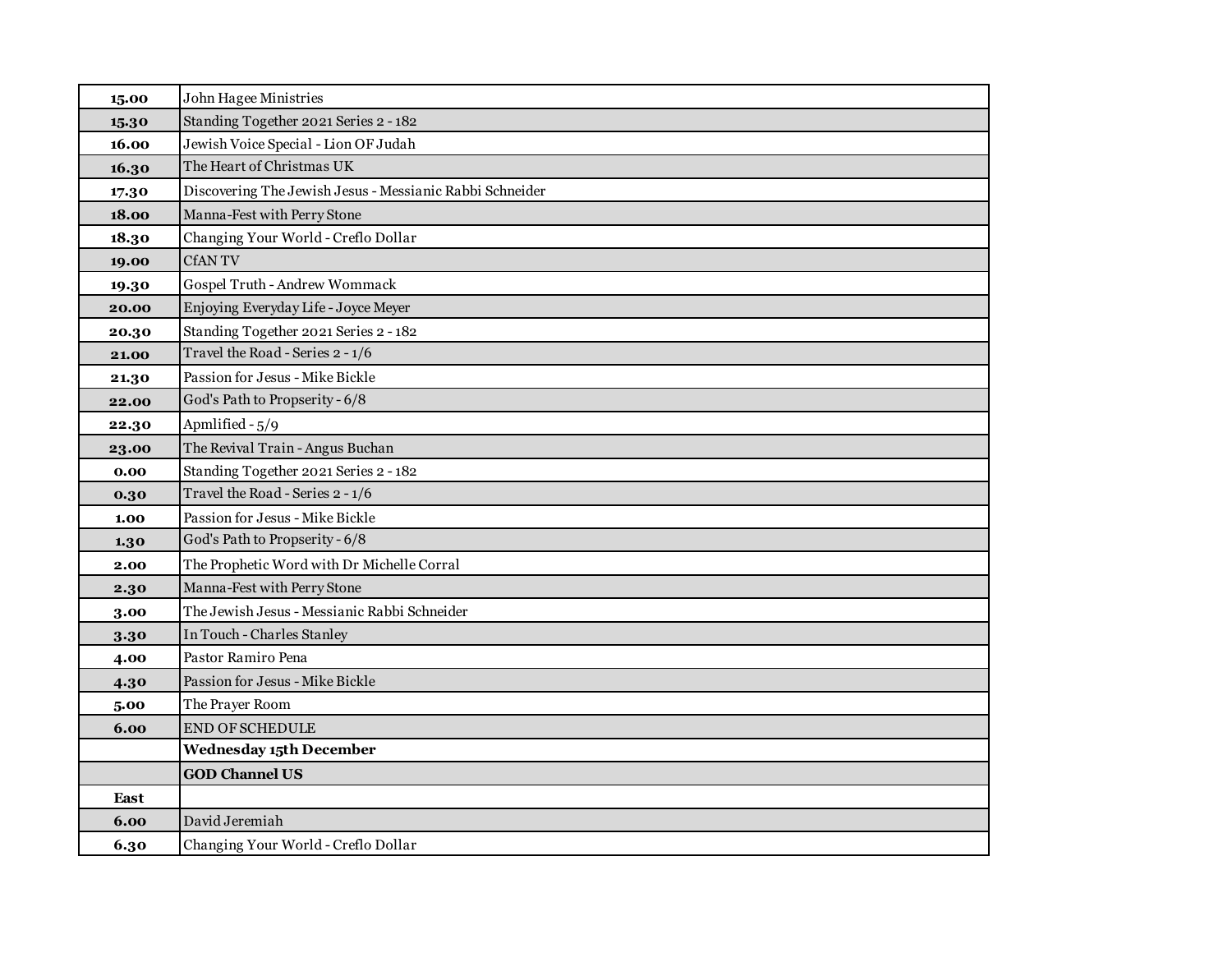| 7.00  | Believers Walk Of Faith - Bill Winston                  |
|-------|---------------------------------------------------------|
| 7.30  | Gospel Truth - Andrew Wommack                           |
| 8.00  | Enjoying Everyday Life - Joyce Meyer                    |
| 8.30  | Destined to Reign - Joseph Prince                       |
| 9.00  | It's Supernatural - Sid Roth                            |
| 9.30  | Lift Up Jesus with Dudley Rutherford                    |
| 10.00 | Richard Roberts - The Place for Miracles                |
| 10.30 | David Hathaway                                          |
| 11.00 | <b>Rick Renner</b>                                      |
| 11.30 | Know the Cause - Doug Kaufmann                          |
| 12.00 | Hour of Salvation with David Ibiyeomie                  |
| 12.30 | Phaneroo Ministries with Apostle Grace Lubega           |
| 13.00 | Believer's Voice of Victory - Kenneth & Gloria Copeland |
| 13.30 | 700 Club Interactive                                    |
| 14.00 | Jewish Voice - Rabbi Jonathan Bernis                    |
| 14.30 | Prayer Time                                             |
| 14.35 | Ask Me Anything with Dr Michael Brown                   |
| 14.40 | It's Greek to Me                                        |
| 14.45 | <b>ICEJ Encounter Israel</b>                            |
| 14.55 | Family Time - Angus Buchan                              |
| 15.00 | John Hagee Ministries                                   |
| 15.35 | Standing Together 2021 Series 2 - 183                   |
| 16.00 | Church on the Living Edge with Mark Chironna            |
| 17.00 | A Christmas Carol - House of Heros, Netherlands         |
| 17.30 | Travel the Road - Series 2 - 1/6                        |
| 18.00 | Prophetic Witness - Billie Brim                         |
| 18.30 | Changing Your World - Creflo Dollar                     |
| 19.00 | <b>CfANTV</b>                                           |
| 19.30 | Gospel Truth - Andrew Wommack                           |
| 20.00 | Enjoying Everyday Life - Joyce Meyer                    |
| 20.30 | Standing Together 2021 Series 2 - 183                   |
| 21.00 | The Cry with Betty King - 33                            |
| 21.30 | <b>BGEA</b> - Light in the Darkness                     |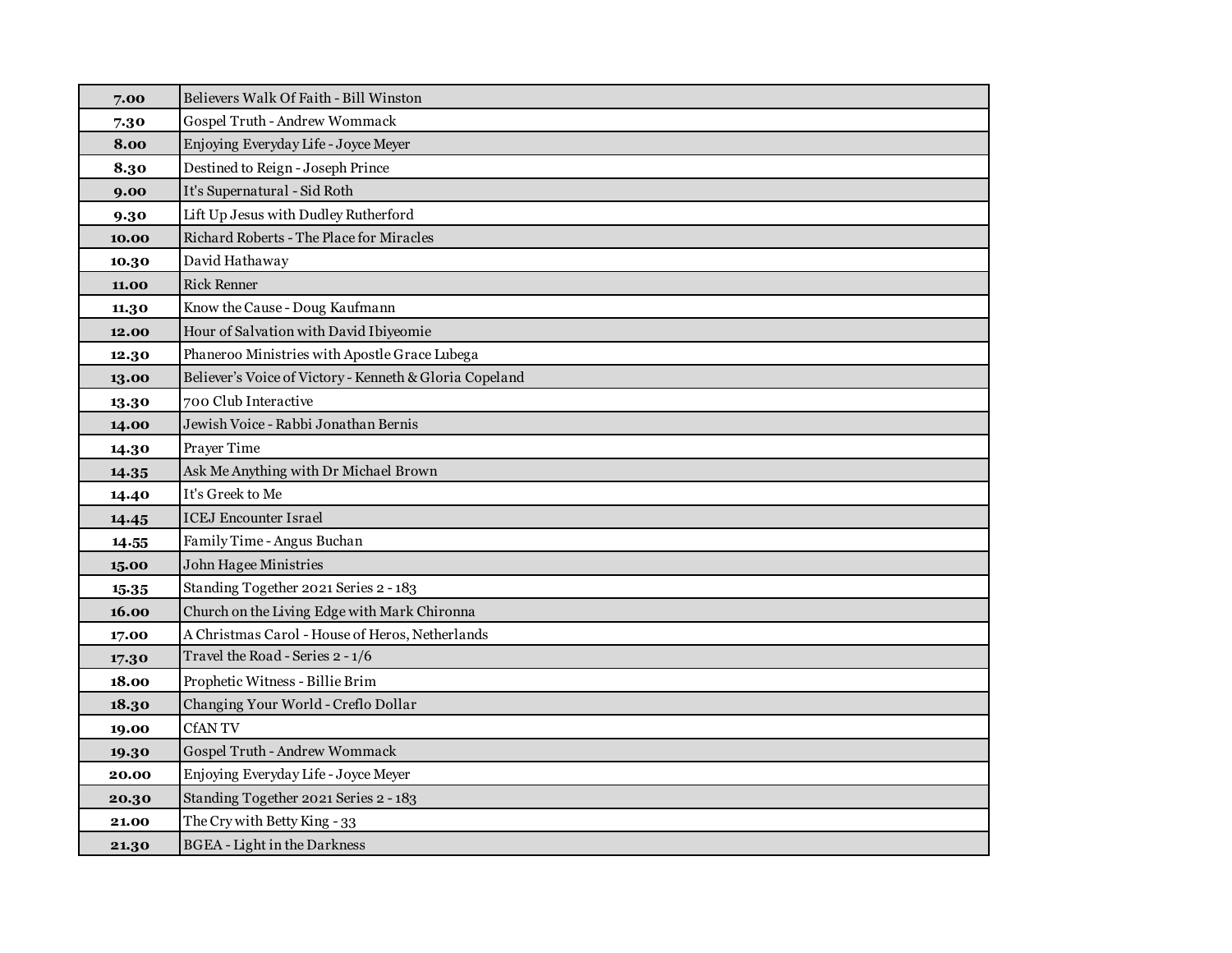| 22.00 | Get Real with Ron Cantor - 34                                                           |
|-------|-----------------------------------------------------------------------------------------|
| 22.30 | Candid Conversations - Joyce Meyer - 9/15                                               |
| 22.30 | FILM - Christmas for a Dollar                                                           |
| 0.30  | One by One                                                                              |
| 1.00  | Revive Nations with Shyju Mathew                                                        |
| 1.30  | Discovering The Jewish Jesus - Messianic Rabbi Schneider                                |
| 2.00  | Leading The Way with Michael Youssef                                                    |
| 2.30  | Love Israel - Dr Baruch Korman                                                          |
| 3.00  | The Open Door Experience with Troy Brewer                                               |
| 3.30  | Lift Up Jesus with Dudley Rutherford                                                    |
| 4.00  | Get Real with Ron Cantor - 34                                                           |
| 4.35  | Candid Conversations - Joyce Meyer - 9/15                                               |
| 5.00  | The Prayer Room                                                                         |
| 6.00  | END OF SCHEDULE                                                                         |
|       | <b>Thursday 16th December</b>                                                           |
|       | <b>GOD Channel US</b>                                                                   |
| East  |                                                                                         |
| 6.00  | David Jeremiah                                                                          |
| 6.30  | Changing Your World - Creflo Dollar                                                     |
| 7.00  | Believers Walk Of Faith - Bill Winston                                                  |
| 7.30  | Gospel Truth - Andrew Wommack                                                           |
| 8.00  | Enjoying Everyday Life - Joyce Meyer                                                    |
| 8.30  | Destined to Reign - Joseph Prince                                                       |
| 9.00  | Grace Grace with Nina and Michelle                                                      |
| 9.30  | Christ in Prophecy with Dr David Reagan                                                 |
| 10.00 | Jewish Voice Special - MFL 19 Premium                                                   |
| 10.30 | Supernatural Life with Patricia King - 2020 - Patricia King and Robert Hotchkin - 11/27 |
| 11.00 | <b>Rick Renner</b>                                                                      |
| 11.30 | Know the Cause - Doug Kaufmann                                                          |
| 12.00 | Hour of Salvation with David Ibiyeomie                                                  |
| 12.30 | Prayer Time                                                                             |
| 12.35 | Ask Me Anything with Dr Michael Brown                                                   |
| 12.40 | It's Greek to Me                                                                        |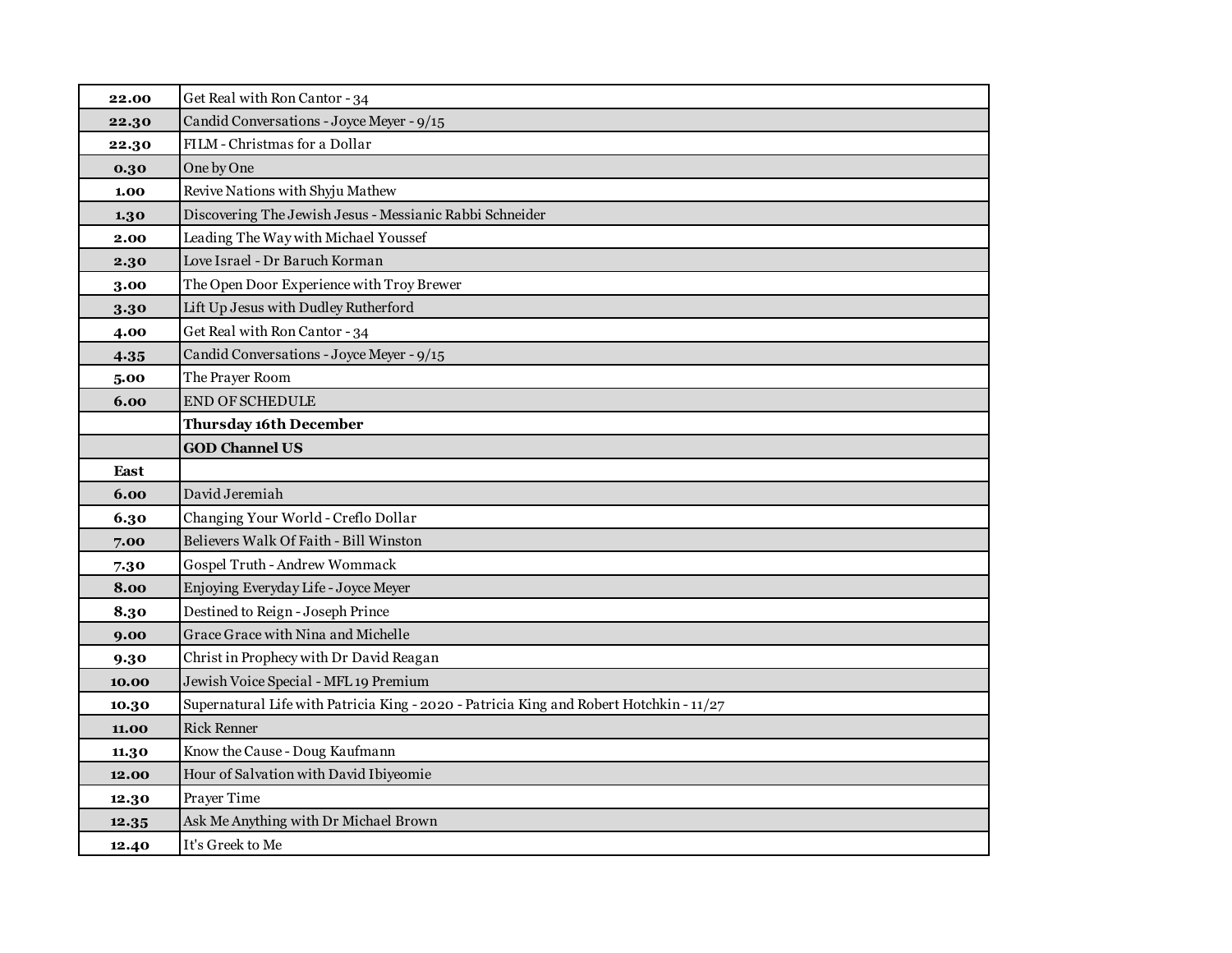| 12.45 | <b>ICEJ</b> Encounter Israel                                                   |
|-------|--------------------------------------------------------------------------------|
| 12.55 | Family Time - Angus Buchan                                                     |
| 13.00 | Believer's Voice of Victory - Kenneth & Gloria Copeland                        |
| 13.30 | Days of Glory with Pastor Robert Kayanja                                       |
| 14.00 | The Open Door Experience with Troy Brewer                                      |
| 14.30 | One by One                                                                     |
| 15.00 | John Hagee Ministries                                                          |
| 15.30 | Standing Together 2021 Series 2 - 184                                          |
| 16.00 | The Cry with Betty King - 33                                                   |
| 16.30 | <b>BGEA</b> - Light in the Darkness                                            |
| 17.00 | Jewish Voice - Rabbi Jonathan Bernis                                           |
| 17.30 | The Prophetic Word with Dr Michelle Corral                                     |
| 18.00 | Fullturn Church                                                                |
| 18.30 | Changing Your World - Creflo Dollar                                            |
| 19.00 | <b>CfANTV</b>                                                                  |
| 19.30 | Gospel Truth - Andrew Wommack                                                  |
| 20.00 | Enjoying Everyday Life - Joyce Meyer                                           |
| 20.30 | Standing Together 2021 Series 2 - 184                                          |
| 21.00 | Billy Graham Classic Crusades                                                  |
| 21.30 | Courts of Heaven with Robert Henderson - 2021 - 26                             |
| 22.00 | Equipping the Saints - Season 2 - 11                                           |
| 22.30 | The Worship Factor - 6/6                                                       |
| 23.00 | Planetshakers - The Well - 6/6                                                 |
| 23.30 | Unveiled Worship Conference 2021 - Jeff Deyo - The Power of the Response - 4/8 |
| 1.00  | Standing Together 2021 Series 2 - 184                                          |
| 1.30  | The Prophetic Word with Dr Michelle Corral                                     |
| 2.00  | Courts of Heaven with Robert Henderson - 2021 - 26                             |
| 2.30  | Equipping the Saints - Season 2 - 11                                           |
| 3.00  | The Worship Factor - 6/6                                                       |
| 3.30  | Unveiled Worship Conference 2021 - Jeff Deyo - The Power of the Response - 4/8 |
| 5.00  | The Prayer Room                                                                |
| 6.00  | <b>END OF SCHEDULE</b>                                                         |
|       | <b>Friday 17th December</b>                                                    |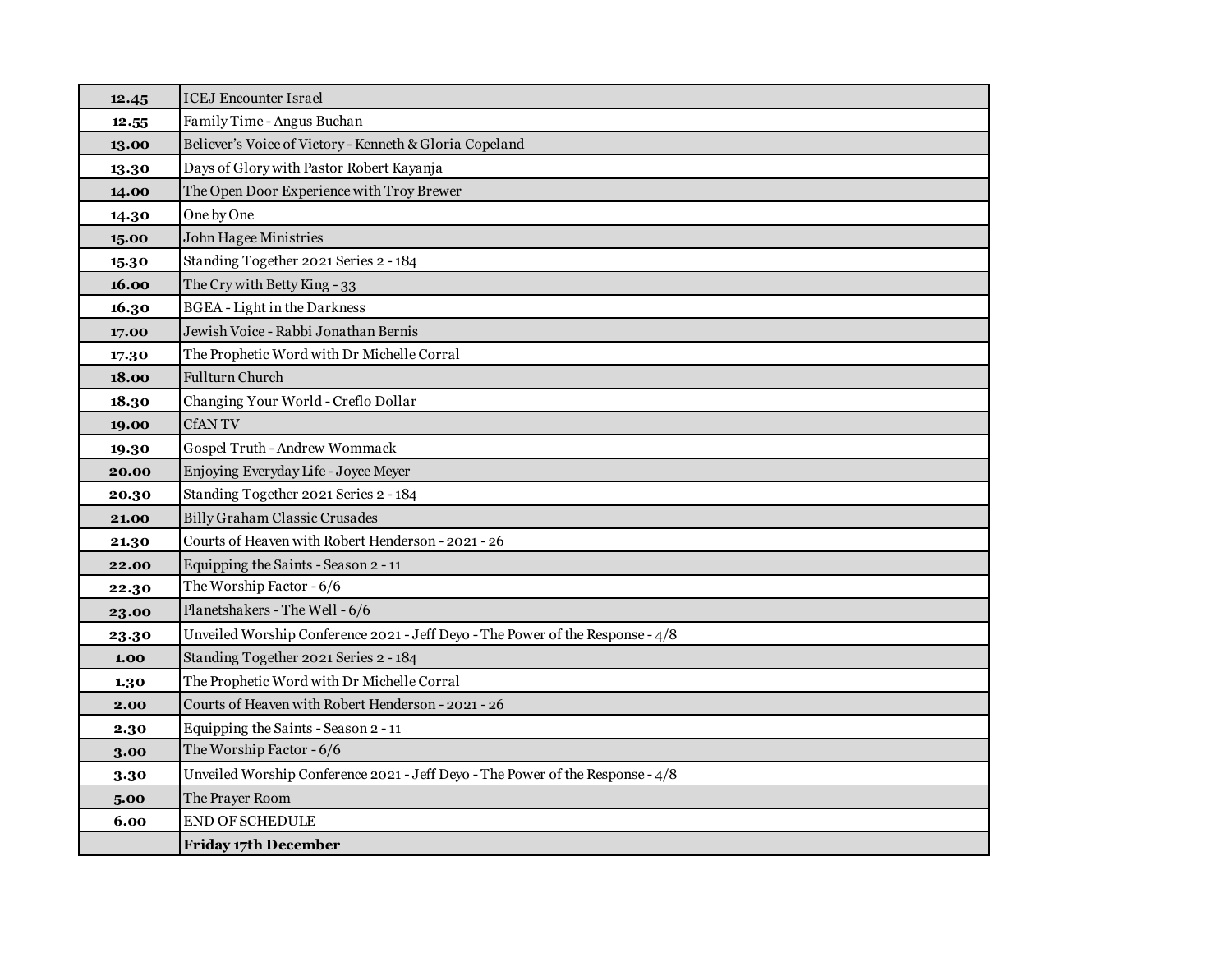|             | <b>GOD Channel US</b>                                   |
|-------------|---------------------------------------------------------|
| <b>East</b> |                                                         |
| 6.00        | David Jeremiah                                          |
| 6.30        | Changing Your World - Creflo Dollar                     |
| 7.00        | Believers Walk Of Faith - Bill Winston                  |
| 7.30        | Gospel Truth - Andrew Wommack                           |
| 8.00        | Enjoying Everyday Life - Joyce Meyer                    |
| 8.30        | Destined to Reign - Joseph Prince                       |
| 9.00        | Desire of All Nations                                   |
| 9.30        | Oxford Bible Church - Derek Walker                      |
| 10.00       | Jewish Voice - Rabbi Jonathan Bernis                    |
| 10.30       | The Prophetic Word with Dr Michelle Corral              |
| 11.00       | <b>Rick Renner</b>                                      |
| 11.30       | Know the Cause - Doug Kaufmann                          |
| 12.00       | Hour of Salvation with David Ibiyeomie                  |
| 12.30       | Prayer Time                                             |
| 12.35       | Ask Me Anything with Dr Michael Brown                   |
| 12.40       | It's Greek to Me                                        |
| 12.45       | <b>ICEJ Encounter Israel</b>                            |
| 12.55       | Family Time - Angus Buchan                              |
| 13.00       | Believer's Voice of Victory - Kenneth & Gloria Copeland |
| 13.30       | 700 Club Interactive                                    |
| 14.00       | World Impact with Billy Wilson                          |
| 14.30       | David Hathaway                                          |
| 15.00       | John Hagee Ministries                                   |
| 15.30       | Standing Together 2021 Series 2 - 185                   |
| 16.00       | Jerusalem Dateline                                      |
| 16.30       | Amazing Facts with Doug Batchelor                       |
| 17.00       | Pastor Ramiro Pena                                      |
| 17.30       | <b>James River TV</b>                                   |
| 18.00       | Life on Fire                                            |
| 18.30       | Changing Your World - Creflo Dollar                     |
| 19.00       | <b>CfANTV</b>                                           |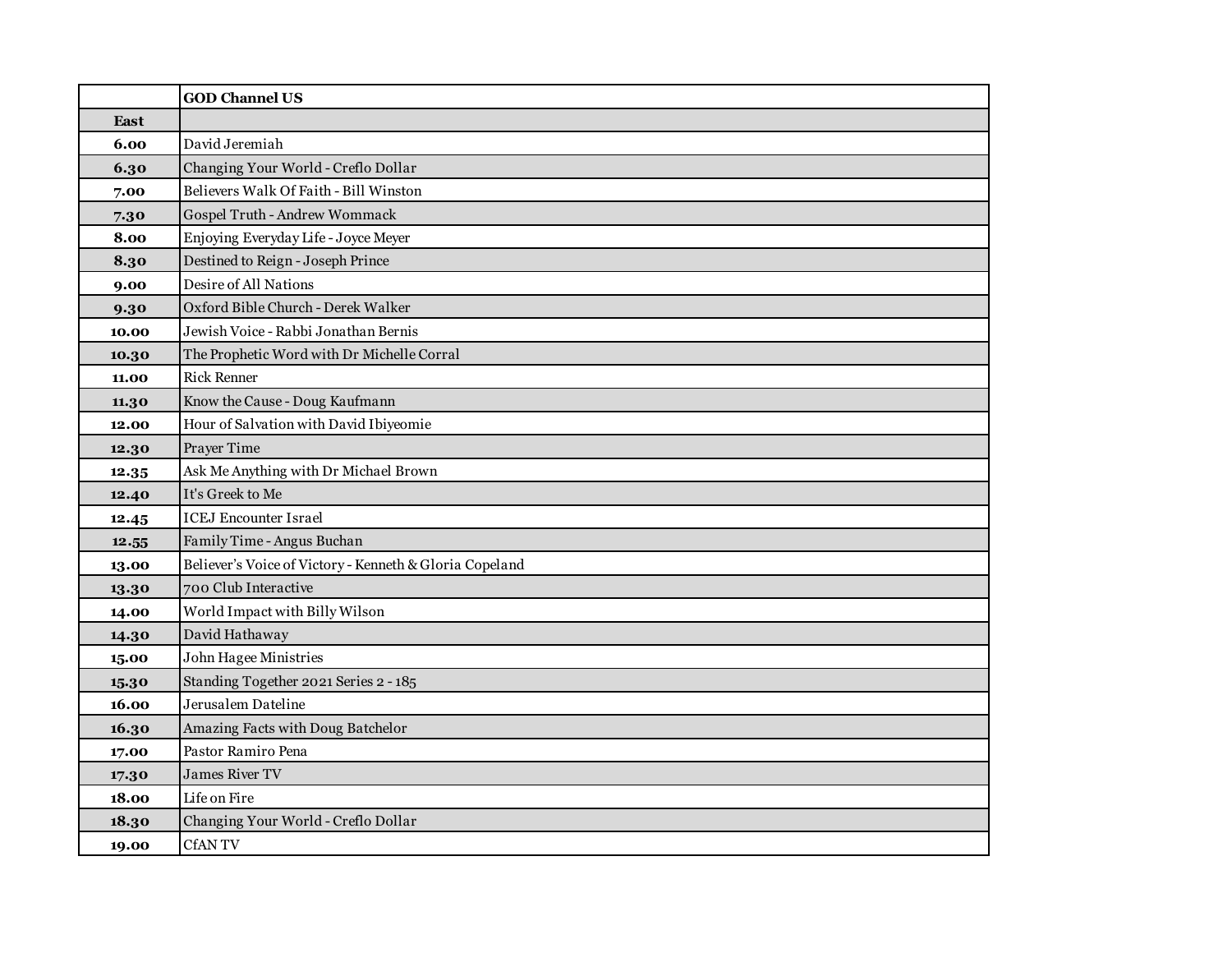| 19.30 | Gospel Truth - Andrew Wommack                                                           |
|-------|-----------------------------------------------------------------------------------------|
| 20.00 | Enjoying Everyday Life - Joyce Meyer                                                    |
| 20.30 | Standing Together 2021 Series 2 - 185                                                   |
| 21.00 | Parent Compass - Series 3 - 2/14                                                        |
| 21.30 | Candid Conversations - Joyce Meyer - 10/15                                              |
| 22.00 | FILM - Lucy Shimmers and the Prince of Peace                                            |
| 23.30 | Audacious Church - Glynn Barrett - Oh Holy Night                                        |
| 0.00  | Dwelling Place Church 2018 - 10 Cities - Randy Needham - Honour and Inheritance - 10/10 |
| 0.45  | <b>CMTV</b>                                                                             |
| 1.00  | Standing Together 2021 Series 2 - 185                                                   |
| 1.30  | Parent Compass - Series 3 - 2/14                                                        |
| 2.00  | Candid Conversations - Joyce Meyer - 10/15                                              |
| 2.30  | FILM - Lucy Shimmers and the Prince of Peace                                            |
| 4.00  | Audacious Church - Glynn Barrett - Oh Holy Night                                        |
| 4.30  | Amazing Facts with Doug Batchelor                                                       |
| 5.00  | Standing Together 2021 Series 2 - 185                                                   |
| 5.30  | END OF SCHEDULE                                                                         |
|       | <b>Saturday 18th December</b>                                                           |
|       | <b>GOD Channel US</b>                                                                   |
| East  |                                                                                         |
| 5.30  | The Prayer Room                                                                         |
| 6.30  | Unveiled Worship Conference 2021 - Jeff Deyo - The Power of the Response - 4/8          |
| 8.00  | Walking by Faith - Pastor Duane Vander Klok                                             |
| 8.30  | Amazing Facts with Doug Batchelor                                                       |
| 9.00  | Apmlified - 5/9                                                                         |
| 9.30  | Parent Compass - Series 3 - 2/14                                                        |
| 10.00 | The Cry with Betty King - 33                                                            |
| 10.30 | Courts of Heaven with Robert Henderson - 2021 - 26                                      |
| 11.00 | Discovering The Jewish Jesus - Messianic Rabbi Schneider                                |
| 11.30 | The Revival Train - Angus Buchan                                                        |
| 12.30 | Candid Conversations - Joyce Meyer - 10/15                                              |
| 13.00 | God School All Access - 10/10                                                           |
| 13.30 | <b>ORU</b> Chapel                                                                       |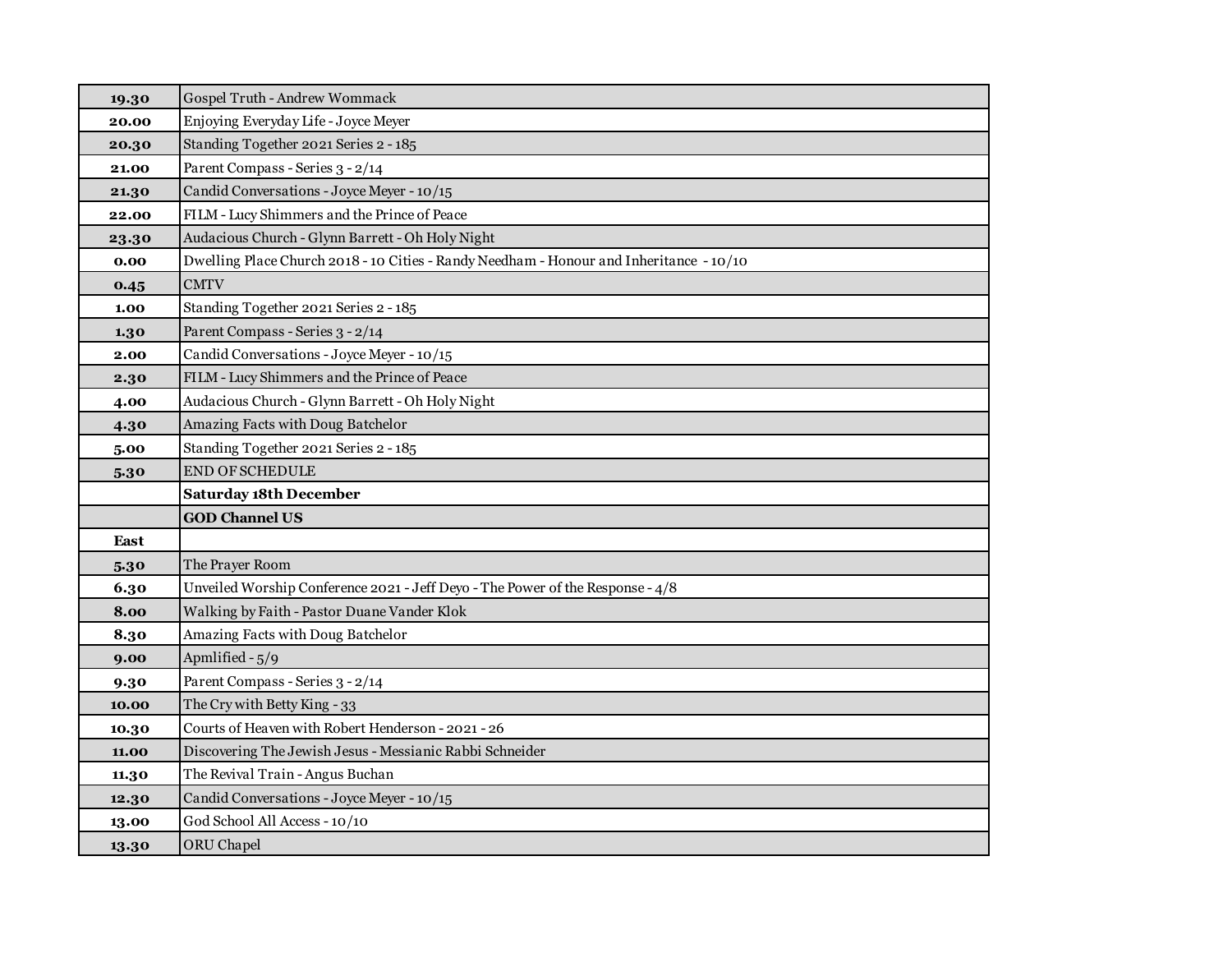| 14.30 | Desire of All Nations                              |
|-------|----------------------------------------------------|
| 15.00 | Billy Graham Classic Crusades                      |
| 15.30 | Joseph Prince OTO - Protection                     |
| 16.00 | Leading The Way with Michael Youssef               |
| 16.30 | God's Path to Propserity - 6/8                     |
| 17.00 | Life on Fire                                       |
| 17.30 | Jewish Voice - Rabbi Jonathan Bernis               |
| 18.00 | <b>BGEA</b> - Light in the Darkness                |
| 18.30 | John Kilpatrick Ministries                         |
| 19.30 | Growing In Prayer with James Aladiran - 2/5        |
| 20.00 | Christmas City USA                                 |
| 21.30 | GO Deeperwith Dr Mark Chironna - Christmas Special |
| 22.00 | Love to the Nations - Abba Sessions - 5/6          |
| 23.00 | A Christmas Carol - Kings Revival Sri Lanka        |
| 23.30 | God School All Access - 10/10                      |
| 0.00  | Church of His Presence Christmas Worship - 2       |
| 0.30  | Growing In Prayer with James Aladiran - 2/5        |
| 1.00  | Christmas City USA                                 |
| 2.30  | GO Deeperwith Dr Mark Chironna - Christmas Special |
| 3.00  | Love to the Nations - Abba Sessions - 5/6          |
| 4.00  | A Christmas Carol - Kings Revival Sri Lanka        |
| 4.30  | God School All Access - 10/10                      |
| 5.00  | The Prayer Room                                    |
| 6.00  | <b>END OF SCHEDULE</b>                             |
|       | <b>Sunday 19th December</b>                        |
|       | <b>GOD Channel US</b>                              |
| East  |                                                    |
| 6.00  | It's Supernatural - Sid Roth                       |
| 6.30  |                                                    |
| 7.00  | Changing Your World - Creflo Dollar                |
| 7.30  | Jentezen Franklin                                  |
| 8.00  | David Jeremiah                                     |
| 8.30  | In Touch - Charles Stanley                         |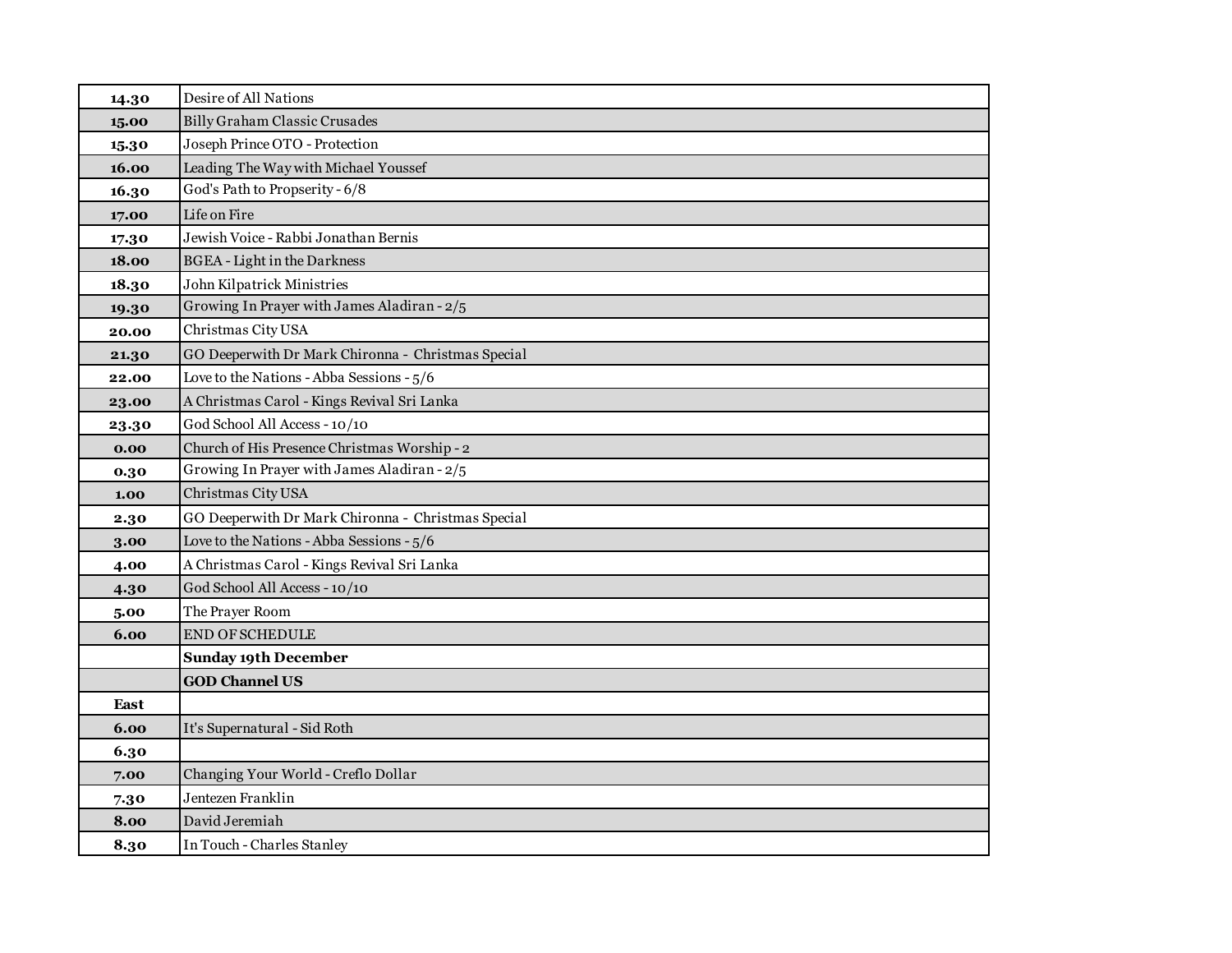| 9.00  | John Ankerberg Show                                                                     |
|-------|-----------------------------------------------------------------------------------------|
| 9.30  | Discovering The Jewish Jesus - Messianic Rabbi Schneider                                |
| 10.00 | Pastor Robert Morris Ministries                                                         |
| 10.30 | John Kilpatrick Ministries                                                              |
| 11.30 | <b>James River TV</b>                                                                   |
| 12.00 | Daniel Kolenda                                                                          |
| 12.30 | It's Supernatural - Sid Roth                                                            |
| 13.00 | In Touch - Charles Stanley                                                              |
| 13.30 | Jewish Voice - Rabbi Jonathan Bernis                                                    |
| 14.00 | Love Israel - Dr Baruch Korman                                                          |
| 14.30 | Jewish Voice Special - Lion OF Judah                                                    |
| 15.00 | Leading The Way with Michael Youssef                                                    |
| 15.30 | Brian Houston @ Hillsong TV                                                             |
| 16.00 | John Hagee Ministries                                                                   |
| 17.00 | J John on Sundays                                                                       |
| 17.30 | John Kilpatrick Ministries                                                              |
| 18.30 | Church on the Living Edge with Mark Chironna                                            |
| 19.30 | Standing Together 2021 Series 2 - 185                                                   |
| 20.00 | Supernatural Life with Patricia King - 2020 - Patricia King and Robert Hotchkin - 12/27 |
| 20.30 | GO Train Christmas Special                                                              |
| 21.00 | Audacious Church - TBC                                                                  |
| 21.30 | <b>BGEA</b> - Light in the Darkness                                                     |
| 22.00 | Unveiled Worship Conference 2021 - Bob Sorge - The Son of the People - 5/8              |
| 23.30 | Standing Together 2021 Series 2 - 185                                                   |
| 0.00  | Supernatural Life with Patricia King - 2020 - Patricia King and Robert Hotchkin - 12/27 |
| 0.30  | Message Trust - Advance Explored - 6/10                                                 |
| 1.00  | Prophetic Witness - Billie Brim                                                         |
| 1.30  | Audacious Church - TBC                                                                  |
| 2.00  | Global Ventures - John Smithwick - Series 3 - 1/10                                      |
| 2.35  | Unveiled Worship Conference 2021 - Bob Sorge - The Son of the People - 5/8              |
| 4.00  | Standing Together 2021 Series 2 - 185                                                   |
| 4.30  | Supernatural Life with Patricia King - 2020 - Patricia King and Robert Hotchkin - 12/27 |
| 5.00  | The Prayer Room                                                                         |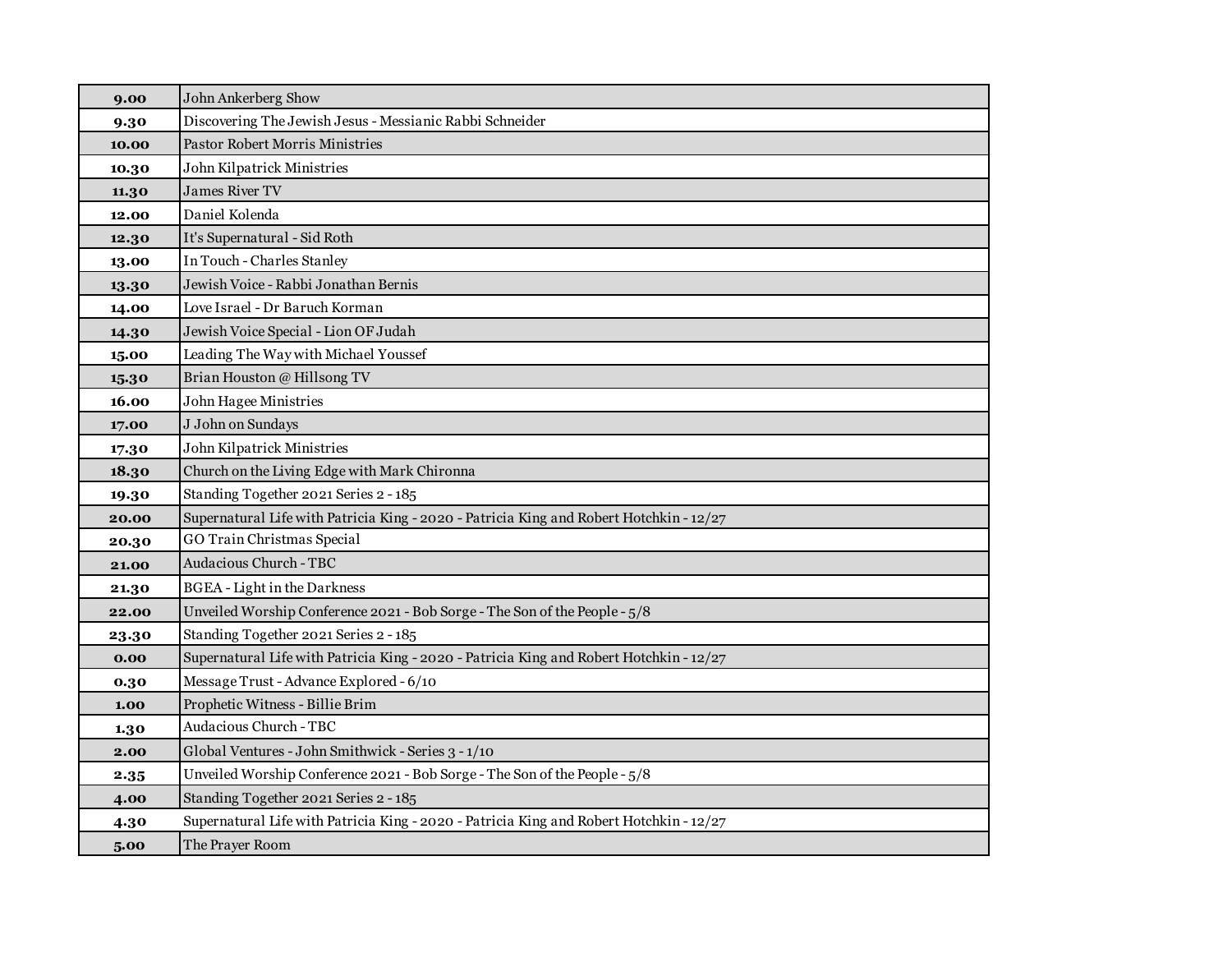| 6.00  | <b>END OF SCHEDULE</b>                                  |
|-------|---------------------------------------------------------|
|       | <b>Monday 20th December</b>                             |
|       | <b>GOD Channel US</b>                                   |
| East  |                                                         |
| 6.00  | David Jeremiah                                          |
| 6.30  | Changing Your World - Creflo Dollar                     |
| 7.00  | Believers Walk Of Faith - Bill Winston                  |
| 7.30  | Gospel Truth - Andrew Wommack                           |
| 8.00  | Enjoying Everyday Life - Joyce Meyer                    |
| 8.30  | Destined to Reign - Joseph Prince                       |
| 9.00  | It's Supernatural - Sid Roth                            |
| 9.30  | The Living Stone Church - Pastor R E Holder             |
| 10.00 | Message Trust - Advance Explored - 6/10                 |
| 10.30 | Pure Gold with Steven Brooks                            |
| 11.00 | <b>Rick Renner</b>                                      |
| 11.30 | Know the Cause - Doug Kaufmann                          |
| 12.00 | Hour of Salvation with David Ibiyeomie                  |
| 12.30 | Prayer Time                                             |
| 12.35 | Ask Me Anything with Dr Michael Brown                   |
| 12.40 | It's Greek to Me                                        |
| 12.45 | <b>ICEJ Encounter Israel</b>                            |
| 12.55 | Family Time - Angus Buchan                              |
| 13.00 | Believer's Voice of Victory - Kenneth & Gloria Copeland |
| 13.30 | 700 Club Interactive                                    |
| 14.00 | Jewish Voice - Rabbi Jonathan Bernis                    |
| 14.30 | Break Point with Paul & Brenda Crouch - 7/12            |
| 15.00 | John Hagee Ministries                                   |
| 15.30 | Standing Together 2021 Series 2 - 186                   |
| 16.00 | Christmas Unwrapped - J John                            |
| 16.30 | Documentary - On Earth as in Heaven                     |
| 17.00 | CBN Studio 5                                            |
| 17.30 | Get Real with Ron Cantor - 34                           |
| 18.00 | Revive Nations with Shyju Mathew                        |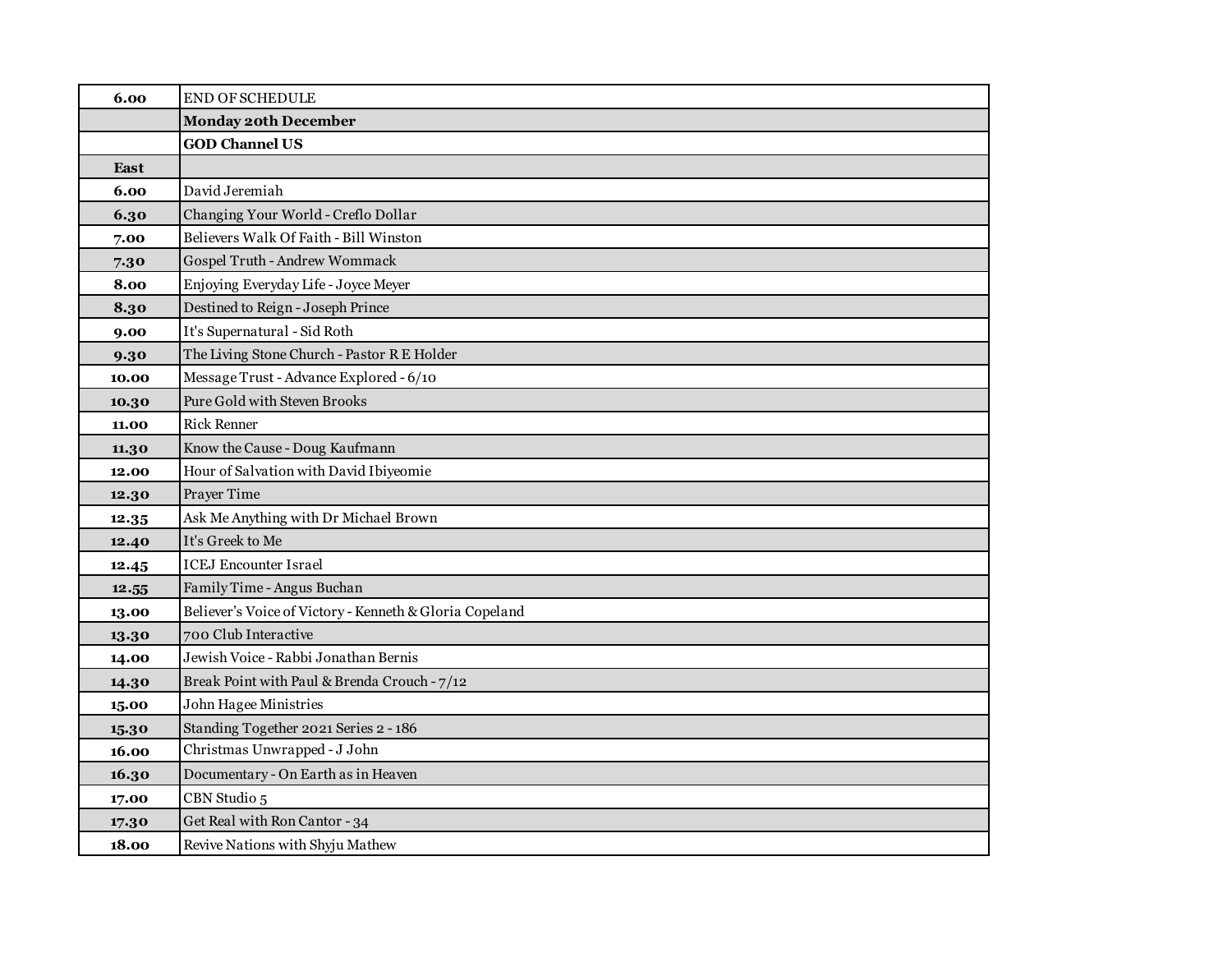| 18.30 | Changing Your World - Creflo Dollar          |
|-------|----------------------------------------------|
| 19.00 | <b>BGEA</b> - Light in the Darkness          |
| 19.30 | Gospel Truth - Andrew Wommack                |
| 20.00 | Enjoying Everyday Life - Joyce Meyer         |
| 20.30 | Standing Together 2021 Series 2 - 186        |
| 21.00 | Order My Steps - Bishop John Francis         |
| 21.30 | Documentary - The Shawn Miracle              |
| 22.00 | Life on Fire                                 |
| 22.30 | <b>CBN Christian World News</b>              |
| 23.00 | Break Point with Paul & Brenda Crouch - 7/12 |
| 23.30 | A Christmas Carol - Kings Revival Sri Lanka  |
| 0.00  | Standing Together 2021 Series 2 - 186        |
| 0.30  | Order My Steps - Bishop John Francis         |
| 1.00  | Documentary - The Shawn Miracle              |
| 1.30  | J John on Sundays                            |
| 2.00  | Pure Gold with Steven Brooks                 |
| 2.30  | Christ in Prophecy with Dr David Reagan      |
| 3.00  | Oxford Bible Church - Derek Walker           |
| 3.30  | Love Israel - Dr Baruch Korman               |
| 4.00  | <b>CBN Christian World News</b>              |
| 4.30  | Jerusalem Dateline                           |
| 5.00  | The Prayer Room                              |
| 6.00  | END OF SCHEDULE                              |
|       | <b>Tuesday 21st December</b>                 |
|       | <b>GOD Channel US</b>                        |
| East  |                                              |
| 6.00  | David Jeremiah                               |
| 6.30  | Changing Your World - Creflo Dollar          |
| 7.00  | Believers Walk Of Faith - Bill Winston       |
| 7.30  | Gospel Truth - Andrew Wommack                |
| 8.00  | Enjoying Everyday Life - Joyce Meyer         |
| 8.30  | Destined to Reign - Joseph Prince            |
| 9.00  | The Open Door Experience with Troy Brewer    |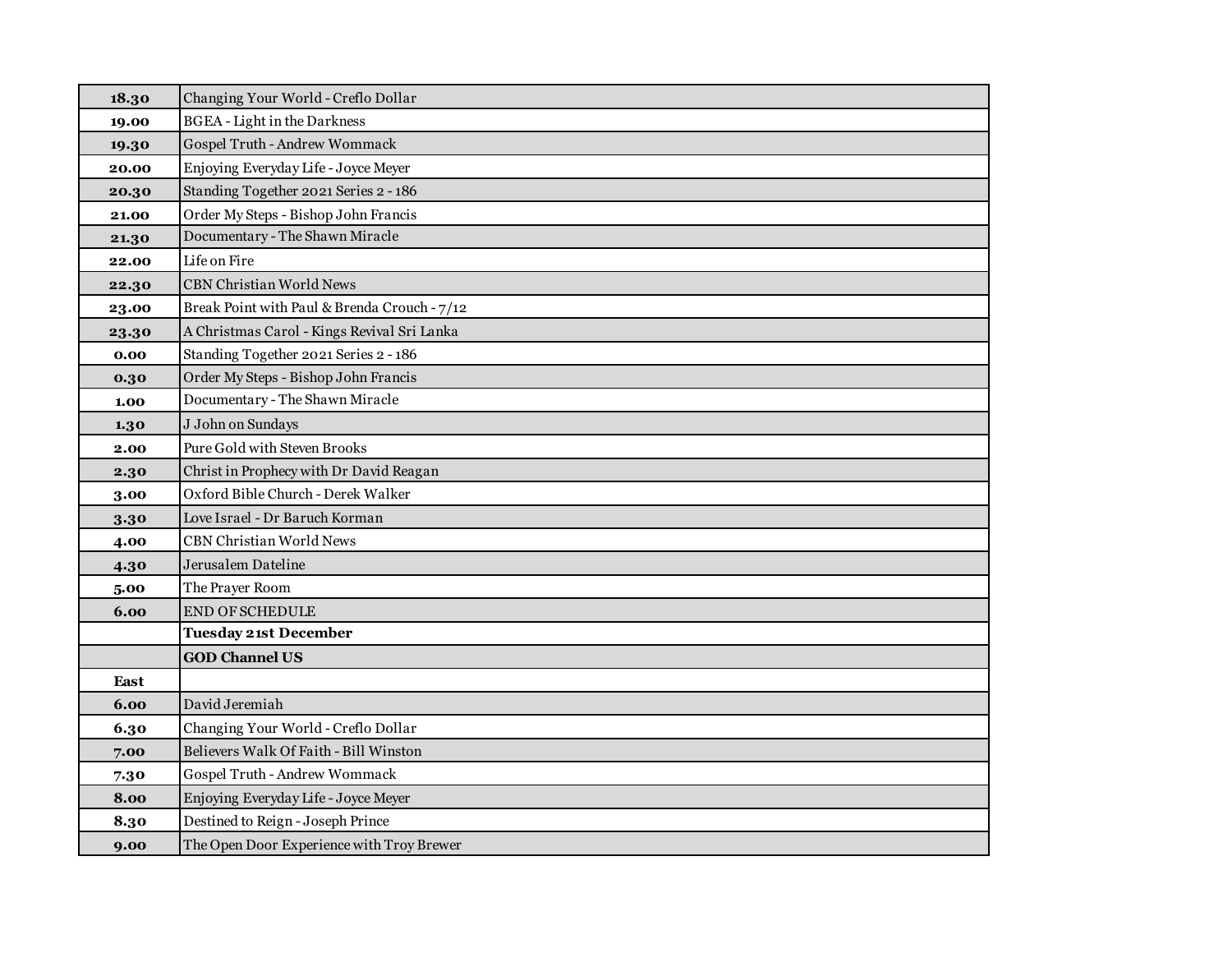| 9.30  | Discovering The Jewish Jesus - Messianic Rabbi Schneider |
|-------|----------------------------------------------------------|
| 10.00 | Jewish Voice - Rabbi Jonathan Bernis                     |
| 10.30 | Love Israel - Dr Baruch Korman                           |
| 11.00 | <b>Rick Renner</b>                                       |
| 11.30 | Know the Cause - Doug Kaufmann                           |
| 12.00 | Hour of Salvation with David Ibiyeomie                   |
| 12.30 | Prayer Time                                              |
| 12.35 | Ask Me Anything with Dr Michael Brown                    |
| 12.40 | It's Greek to Me                                         |
| 12.45 | <b>ICEJ Encounter Israel</b>                             |
| 12.55 | Family Time - Angus Buchan                               |
| 13.00 | Believer's Voice of Victory - Kenneth & Gloria Copeland  |
| 13.30 | 700 Club Interactive                                     |
| 14.00 | Audacious Church - TBC                                   |
| 14.30 | Church of His Presence Christmas Worship - 1             |
| 15.00 | John Hagee Ministries                                    |
| 15.30 | Standing Together 2021 Series 2 - 187                    |
| 16.00 | Jewish Voice Special - MFL 19 Premium                    |
| 16.30 | GO Deeperwith Dr Mark Chironna - Christmas Special       |
| 17.00 | <b>BGEA</b> - Light in the Darkness                      |
| 17.30 | Discovering The Jewish Jesus - Messianic Rabbi Schneider |
| 18.00 | Manna-Fest with Perry Stone                              |
| 18.30 | Changing Your World - Creflo Dollar                      |
| 19.00 | <b>CfANTV</b>                                            |
| 19.30 | Gospel Truth - Andrew Wommack                            |
| 20.00 | Enjoying Everyday Life - Joyce Meyer                     |
| 20.30 | Standing Together 2021 Series 2 - 187                    |
| 21.00 | Travel the Road - Series 2 - 2/6                         |
| 21.30 | Joseph Prince OTO - Protection                           |
| 22.00 | God's Path to Propserity - 7/8                           |
| 22.30 | Apmlified - 6/9                                          |
| 23.00 | The Revival Train - Angus Buchan                         |
| 0.00  | Standing Together 2021 Series 2 - 187                    |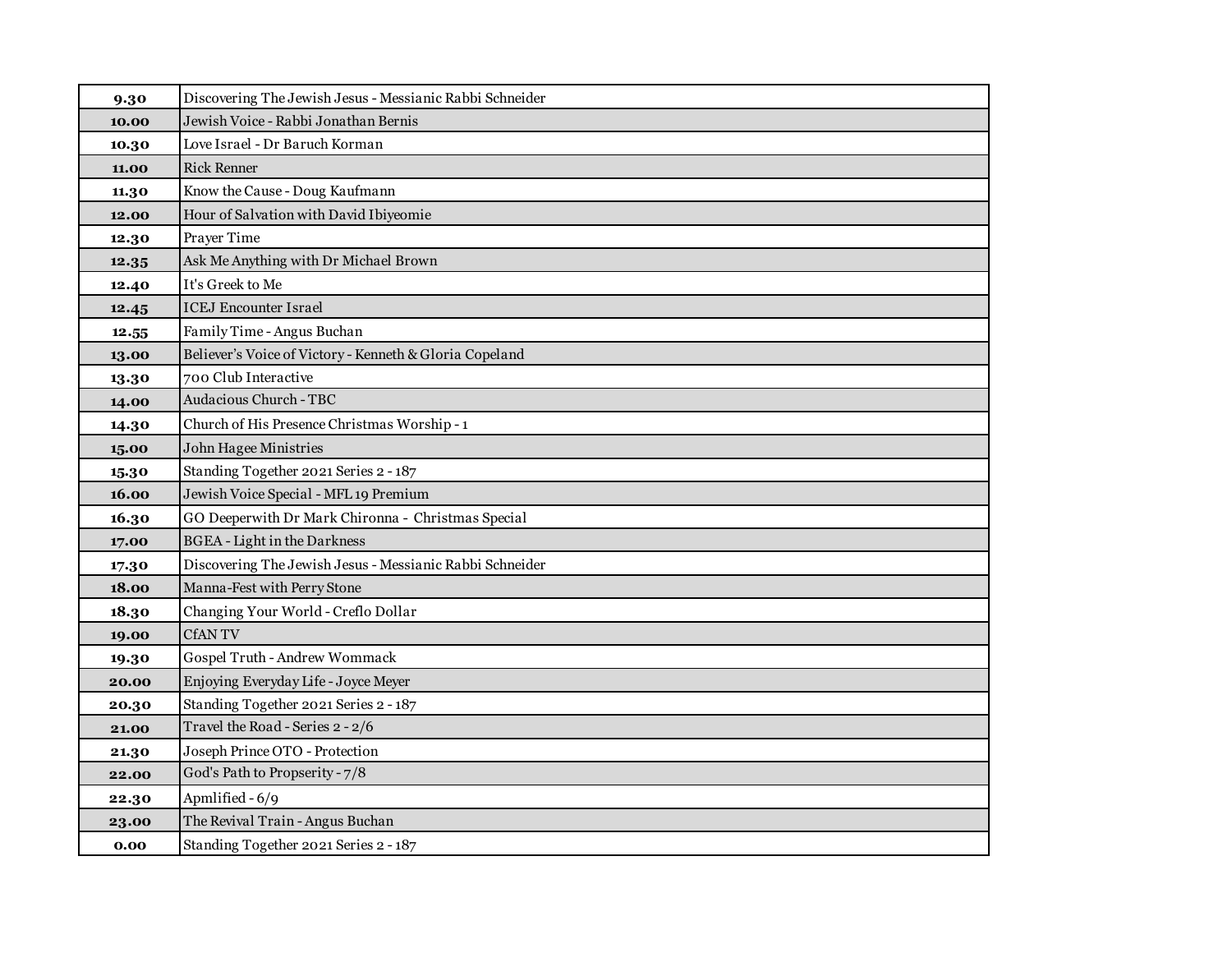| 0.30  | Travel the Road - Series 2 - 2/6                        |
|-------|---------------------------------------------------------|
| 1.00  | Passion for Jesus - Mike Bickle                         |
| 1.35  | God's Path to Propserity - 7/8                          |
| 2.00  | The Prophetic Word with Dr Michelle Corral              |
| 2.30  | Manna-Fest with Perry Stone                             |
| 3.00  | The Jewish Jesus - Messianic Rabbi Schneider            |
| 3.30  | In Touch - Charles Stanley                              |
| 4.00  | Pastor Ramiro Pena                                      |
| 4.30  | Passion for Jesus - Mike Bickle                         |
| 5.00  | The Prayer Room                                         |
| 6.00  | <b>END OF SCHEDULE</b>                                  |
|       | <b>Wednesday 22nd December</b>                          |
|       | <b>GOD Channel US</b>                                   |
| East  |                                                         |
| 6.00  | David Jeremiah                                          |
| 6.30  | Changing Your World - Creflo Dollar                     |
| 7.00  | Believers Walk Of Faith - Bill Winston                  |
| 7.30  | Gospel Truth - Andrew Wommack                           |
| 8.00  | Enjoying Everyday Life - Joyce Meyer                    |
| 8.30  | Destined to Reign - Joseph Prince                       |
| 9.00  | It's Supernatural - Sid Roth                            |
| 9.30  | Lift Up Jesus with Dudley Rutherford                    |
| 10.00 | Richard Roberts - The Place for Miracles                |
| 10.30 | David Hathaway                                          |
| 11.00 | <b>Rick Renner</b>                                      |
| 11.30 | Know the Cause - Doug Kaufmann                          |
| 12.00 | Hour of Salvation with David Ibiyeomie                  |
| 12.30 | Phaneroo Ministries with Apostle Grace Lubega           |
| 13.00 | Believer's Voice of Victory - Kenneth & Gloria Copeland |
| 13.30 | 700 Club Interactive                                    |
| 14.00 | Jewish Voice - Rabbi Jonathan Bernis                    |
| 14.30 | <b>BGEA</b> - Light in the Darkness                     |
| 15.00 | John Hagee Ministries                                   |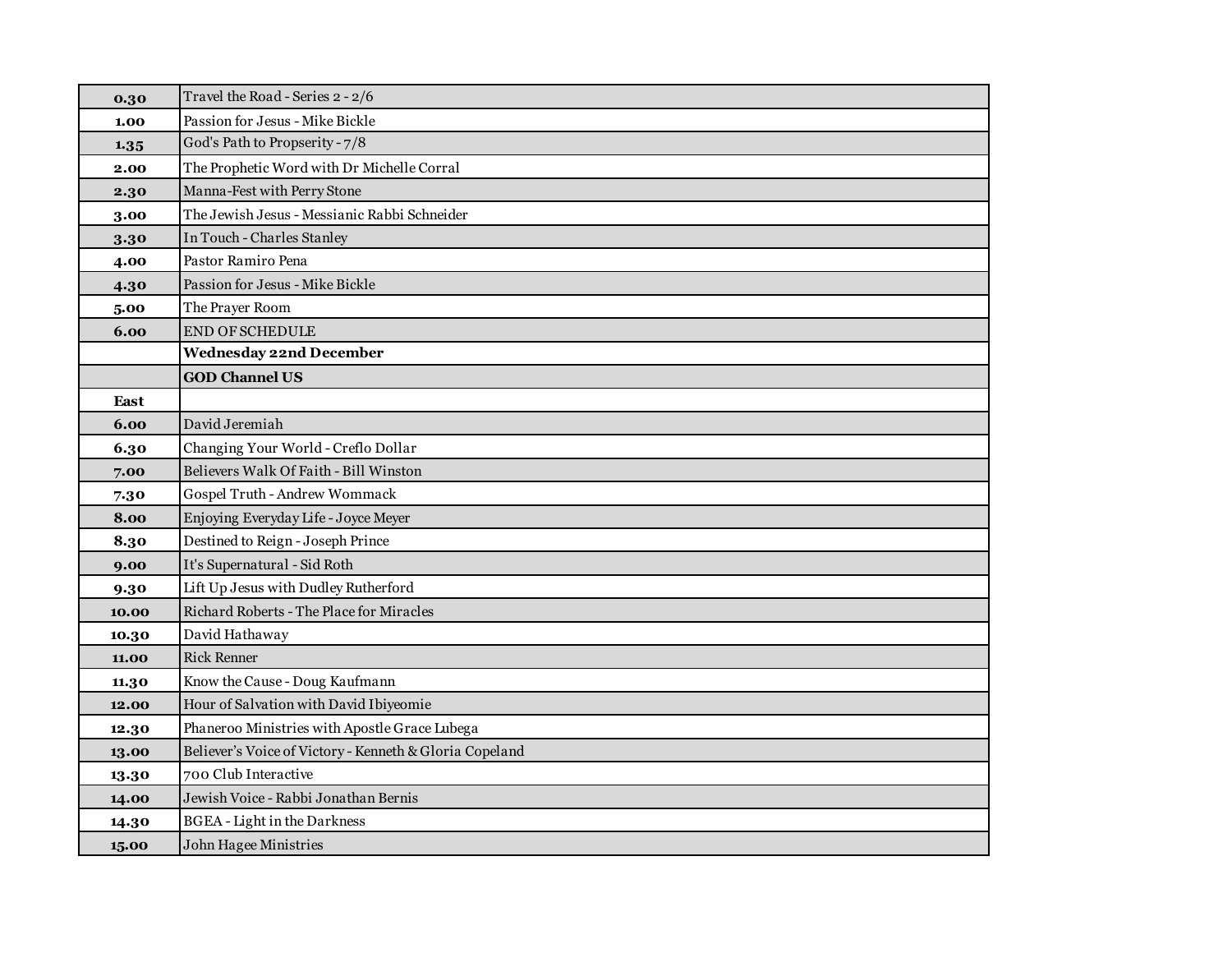| 15.35       | Standing Together 2021 Series 2 - 188                    |
|-------------|----------------------------------------------------------|
| 16.00       | Church on the Living Edge with Mark Chironna             |
| 17.00       | A Christmas Carol - House of Heros, Netherlands          |
| 17.30       | GO Train Christmas Special                               |
| 18.00       | Prophetic Witness - Billie Brim                          |
| 18.30       | Changing Your World - Creflo Dollar                      |
| 19.00       | <b>CfANTV</b>                                            |
| 19.30       | Gospel Truth - Andrew Wommack                            |
| 20.00       | Enjoying Everyday Life - Joyce Meyer                     |
| 20.30       | Standing Together 2021 Series 2 - 188                    |
| 21.00       | The Cry with Betty King - 34                             |
| 21.30       | ORU Chrisatmas Special - 30 Minute                       |
| 22.00       | Get Real with Ron Cantor - 35                            |
| 22.30       | FILM - Christmas Child                                   |
| 23.30       | Standing Together 2021 Series 2 - 188                    |
| 0.00        | The Cry with Betty King - 34                             |
| 0.30        | One by One                                               |
| 1.00        | Revive Nations with Shyju Mathew                         |
| 1.30        | Discovering The Jewish Jesus - Messianic Rabbi Schneider |
| 2.00        | Leading The Way with Michael Youssef                     |
| 2.30        | Love Israel - Dr Baruch Korman                           |
| 3.00        | The Open Door Experience with Troy Brewer                |
| 3.30        | Lift Up Jesus with Dudley Rutherford                     |
| 4.00        | Candid Conversations - Joyce Meyer - 10/15               |
| 4.35        | Get Real with Ron Cantor - 35                            |
| 5.00        | The Prayer Room                                          |
| 6.00        | <b>END OF SCHEDULE</b>                                   |
|             | Thursday 23rd December                                   |
|             | <b>GOD Channel US</b>                                    |
| <b>East</b> |                                                          |
| 6.00        | David Jeremiah                                           |
| 6.30        | Changing Your World - Creflo Dollar                      |
| 7.00        | Believers Walk Of Faith - Bill Winston                   |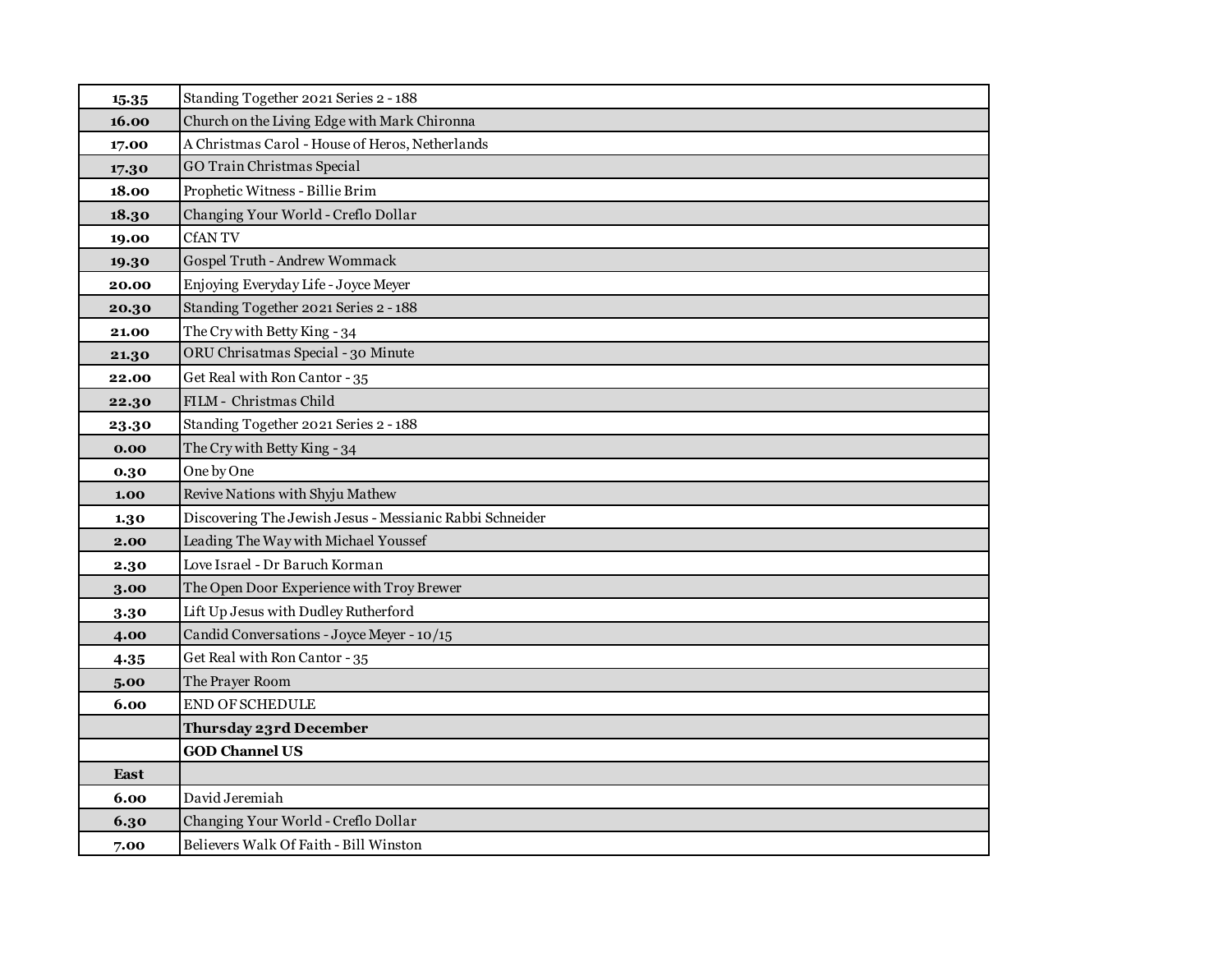| 7.30  | Gospel Truth - Andrew Wommack                                                           |
|-------|-----------------------------------------------------------------------------------------|
| 8.00  | Enjoying Everyday Life - Joyce Meyer                                                    |
| 8.30  | Destined to Reign - Joseph Prince                                                       |
| 9.00  | Grace Grace with Nina and Michelle                                                      |
| 9.30  | Christ in Prophecy with Dr David Reagan                                                 |
| 10.00 | Jewish Voice Special - MFL 19 Premium                                                   |
| 10.30 | Supernatural Life with Patricia King - 2020 - Patricia King and Robert Hotchkin - 12/27 |
| 11.00 | <b>Rick Renner</b>                                                                      |
| 11.30 | Know the Cause - Doug Kaufmann                                                          |
| 12.00 | Hour of Salvation with David Ibiyeomie                                                  |
| 12.30 | Prayer Time                                                                             |
| 12.35 | Ask Me Anything with Dr Michael Brown                                                   |
| 12.40 | It's Greek to Me                                                                        |
| 12.45 | <b>ICEJ</b> Encounter Israel                                                            |
| 12.55 | Family Time - Angus Buchan                                                              |
| 13.00 | Believer's Voice of Victory - Kenneth & Gloria Copeland                                 |
| 13.30 | Days of Glory with Pastor Robert Kayanja                                                |
| 14.00 | The Open Door Experience with Troy Brewer                                               |
| 14.30 | One by One                                                                              |
| 15.00 | John Hagee Ministries                                                                   |
| 15.30 | Standing Together 2021 Series 2 - 189                                                   |
| 16.00 | The Cry with Betty King - 34                                                            |
| 16.30 | <b>CBN Christian World News</b>                                                         |
| 17.00 | Jewish Voice - Rabbi Jonathan Bernis                                                    |
| 17.30 | The Prophetic Word with Dr Michelle Corral                                              |
| 18.00 | Fullturn Church                                                                         |
| 18.30 | Changing Your World - Creflo Dollar                                                     |
| 19.00 | <b>BGEA</b> - Light in the Darkness                                                     |
| 19.30 | Gospel Truth - Andrew Wommack                                                           |
| 20.00 | Enjoying Everyday Life - Joyce Meyer                                                    |
| 20.30 | Standing Together 2021 Series 2 - 189                                                   |
| 21.00 | <b>Billy Graham Classic Crusades</b>                                                    |
| 21.30 | Courts of Heaven with Robert Henderson - 2021 - 27                                      |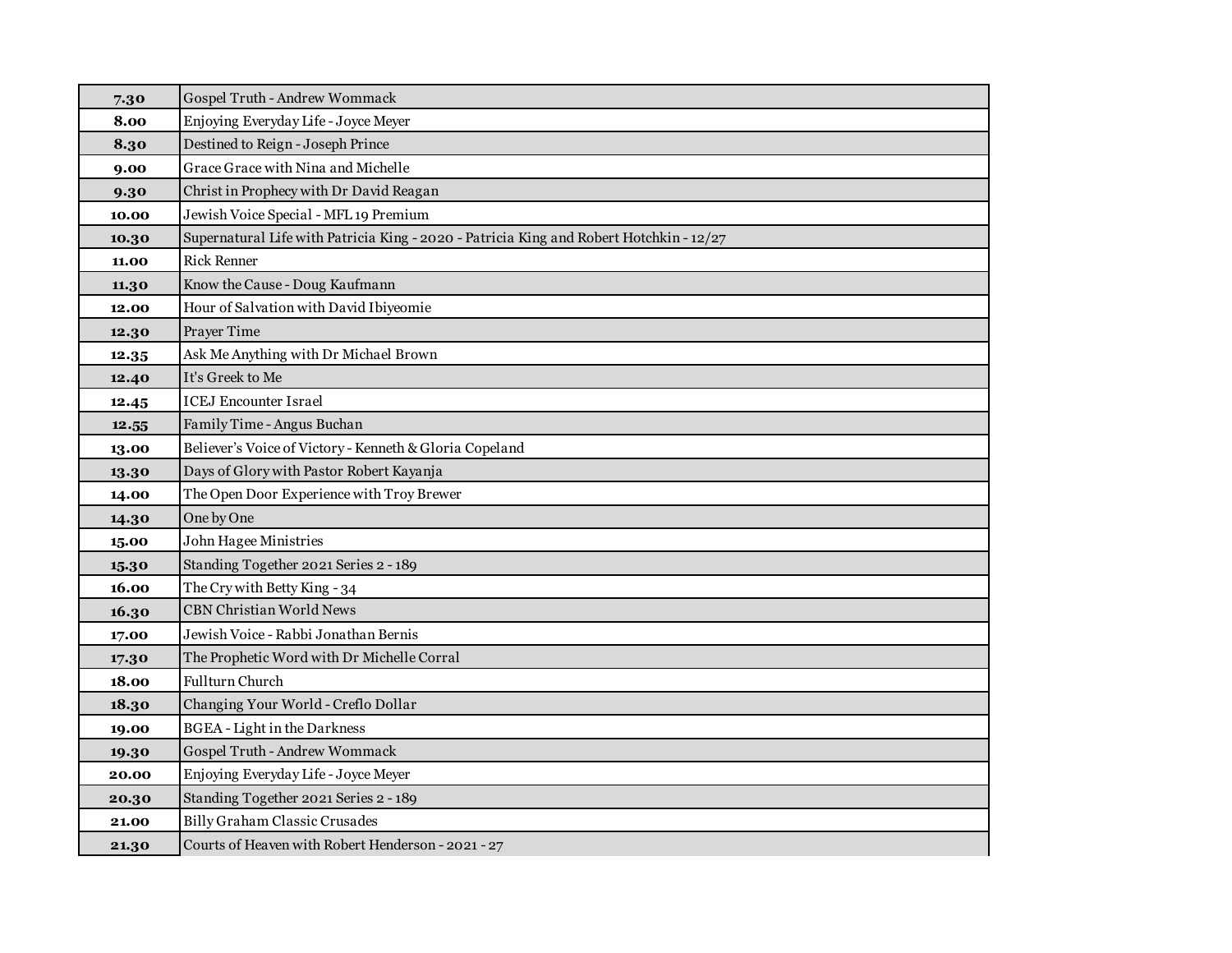| 22.00 | Equipping the Saints - Season 2 - 12                                       |
|-------|----------------------------------------------------------------------------|
| 22.30 | Unveiled Worship Conference 2021 - Bob Sorge - The Son of the People - 5/8 |
| 0.00  | <b>CBN Christian World News</b>                                            |
| 0.30  | Billy Graham Classic Crusades - No Phone                                   |
| 1.00  | Standing Together 2021 Series 2 - 189                                      |
| 1.30  | The Prophetic Word with Dr Michelle Corral                                 |
| 2.00  | Courts of Heaven with Robert Henderson - 2021 - 27                         |
| 2.30  | Equipping the Saints - Season 2 - 12                                       |
| 3.00  | Unveiled Worship Conference 2021 - Bob Sorge - The Son of the People - 5/8 |
| 4.30  | <b>CBN Christian World News</b>                                            |
| 5.00  | The Prayer Room                                                            |
| 6.00  | <b>END OF SCHEDULE</b>                                                     |
|       | Friday 24th December                                                       |
|       | <b>GOD Channel US</b>                                                      |
| East  |                                                                            |
| 6.00  | David Jeremiah                                                             |
| 6.30  | Changing Your World - Creflo Dollar                                        |
| 7.00  | Believers Walk Of Faith - Bill Winston                                     |
| 7.30  | Gospel Truth - Andrew Wommack                                              |
| 8.00  | Enjoying Everyday Life - Joyce Meyer                                       |
| 8.30  | Destined to Reign - Joseph Prince                                          |
| 9.00  | Desire of All Nations                                                      |
| 9.30  | Oxford Bible Church - Derek Walker                                         |
| 10.00 | Jewish Voice - Rabbi Jonathan Bernis                                       |
| 10.30 | The Prophetic Word with Dr Michelle Corral                                 |
| 11.00 | <b>Rick Renner</b>                                                         |
| 11.30 | Know the Cause - Doug Kaufmann                                             |
| 12.00 | Hour of Salvation with David Ibiyeomie                                     |
| 12.30 | Prayer Time                                                                |
| 12.35 | Ask Me Anything with Dr Michael Brown                                      |
| 12.40 | It's Greek to Me                                                           |
| 12.45 | <b>ICEJ Encounter Israel</b>                                               |
| 12.55 | Family Time - Angus Buchan                                                 |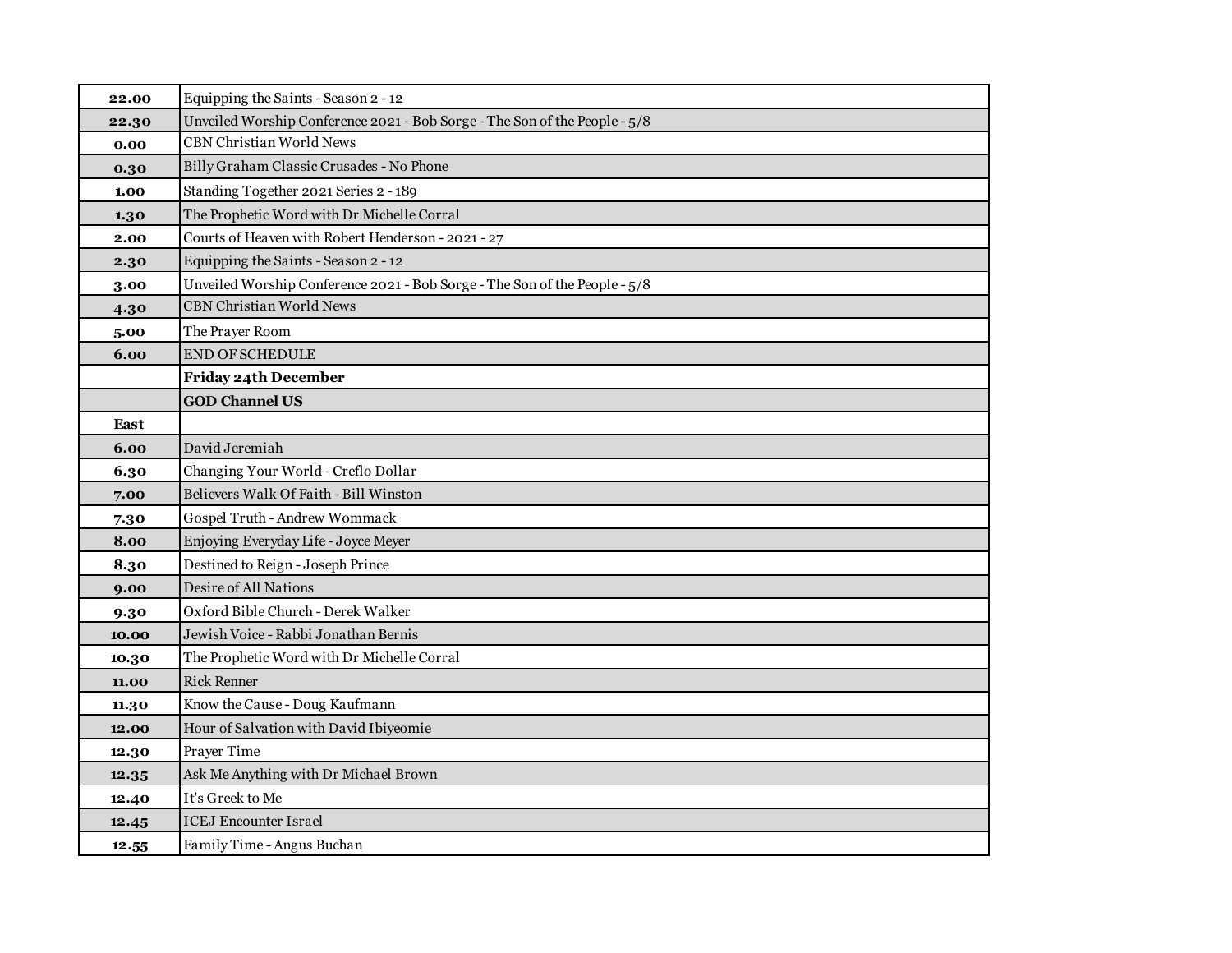| 13.00 | Believer's Voice of Victory - Kenneth & Gloria Copeland |
|-------|---------------------------------------------------------|
| 13.30 | Joseph Prince OTO - Protection                          |
| 14.00 | World Impact with Billy Wilson                          |
| 14.30 | David Hathaway                                          |
| 15.00 | <b>John Hagee Ministries</b>                            |
| 15.30 | <b>GOD TV Christmas Eve Special</b>                     |
| 16.00 | Jerusalem Dateline                                      |
| 16.30 | Amazing Facts with Doug Batchelor                       |
| 17.00 | Pastor Ramiro Pena                                      |
| 17.30 | <b>James River TV</b>                                   |
| 18.00 | Life on Fire                                            |
| 18.30 | Changing Your World - Creflo Dollar                     |
| 19.00 | <b>CfANTV</b>                                           |
| 19.30 | Gospel Truth - Andrew Wommack                           |
| 20.00 | Enjoying Everyday Life - Joyce Meyer                    |
| 20.30 | <b>GOD TV Christmas Eve Special</b>                     |
| 21.00 | Comfort and Joy - A Highlands Christmas Experience      |
| 22.30 | Documentary - The Shawn Miracle                         |
| 23.00 | The Heart of Christmas UK                               |
| 1.00  | Audacious Church - Glynn Barrett - Oh Holy Night        |
| 1.30  | Christmas CMTV                                          |
| 2.00  | GOD TV Christmas Eve Special                            |
| 2.30  | Comfort and Joy - A Highlands Christmas Experience      |
| 4.00  | Documentary - The Shawn Miracle                         |
| 4.30  | Amazing Facts with Doug Batchelor                       |
| 5.00  | <b>GOD TV Christmas Eve Special</b>                     |
| 5.30  | <b>END OF SCHEDULE</b>                                  |
|       | <b>Saturday 25th December</b>                           |
|       | <b>GOD Channel US</b>                                   |
| East  |                                                         |
| 5.30  | The Prayer Room                                         |
| 6.30  | Christmas City USA                                      |
| 8.00  | Walking by Faith - Pastor Duane Vander Klok             |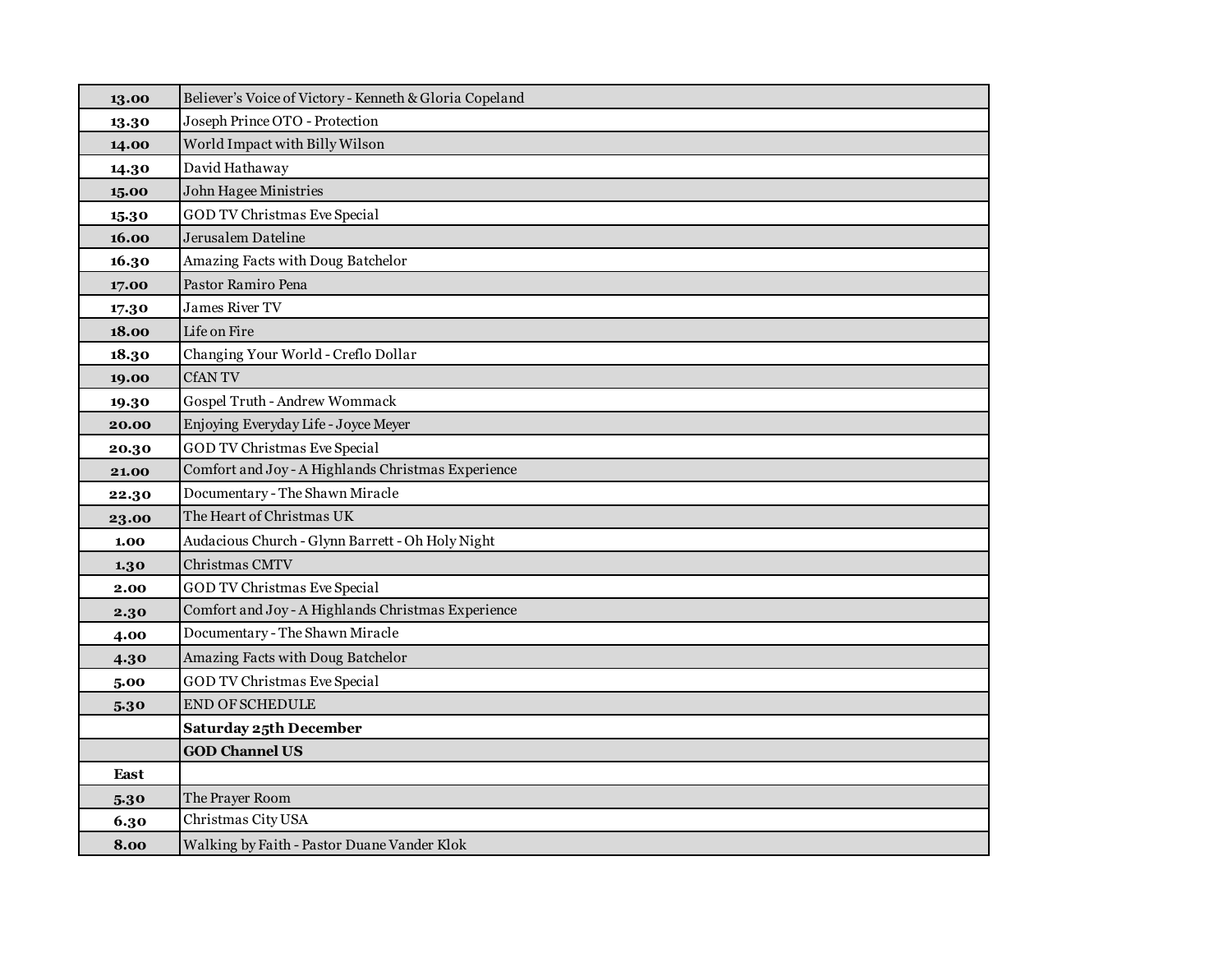| 8.30  | Amazing Facts with Doug Batchelor                        |
|-------|----------------------------------------------------------|
| 9.00  | Church of His Presence Christmas Worship - 2             |
| 9.30  | A Christmas Carol - House of Heros, Netherlands          |
| 10.00 | The Cry with Betty King - 34                             |
| 10.30 | Courts of Heaven with Robert Henderson - 2021 - 27       |
| 11.00 | Discovering The Jewish Jesus - Messianic Rabbi Schneider |
| 11.30 | The Revival Train - Angus Buchan                         |
| 12.30 | <b>GOD TV Christmas Day Special</b>                      |
| 13.30 | ORU Chapel                                               |
| 14.30 | Desire of All Nations                                    |
| 15.00 | <b>Billy Graham Classic Crusades</b>                     |
| 15.30 | Equipping the Saints - Season 2 - 12                     |
| 16.00 | Leading The Way with Michael Youssef                     |
| 16.30 | Documentary - The Shawn Miracle                          |
| 17.00 | Life on Fire                                             |
| 17.30 | Jewish Voice - Rabbi Jonathan Bernis                     |
| 18.00 | Christmas Unwrapped - J John                             |
| 18.30 | John Kilpatrick Ministries                               |
| 19.30 | GOD TV Christmas Day Special                             |
| 20.30 | FILM - Lucy Shimmers and the Prince of Peace             |
| 22.00 | Documentary - On Earth as in Heaven                      |
| 22.30 | Church of His Presence Christmas Worship - 1             |
| 23.00 | The Heart of Chirstmas (Musical)                         |
| 1.00  | A Christmas Carol - St Matthias UK                       |
| 1.30  | GOD TV Christmas Day Special                             |
| 2.30  | FILM - Lucy Shimmers and the Prince of Peace             |
| 4.00  | Audacious Church - Joy to the World                      |
| 4.30  | Anthony Delany Christmas Message                         |
| 5.00  | The Prayer Room                                          |
| 6.00  | END OF SCHEDULE                                          |
|       | <b>Sunday 26th December</b>                              |
|       | <b>GOD Channel US</b>                                    |
| East  |                                                          |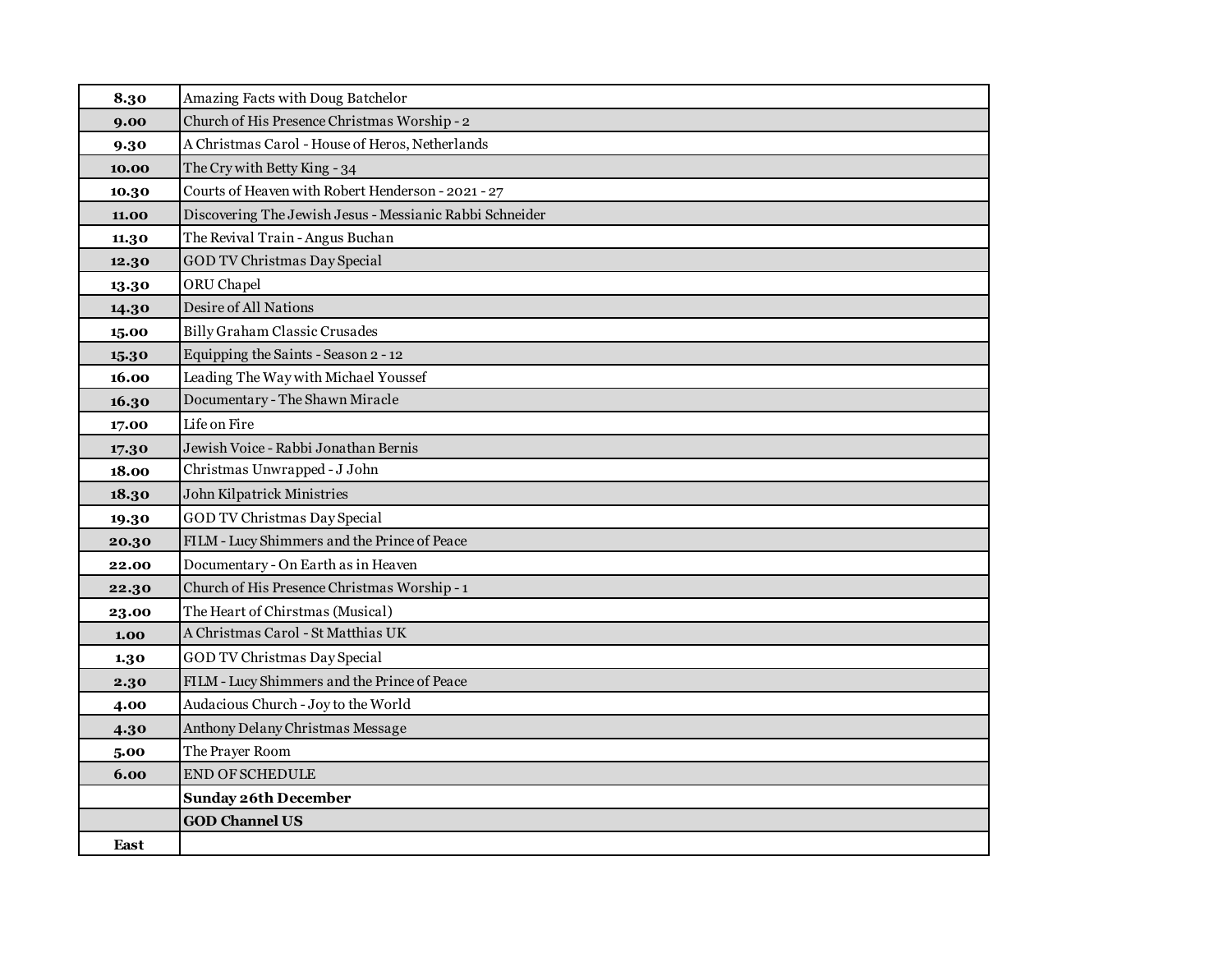| 6.00  | It's Supernatural - Sid Roth                                                            |
|-------|-----------------------------------------------------------------------------------------|
| 6.30  | <b>GOD TV Worship</b>                                                                   |
| 7.00  | Changing Your World - Creflo Dollar                                                     |
| 7.30  | Jentezen Franklin                                                                       |
| 8.00  | David Jeremiah                                                                          |
| 8.30  | In Touch - Charles Stanley                                                              |
| 9.00  | John Ankerberg Show                                                                     |
| 9.30  | Discovering The Jewish Jesus - Messianic Rabbi Schneider                                |
| 10.00 | Pastor Robert Morris Ministries                                                         |
| 10.30 | John Kilpatrick Ministries                                                              |
| 11.30 | <b>James River TV</b>                                                                   |
| 12.00 | Daniel Kolenda                                                                          |
| 12.30 | It's Supernatural - Sid Roth                                                            |
| 13.00 | In Touch - Charles Stanley                                                              |
| 13.30 | Jewish Voice - Rabbi Jonathan Bernis                                                    |
| 14.00 | Love Israel - Dr Baruch Korman                                                          |
| 14.30 | Jewish Voice Special - MFL 19 Premium                                                   |
| 15.00 | Leading The Way with Michael Youssef                                                    |
| 15.30 | Brian Houston @ Hillsong TV                                                             |
| 16.00 | John Hagee Ministries                                                                   |
| 17.00 | J John on Sundays                                                                       |
| 17.30 | John Kilpatrick Ministries                                                              |
| 18.30 | Church on the Living Edge with Mark Chironna                                            |
| 19.30 | Standing Together 2021 Series 2 - 189                                                   |
| 20.00 | Supernatural Life with Patricia King - 2020 - Patricia King and Robert Hotchkin - 13/27 |
| 20.30 | Message Trust - Advance Explored - 7/10                                                 |
| 21.00 | <b>BGEA</b> - Light in the Darkness                                                     |
| 21.30 | Global Ventures - John Smithwick - Series 3 - 2/10                                      |
| 22.00 | Unveiled Worship Conference 2021 - John Bevere - Worship is Not a Slow Song - 6/8       |
| 23.30 | Audacious Church - TBC                                                                  |
| 0.00  | Standing Together 2021 Series 2 - 189                                                   |
| 0.30  | Supernatural Life with Patricia King - 2020 - Patricia King and Robert Hotchkin - 13/27 |
| 1.00  | Prophetic Witness - Billie Brim                                                         |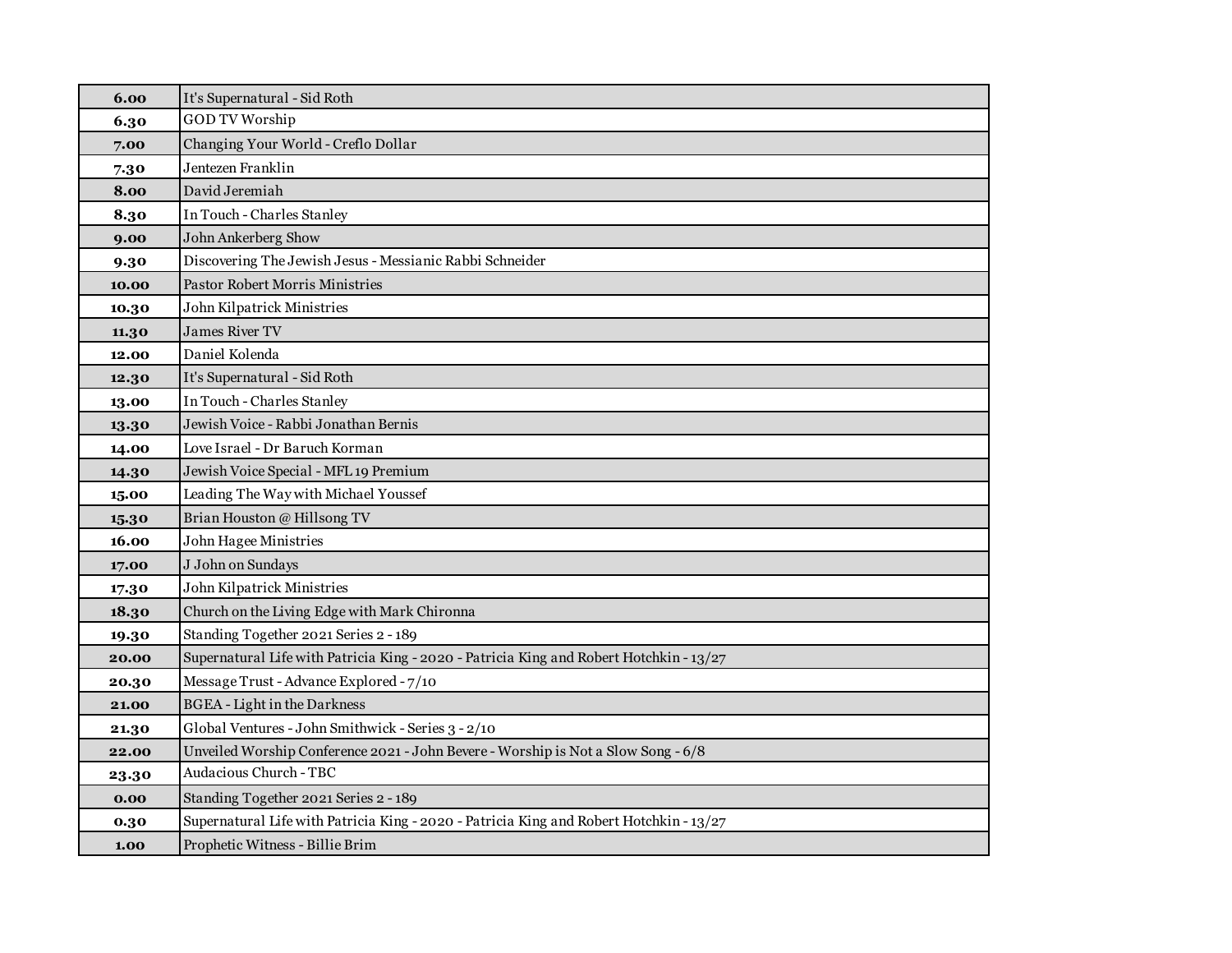| 1.30  | GOD TV Christmas Day Special                                                      |
|-------|-----------------------------------------------------------------------------------|
| 2.35  | Global Ventures - John Smithwick - Series 3 - 2/10                                |
| 3.00  | Unveiled Worship Conference 2021 - John Bevere - Worship is Not a Slow Song - 6/8 |
| 4.30  | <b>Audacious Church - TBC</b>                                                     |
| 5.00  | The Prayer Room                                                                   |
| 6.00  | <b>END OF SCHEDULE</b>                                                            |
|       | Monday 27th December                                                              |
|       | <b>GOD Channel US</b>                                                             |
| East  |                                                                                   |
| 6.00  | David Jeremiah                                                                    |
| 6.30  | Changing Your World - Creflo Dollar                                               |
| 7.00  | Believers Walk Of Faith - Bill Winston                                            |
| 7.30  | Gospel Truth - Andrew Wommack                                                     |
| 8.00  | Enjoying Everyday Life - Joyce Meyer                                              |
| 8.30  | Destined to Reign - Joseph Prince                                                 |
| 9.00  | It's Supernatural - Sid Roth                                                      |
| 9.30  | The Living Stone Church - Pastor R E Holder                                       |
| 10.00 | Message Trust - Advance Explored - 7/10                                           |
| 10.30 | Pure Gold with Steven Brooks                                                      |
| 11.00 | <b>Rick Renner</b>                                                                |
| 11.30 | Know the Cause - Doug Kaufmann                                                    |
| 12.00 | Hour of Salvation with David Ibiyeomie                                            |
| 12.30 | Prayer Time                                                                       |
| 12.35 | Ask Me Anything with Dr Michael Brown                                             |
| 12.40 | It's Greek to Me                                                                  |
| 12.45 | <b>ICEJ</b> Encounter Israel                                                      |
| 12.55 | Family Time - Angus Buchan                                                        |
| 13.00 | Believer's Voice of Victory - Kenneth & Gloria Copeland                           |
| 13.30 | 700 Club Interactive                                                              |
| 14.00 | Jewish Voice - Rabbi Jonathan Bernis                                              |
| 14.30 | Break Point with Paul & Brenda Crouch - 8/12                                      |
| 15.00 | John Hagee Ministries                                                             |
| 15.30 | Standing Together 2021 Series 2 - 191                                             |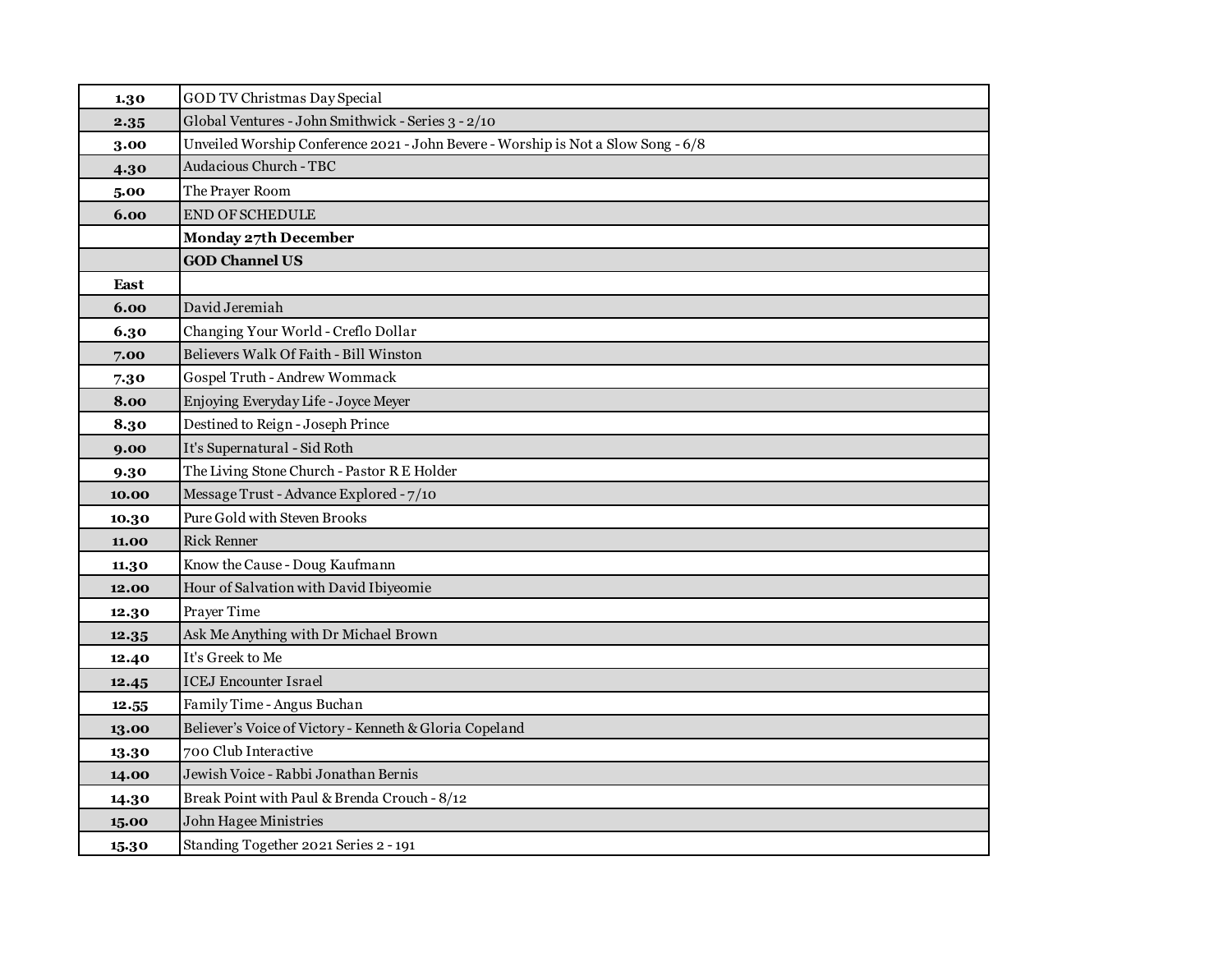| 16.00 | <b>BGEA</b> - Light in the Darkness                |
|-------|----------------------------------------------------|
| 16.30 | Candid Conversations - Joyce Meyer - 11/15         |
| 17.00 | CBN Studio 5                                       |
| 17.30 | Get Real with Ron Cantor -                         |
| 18.00 | Revive Nations with Shyju Mathew                   |
| 18.30 | Changing Your World - Creflo Dollar                |
| 19.00 | <b>CfANTV</b>                                      |
| 19.30 | Gospel Truth - Andrew Wommack                      |
| 20.00 | Enjoying Everyday Life - Joyce Meyer               |
| 20.30 | Standing Together 2021 Series 2 - 191              |
| 21.00 | Documentary - Dead Man Running                     |
| 22.00 | Life on Fire                                       |
| 22.30 | <b>CBN Christian World News</b>                    |
| 23.00 | Break Point with Paul & Brenda Crouch - 8/12       |
| 23.30 | Christmas Unwrapped - J John                       |
| 0.00  | Standing Together 2021 Series 2 - 191              |
| 0.30  | Order My Steps - Bishop John Francis               |
| 1.00  | GO Deeperwith Dr Mark Chironna - Christmas Special |
| 1.30  | J John on Sundays                                  |
| 2.00  | Pure Gold with Steven Brooks                       |
| 2.30  | Christ in Prophecy with Dr David Reagan            |
| 3.00  | Oxford Bible Church - Derek Walker                 |
| 3.30  | Love Israel - Dr Baruch Korman                     |
| 4.00  | <b>CBN Christian World News</b>                    |
| 4.30  | Jerusalem Dateline                                 |
| 5.00  | The Prayer Room                                    |
| 6.00  | <b>END OF SCHEDULE</b>                             |
|       | <b>Tuesday 28th December</b>                       |
|       | <b>GOD Channel US</b>                              |
| East  |                                                    |
| 6.00  | David Jeremiah                                     |
| 6.30  | Changing Your World - Creflo Dollar                |
| 7.00  | Believers Walk Of Faith - Bill Winston             |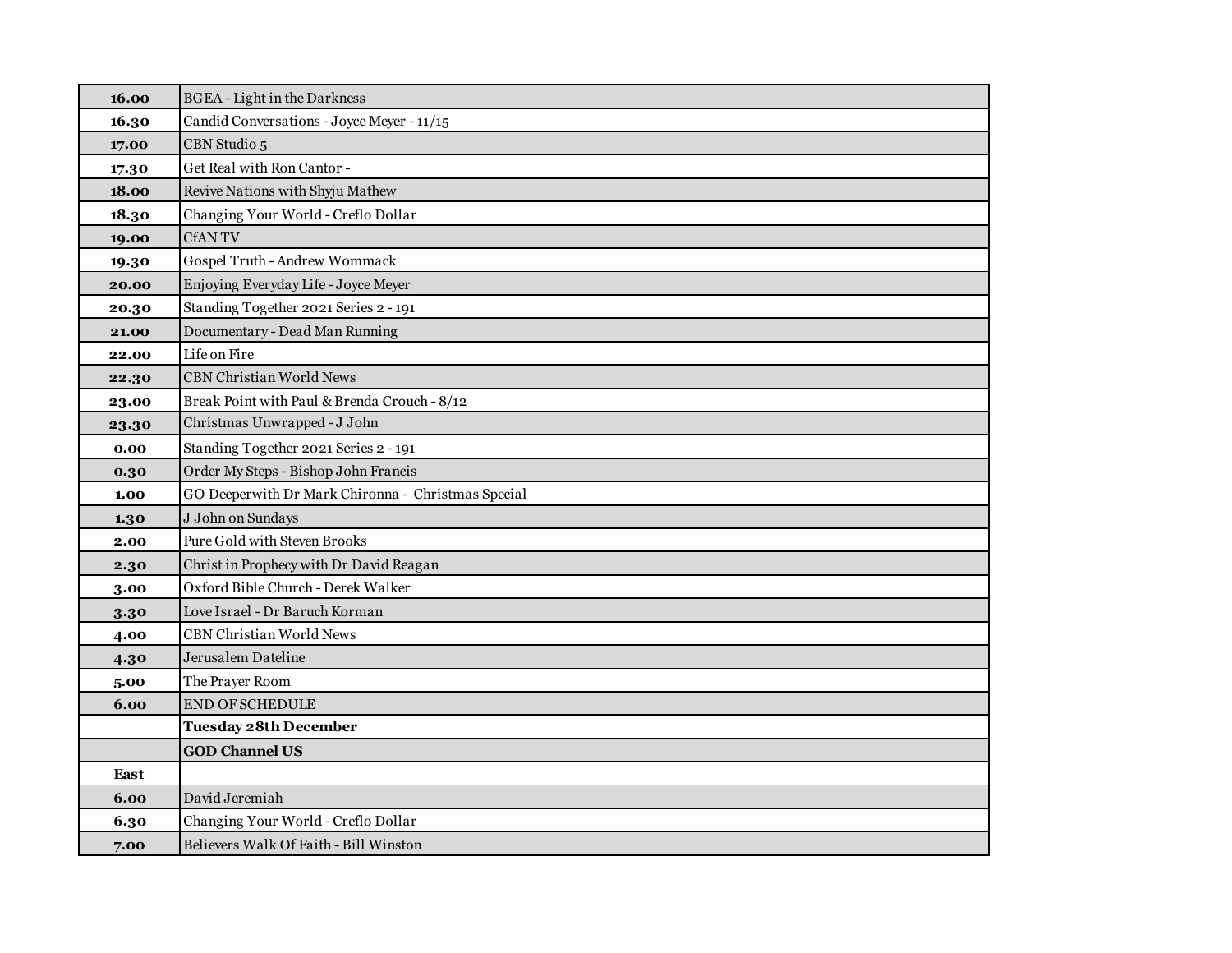| 7.30  | Gospel Truth - Andrew Wommack                            |
|-------|----------------------------------------------------------|
| 8.00  | Enjoying Everyday Life - Joyce Meyer                     |
| 8.30  | Destined to Reign - Joseph Prince                        |
| 9.00  | The Open Door Experience with Troy Brewer                |
| 9.30  | Discovering The Jewish Jesus - Messianic Rabbi Schneider |
| 10.00 | Jewish Voice - Rabbi Jonathan Bernis                     |
| 10.30 | Love Israel - Dr Baruch Korman                           |
| 11.00 | <b>Rick Renner</b>                                       |
| 11.30 | Know the Cause - Doug Kaufmann                           |
| 12.00 | Hour of Salvation with David Ibiyeomie                   |
| 12.30 | Prayer Time                                              |
| 12.35 | Ask Me Anything with Dr Michael Brown                    |
| 12.40 | It's Greek to Me                                         |
| 12.45 | <b>ICEJ</b> Encounter Israel                             |
| 12.55 | Family Time - Angus Buchan                               |
| 13.00 | Believer's Voice of Victory - Kenneth & Gloria Copeland  |
| 13.30 | 700 Club Interactive                                     |
| 14.00 | <b>BGEA</b> - Light in the Darkness                      |
| 14.30 | Christmas Unwrapped - J John                             |
| 15.00 | <b>John Hagee Ministries</b>                             |
| 15.30 | Standing Together 2021 Series 2 - 192                    |
| 16.00 | Jewish Voice Special - Lion of Judah                     |
| 16.30 | Documentary - Dead Man Running                           |
| 17.30 | Discovering The Jewish Jesus - Messianic Rabbi Schneider |
| 18.00 | Manna-Fest with Perry Stone                              |
| 18.30 | Changing Your World - Creflo Dollar                      |
| 19.00 | <b>CfANTV</b>                                            |
| 19.30 | Gospel Truth - Andrew Wommack                            |
| 20.00 | Enjoying Everyday Life - Joyce Meyer                     |
| 20.30 | Standing Together 2021 Series 2 - 192                    |
| 21.00 | Travel the Road - Series 2 - 3/6                         |
| 21.30 | Passion for Jesus - Mike Bickle                          |
| 22.00 | God's Path to Propserity - 8/8                           |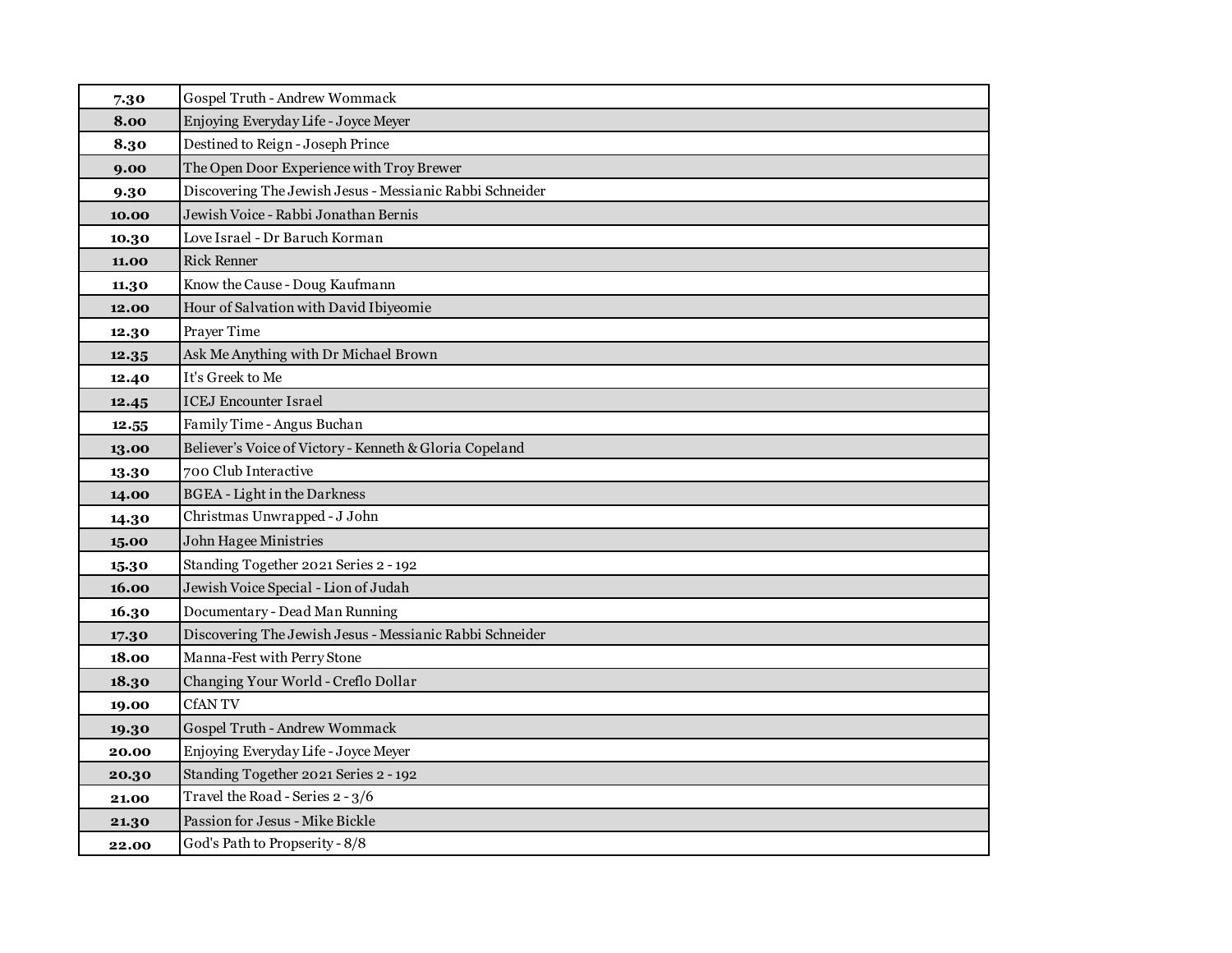| 22.30 | Apmlified - 7/9                                         |
|-------|---------------------------------------------------------|
| 23.00 | The Revival Train - Angus Buchan                        |
| 0.00  | Standing Together 2021 Series 2 - 192                   |
| 0.30  | Travel the Road - Series 2 - 3/6                        |
| 1.00  | Passion for Jesus - Mike Bickle                         |
| 1.30  | God's Path to Propserity - 8/8                          |
| 2.00  | The Prophetic Word with Dr Michelle Corral              |
| 2.30  | Manna-Fest with Perry Stone                             |
| 3.00  | The Jewish Jesus - Messianic Rabbi Schneider            |
| 3.30  | In Touch - Charles Stanley                              |
| 4.00  | Pastor Ramiro Pena                                      |
| 4.30  | Passion for Jesus - Mike Bickle                         |
| 5.00  | The Prayer Room                                         |
| 6.00  | <b>END OF SCHEDULE</b>                                  |
|       | <b>Wednesday 29th December</b>                          |
|       | <b>GOD Channel US</b>                                   |
| East  |                                                         |
| 6.00  | David Jeremiah                                          |
| 6.30  | Changing Your World - Creflo Dollar                     |
| 7.00  | Believers Walk Of Faith - Bill Winston                  |
| 7.30  | Gospel Truth - Andrew Wommack                           |
| 8.00  | Enjoying Everyday Life - Joyce Meyer                    |
| 8.30  | Destined to Reign - Joseph Prince                       |
| 9.00  | It's Supernatural - Sid Roth                            |
| 9.30  | Lift Up Jesus with Dudley Rutherford                    |
| 10.00 | Richard Roberts - The Place for Miracles                |
| 10.30 | David Hathaway                                          |
| 11.00 | <b>Rick Renner</b>                                      |
| 11.30 | Know the Cause - Doug Kaufmann                          |
| 12.00 | Hour of Salvation with David Ibiyeomie                  |
| 12.30 | Phaneroo Ministries with Apostle Grace Lubega           |
| 13.00 | Believer's Voice of Victory - Kenneth & Gloria Copeland |
| 13.30 | Joseph Prince OTO - Protection                          |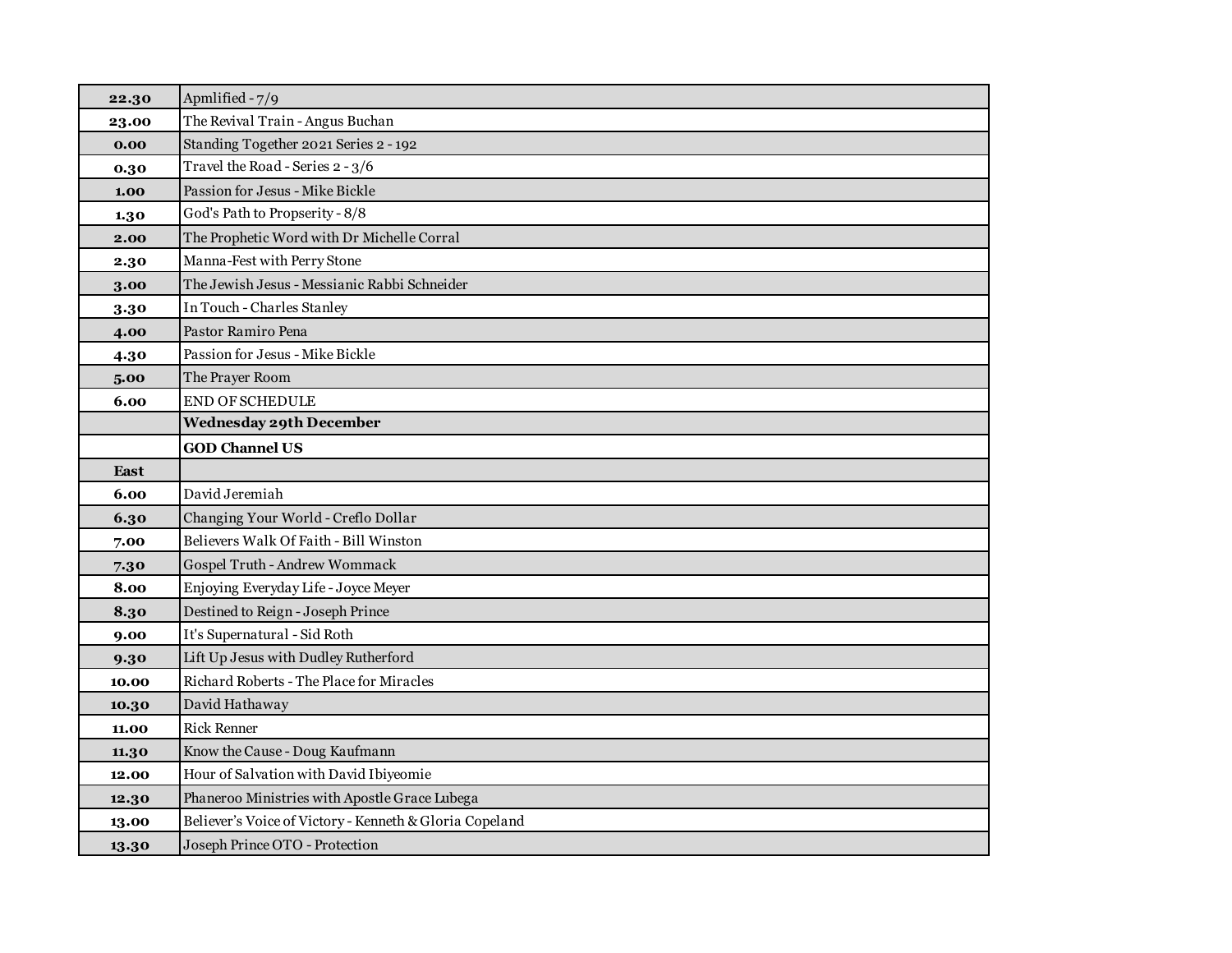| 14.00 | Jewish Voice - Rabbi Jonathan Bernis                     |
|-------|----------------------------------------------------------|
| 14.30 | Prayer Time                                              |
| 14.35 | Ask Me Anything with Dr Michael Brown                    |
| 14.40 | It's Greek to Me                                         |
| 14.45 | <b>ICEJ Encounter Israel</b>                             |
| 14.55 | Family Time - Angus Buchan                               |
| 15.00 | John Hagee Ministries                                    |
| 15.35 | Standing Together 2021 Series 2 - 193                    |
| 16.00 | Church on the Living Edge with Mark Chironna             |
| 17.00 | <b>BGEA</b> - Light in the Darkness                      |
| 17.30 | Documentary - The Shawn Miracle                          |
| 18.00 | Prophetic Witness - Billie Brim                          |
| 18.30 | Changing Your World - Creflo Dollar                      |
| 19.00 | <b>CfANTV</b>                                            |
| 19.30 | Gospel Truth - Andrew Wommack                            |
| 20.00 | Enjoying Everyday Life - Joyce Meyer                     |
| 20.30 | Standing Together 2021 Series 2 - 193                    |
| 21.00 | The Cry with Betty King - 35                             |
| 21.30 | Joseph Prince OTO - Protection                           |
| 22.00 | Get Real with Ron Cantor - 36                            |
| 22.30 | Candid Conversations - Joyce Meyer - 11/15               |
| 22.30 | FILM - I AM Potential                                    |
| 0.00  | Standing Together 2021 Series 2 - 193                    |
| 0.30  | One by One                                               |
| 1.00  | Revive Nations with Shyju Mathew                         |
| 1.30  | Discovering The Jewish Jesus - Messianic Rabbi Schneider |
| 2.00  | Leading The Way with Michael Youssef                     |
| 2.30  | Love Israel - Dr Baruch Korman                           |
| 3.00  | The Open Door Experience with Troy Brewer                |
| 3.30  | Lift Up Jesus with Dudley Rutherford                     |
| 4.00  | Get Real with Ron Cantor - 36                            |
| 4.35  | Candid Conversations - Joyce Meyer - 11/15               |
| 5.00  | The Prayer Room                                          |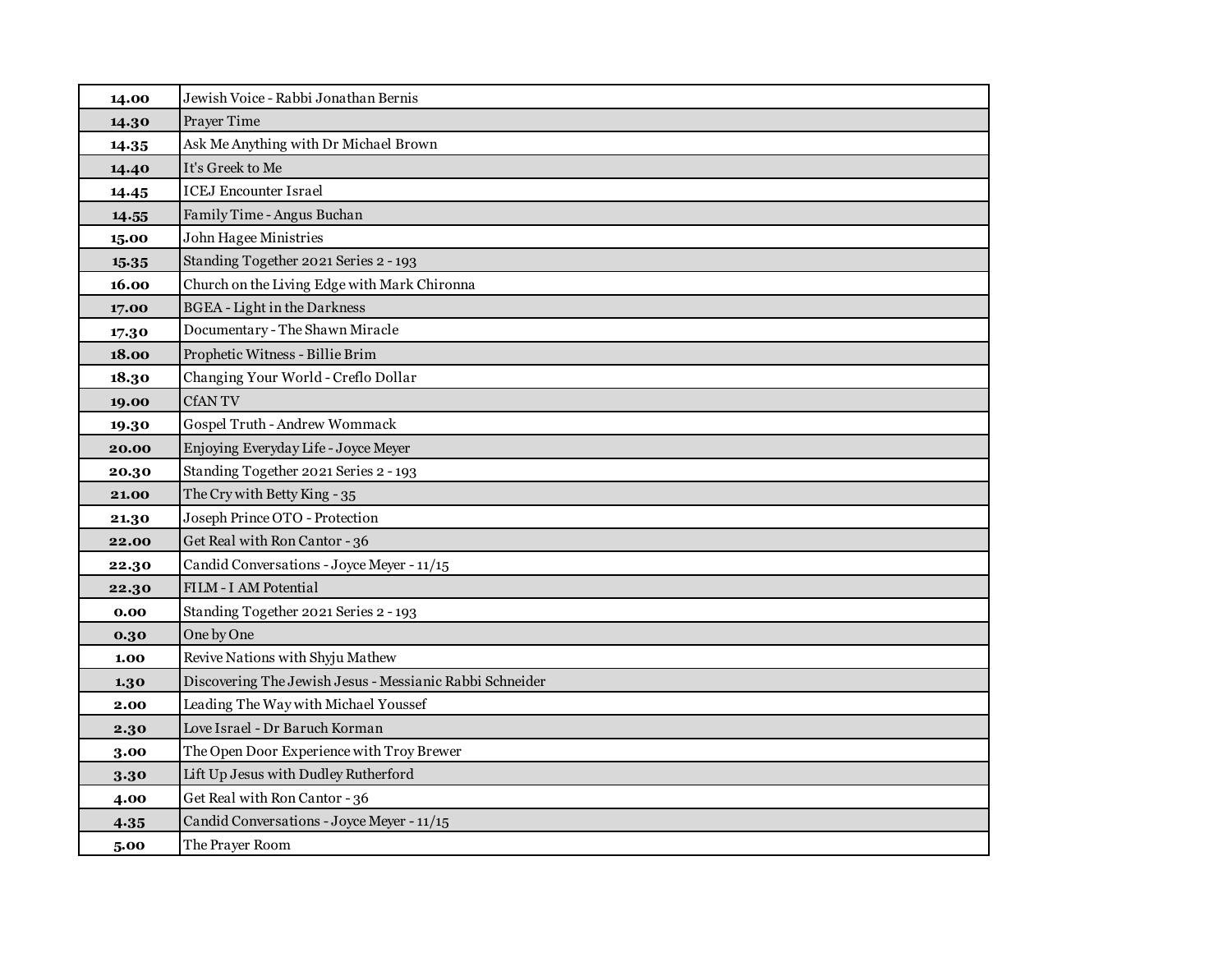| 6.00  | <b>END OF SCHEDULE</b>                                                                  |
|-------|-----------------------------------------------------------------------------------------|
|       | <b>Thursday 30th December</b>                                                           |
|       | <b>GOD Channel US</b>                                                                   |
| East  |                                                                                         |
| 6.00  | David Jeremiah                                                                          |
| 6.30  | Changing Your World - Creflo Dollar                                                     |
| 7.00  | Believers Walk Of Faith - Bill Winston                                                  |
| 7.30  | Gospel Truth - Andrew Wommack                                                           |
| 8.00  | Enjoying Everyday Life - Joyce Meyer                                                    |
| 8.30  | Destined to Reign - Joseph Prince                                                       |
| 9.00  | Grace Grace with Nina and Michelle                                                      |
| 9.30  | Christ in Prophecy with Dr David Reagan                                                 |
| 10.00 | Jewish Voice Special - Lion of Judah                                                    |
| 10.30 | Supernatural Life with Patricia King - 2020 - Patricia King and Robert Hotchkin - 13/27 |
| 11.00 | <b>Rick Renner</b>                                                                      |
| 11.30 | Know the Cause - Doug Kaufmann                                                          |
| 12.00 | Hour of Salvation with David Ibiyeomie                                                  |
| 12.30 | Prayer Time                                                                             |
| 12.35 | Ask Me Anything with Dr Michael Brown                                                   |
| 12.40 | It's Greek to Me                                                                        |
| 12.45 | <b>ICEJ Encounter Israel</b>                                                            |
| 12.55 | Family Time - Angus Buchan                                                              |
| 13.00 | Believer's Voice of Victory - Kenneth & Gloria Copeland                                 |
| 13.30 | Days of Glory with Pastor Robert Kayanja                                                |
| 14.00 | The Open Door Experience with Troy Brewer                                               |
| 14.30 | One by One                                                                              |
| 15.00 | John Hagee Ministries                                                                   |
| 15.30 | Standing Together 2021 Series 2 - 194                                                   |
| 16.00 | The Cry with Betty King -                                                               |
| 16.30 | <b>BGEA</b> - Light in the Darkness                                                     |
| 17.00 | Jewish Voice - Rabbi Jonathan Bernis                                                    |
| 17.30 | The Prophetic Word with Dr Michelle Corral                                              |
| 18.00 | Fullturn Church                                                                         |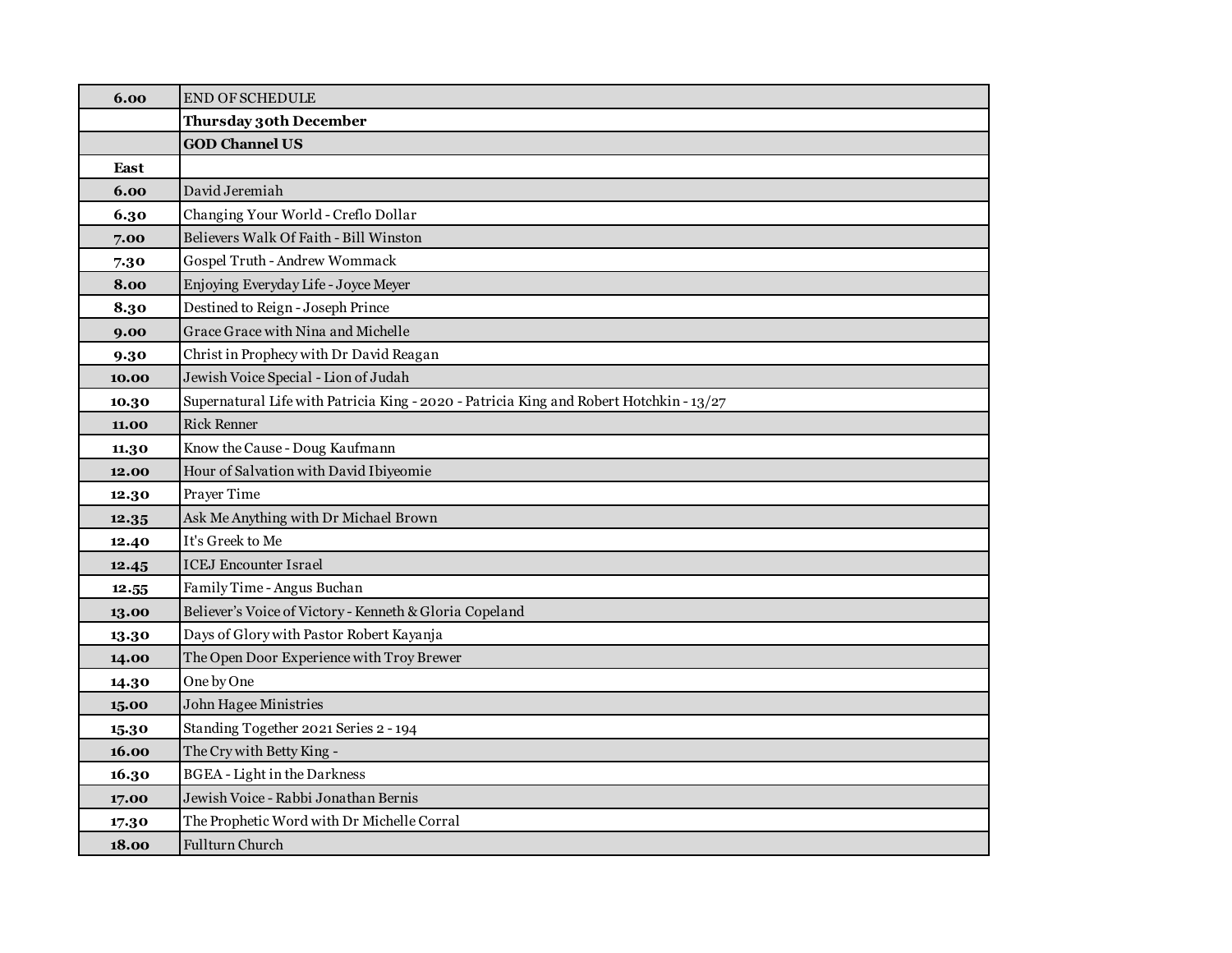| 18.30 | Changing Your World - Creflo Dollar                                               |
|-------|-----------------------------------------------------------------------------------|
| 19.00 | <b>CfANTV</b>                                                                     |
| 19.30 | Gospel Truth - Andrew Wommack                                                     |
| 20.00 | Enjoying Everyday Life - Joyce Meyer                                              |
| 20.30 | Standing Together 2021 Series 2 - 194                                             |
| 21.00 | Billy Graham Classic Crusades                                                     |
| 21.30 | Courts of Heaven with Robert Henderson - 2021 - 28                                |
| 22.00 | Church of His Presence Christmas Worship - 2                                      |
| 22.30 | Unveiled Worship Conference 2021 - John Bevere - Worship is Not a Slow Song - 6/8 |
| 0.00  | <b>CBN Christian World News</b>                                                   |
| 0.30  | Billy Graham Classic Crusades - No Phone                                          |
| 1.00  | Standing Together 2021 Series 2 - 194                                             |
| 1.30  | The Prophetic Word with Dr Michelle Corral                                        |
| 2.00  | Courts of Heaven with Robert Henderson - 2021 - 28                                |
| 2.30  | Church of His Presence Christmas Worship - 1                                      |
| 3.00  | Unveiled Worship Conference 2021 - John Bevere - Worship is Not a Slow Song - 6/8 |
| 4.30  | <b>CBN Christian World News</b>                                                   |
| 5.00  | The Prayer Room                                                                   |
| 6.00  | <b>END OF SCHEDULE</b>                                                            |
|       | <b>Friday 31st December</b>                                                       |
|       | <b>GOD Channel US</b>                                                             |
| East  |                                                                                   |
| 6.00  | David Jeremiah                                                                    |
| 6.30  | Changing Your World - Creflo Dollar                                               |
| 7.00  | Believers Walk Of Faith - Bill Winston                                            |
| 7.30  | Gospel Truth - Andrew Wommack                                                     |
| 8.00  | Enjoying Everyday Life - Joyce Meyer                                              |
| 8.30  | Destined to Reign - Joseph Prince                                                 |
| 9.00  | Desire of All Nations                                                             |
| 9.30  | Oxford Bible Church - Derek Walker                                                |
| 10.00 | Jewish Voice - Rabbi Jonathan Bernis                                              |
| 10.30 | The Prophetic Word with Dr Michelle Corral                                        |
| 11.00 | <b>Rick Renner</b>                                                                |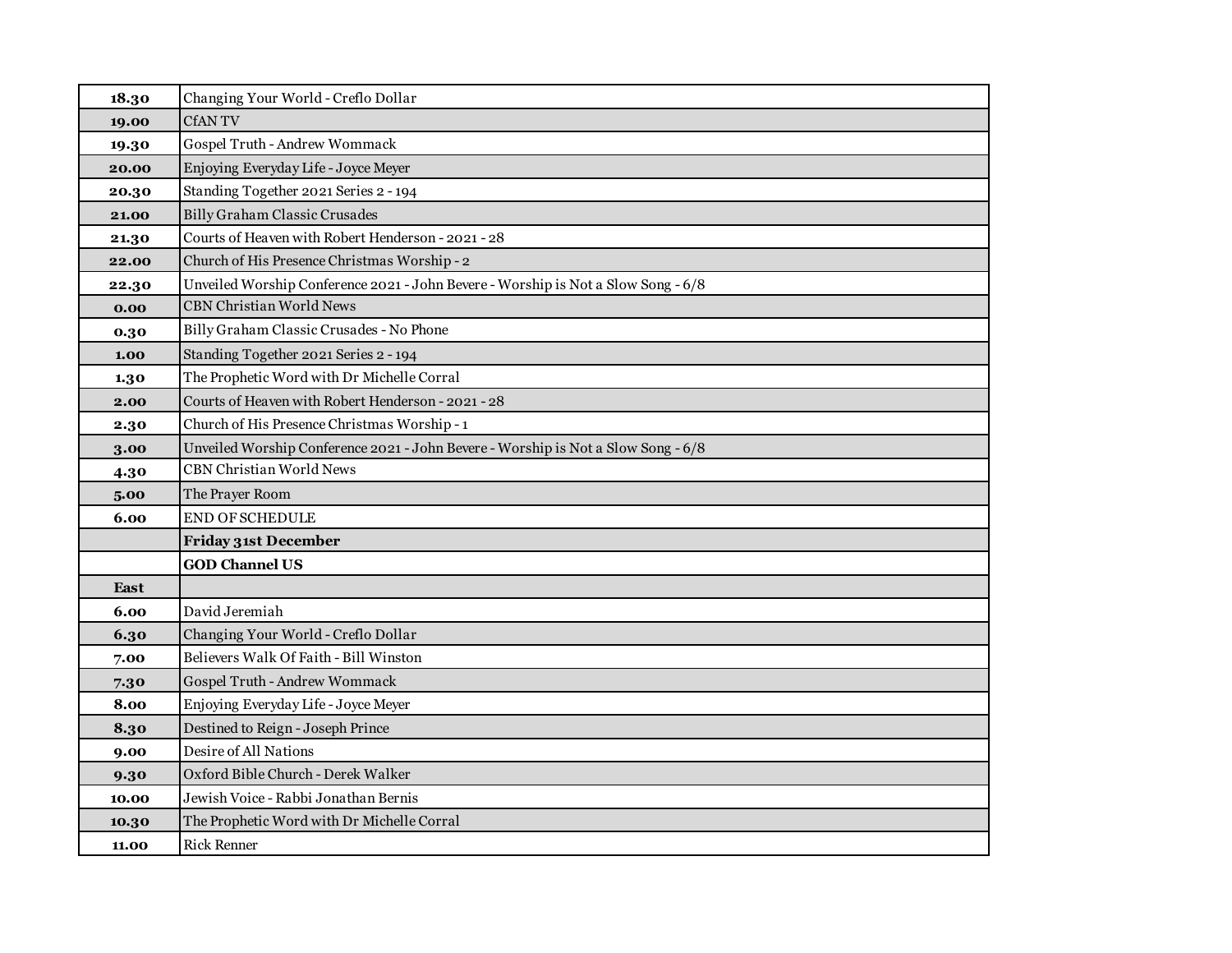| 11.30 | Know the Cause - Doug Kaufmann                          |
|-------|---------------------------------------------------------|
| 12.00 | Hour of Salvation with David Ibiyeomie                  |
| 12.30 | <b>BGEA</b> - Christmas Special                         |
| 13.00 | Believer's Voice of Victory - Kenneth & Gloria Copeland |
| 13.30 | 700 Club Interactive                                    |
| 14.00 | World Impact with Billy Wilson                          |
| 14.30 | David Hathaway                                          |
| 15.00 | <b>John Hagee Ministries</b>                            |
| 15.30 | <b>GOD TV New Years Eve Special</b>                     |
| 16.00 | Jerusalem Dateline                                      |
| 16.30 | Amazing Facts with Doug Batchelor                       |
| 17.00 | Pastor Ramiro Pena                                      |
| 17.30 | <b>James River TV</b>                                   |
| 18.00 | Life on Fire                                            |
| 18.30 | Changing Your World - Creflo Dollar                     |
| 19.00 | CfAN TV                                                 |
| 19.30 | Gospel Truth - Andrew Wommack                           |
| 20.00 | Enjoying Everyday Life - Joyce Meyer                    |
| 20.30 | <b>GOD TV New Years Eve Special</b>                     |
| 21.00 | FILM - The List                                         |
| 23.00 | The Heart of Christmas UK                               |
| 0.00  | FILM - Christmas for a Dollar                           |
| 2.00  | <b>GOD TV New Years Eve Special</b>                     |
| 2.30  | FILM - The List                                         |
| 4.30  | Amazing Facts with Doug Batchelor                       |
| 5.00  | Church of His Presence Christmas Worship - 2            |
| 5.30  | <b>END OF SCHEDULE</b>                                  |
|       | Saturday 1st January 2022                               |
|       | <b>GOD Channel US</b>                                   |
| East  |                                                         |
| 5.30  | The Prayer Room                                         |
| 6.30  | FILM - I AM Potential                                   |
| 8.00  | Walking by Faith - Pastor Duane Vander Klok             |